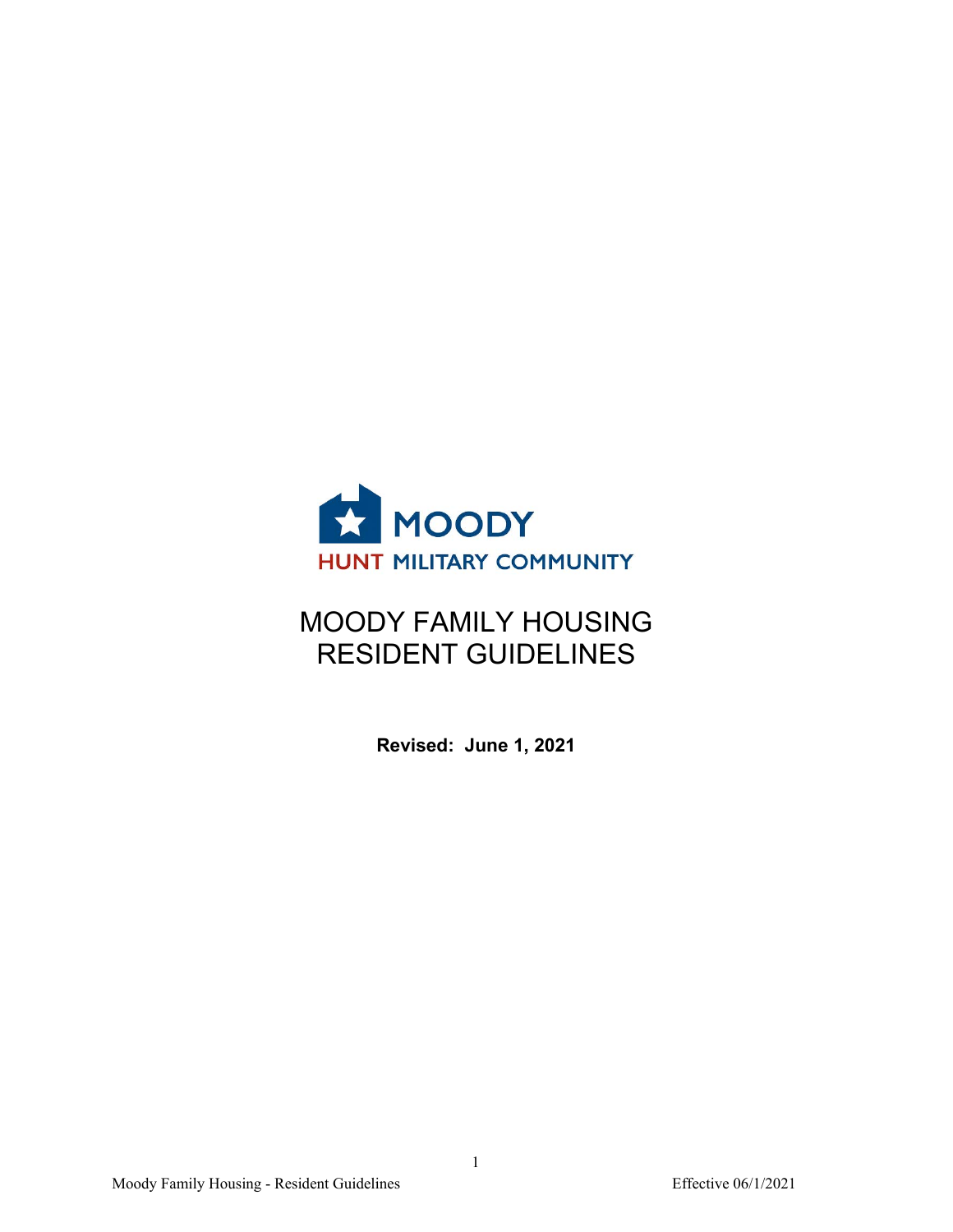# **TABLE OF CONTENTS RESIDENT GUIDELINES**

| 1. |     |                                                        |  |
|----|-----|--------------------------------------------------------|--|
| 2. |     |                                                        |  |
|    |     |                                                        |  |
|    |     |                                                        |  |
| 3. |     |                                                        |  |
|    | 3.1 |                                                        |  |
|    | 3.2 |                                                        |  |
|    | 3.3 |                                                        |  |
|    | 3.4 |                                                        |  |
|    | 3.5 |                                                        |  |
|    | 3.6 |                                                        |  |
|    | 3.7 |                                                        |  |
|    | 3.8 |                                                        |  |
| 4. |     |                                                        |  |
|    | 4.1 |                                                        |  |
|    | 4.2 |                                                        |  |
|    | 4.3 |                                                        |  |
|    | 4.4 |                                                        |  |
|    | 4.5 |                                                        |  |
|    | 4.6 |                                                        |  |
|    | 4.7 |                                                        |  |
| 5. |     |                                                        |  |
|    | 5.1 |                                                        |  |
|    | 5.2 |                                                        |  |
|    | 5.3 |                                                        |  |
|    | 5.4 |                                                        |  |
|    | 5.5 |                                                        |  |
|    | 5.6 |                                                        |  |
|    | 5.7 |                                                        |  |
|    | 5.8 |                                                        |  |
|    | 5.9 |                                                        |  |
|    |     |                                                        |  |
|    |     |                                                        |  |
|    |     |                                                        |  |
|    |     | 5.13 Smoke/Carbon Monoxide Detectors and Door Locks 18 |  |
|    |     |                                                        |  |
| 6. |     |                                                        |  |
|    | 6.1 |                                                        |  |
|    | 6.2 |                                                        |  |
|    | 6.3 |                                                        |  |
|    | 6.4 | Fireworks                                              |  |
|    | 6.5 |                                                        |  |
|    |     |                                                        |  |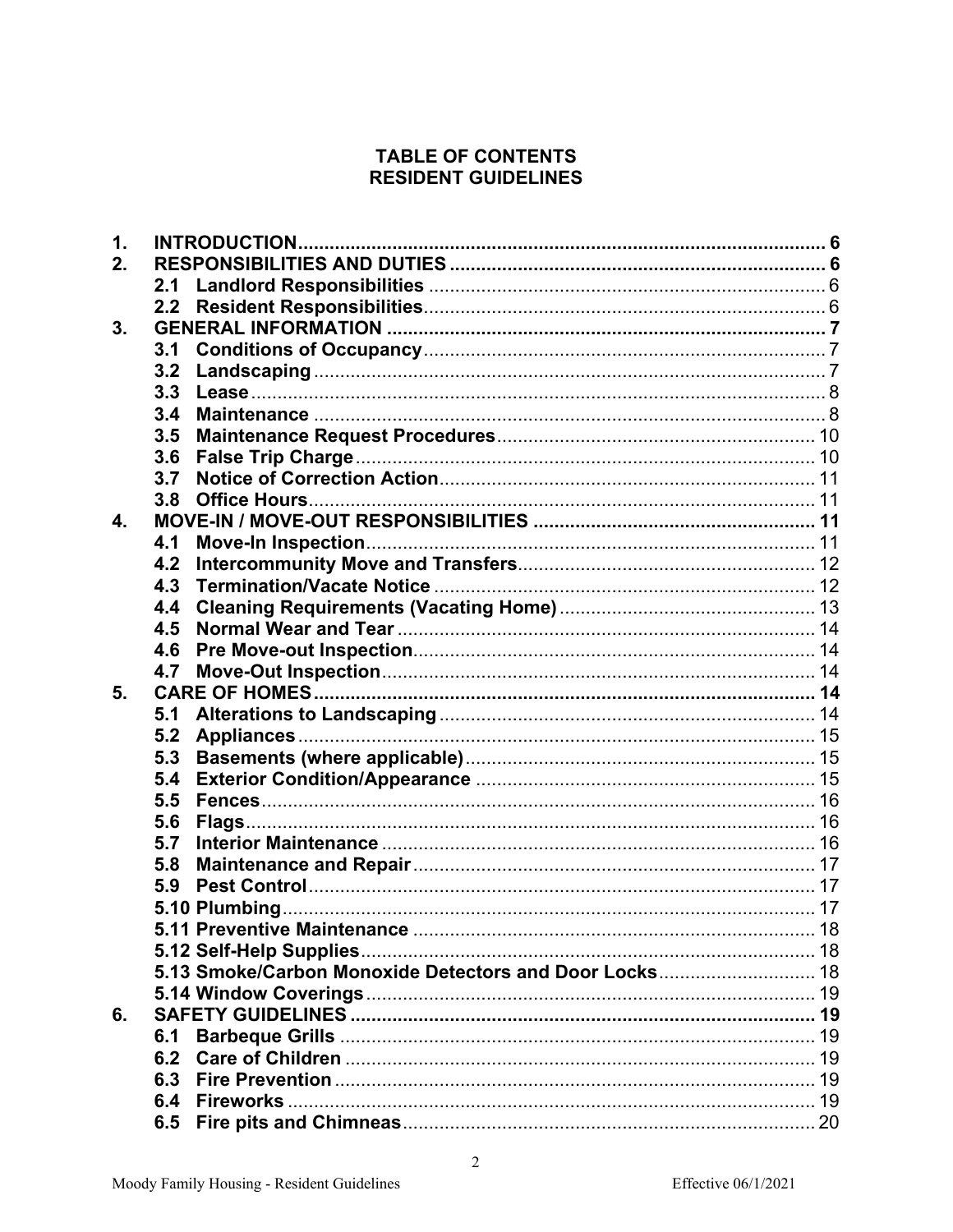|    | 6.6                                                        |  |
|----|------------------------------------------------------------|--|
|    | 6.7                                                        |  |
|    |                                                            |  |
|    |                                                            |  |
|    |                                                            |  |
| 7. |                                                            |  |
|    | 7.1                                                        |  |
|    | 7.2                                                        |  |
|    | 7.3 Telephone and Cable Television and Internet Service 21 |  |
| 8. |                                                            |  |
|    | 8.1                                                        |  |
|    | 8.2                                                        |  |
|    | Basketball Backboards/Soccer and Hockey Goals 22<br>8.3    |  |
|    | 8.4                                                        |  |
|    | 8.5                                                        |  |
|    | UNIVERSAL LEASE DISPUTE RESOLUTION PROCESS (EXCERPT) 23    |  |
|    |                                                            |  |
|    |                                                            |  |
|    | 8.6                                                        |  |
|    | 8.7                                                        |  |
|    | 8.8                                                        |  |
|    | 8.9                                                        |  |
|    |                                                            |  |
|    |                                                            |  |
|    |                                                            |  |
|    |                                                            |  |
|    |                                                            |  |
|    |                                                            |  |
|    |                                                            |  |
|    |                                                            |  |
|    |                                                            |  |
|    |                                                            |  |
|    |                                                            |  |
|    |                                                            |  |
|    |                                                            |  |
|    |                                                            |  |
|    |                                                            |  |
|    |                                                            |  |
|    |                                                            |  |
|    |                                                            |  |
|    |                                                            |  |
|    |                                                            |  |
|    |                                                            |  |
|    |                                                            |  |
|    |                                                            |  |
|    |                                                            |  |
|    |                                                            |  |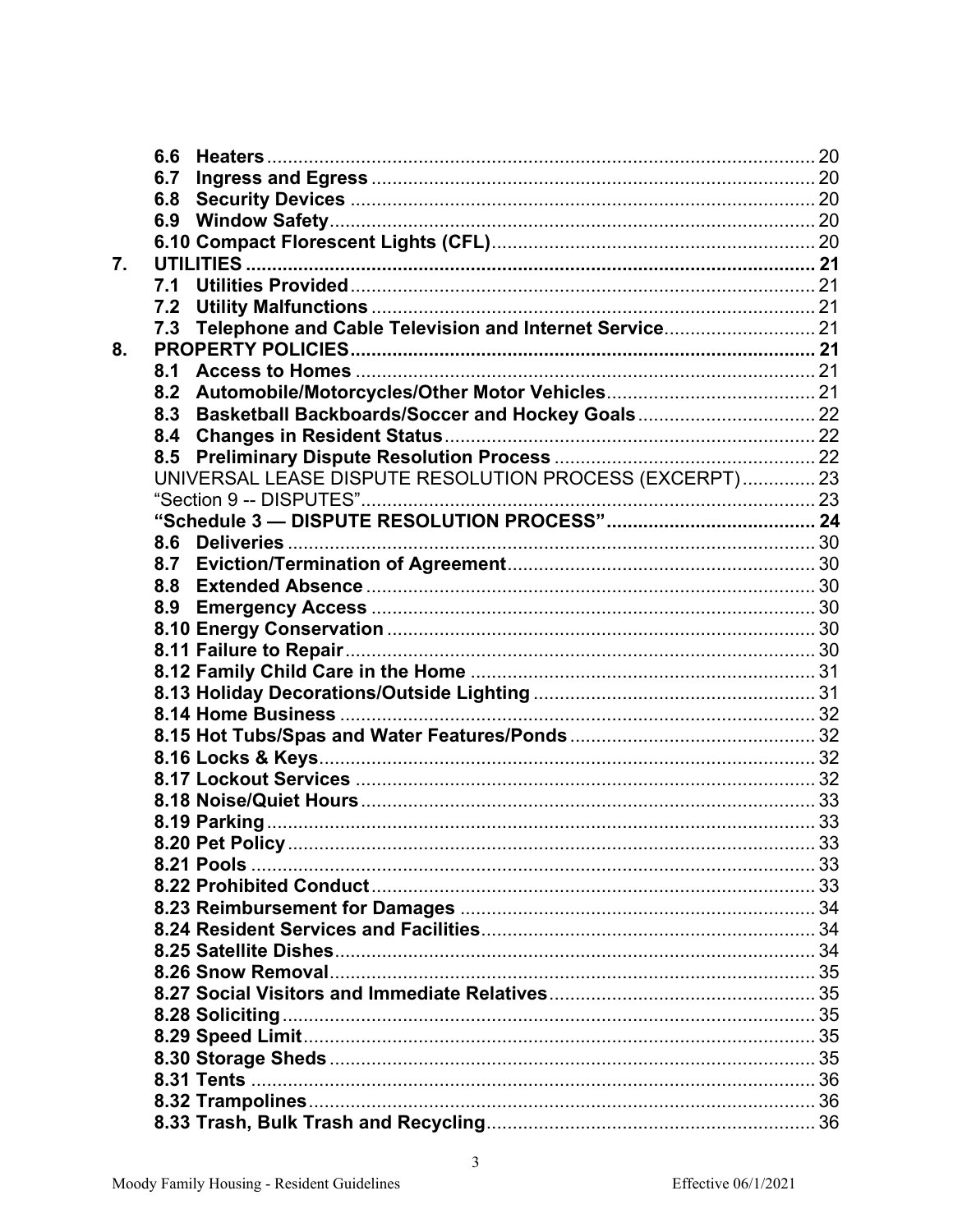| 9. |                                                   |  |
|----|---------------------------------------------------|--|
|    |                                                   |  |
|    |                                                   |  |
|    |                                                   |  |
|    | 11. IMPORTANT CONTACT INFORMATION AND NUMBERS  38 |  |
|    |                                                   |  |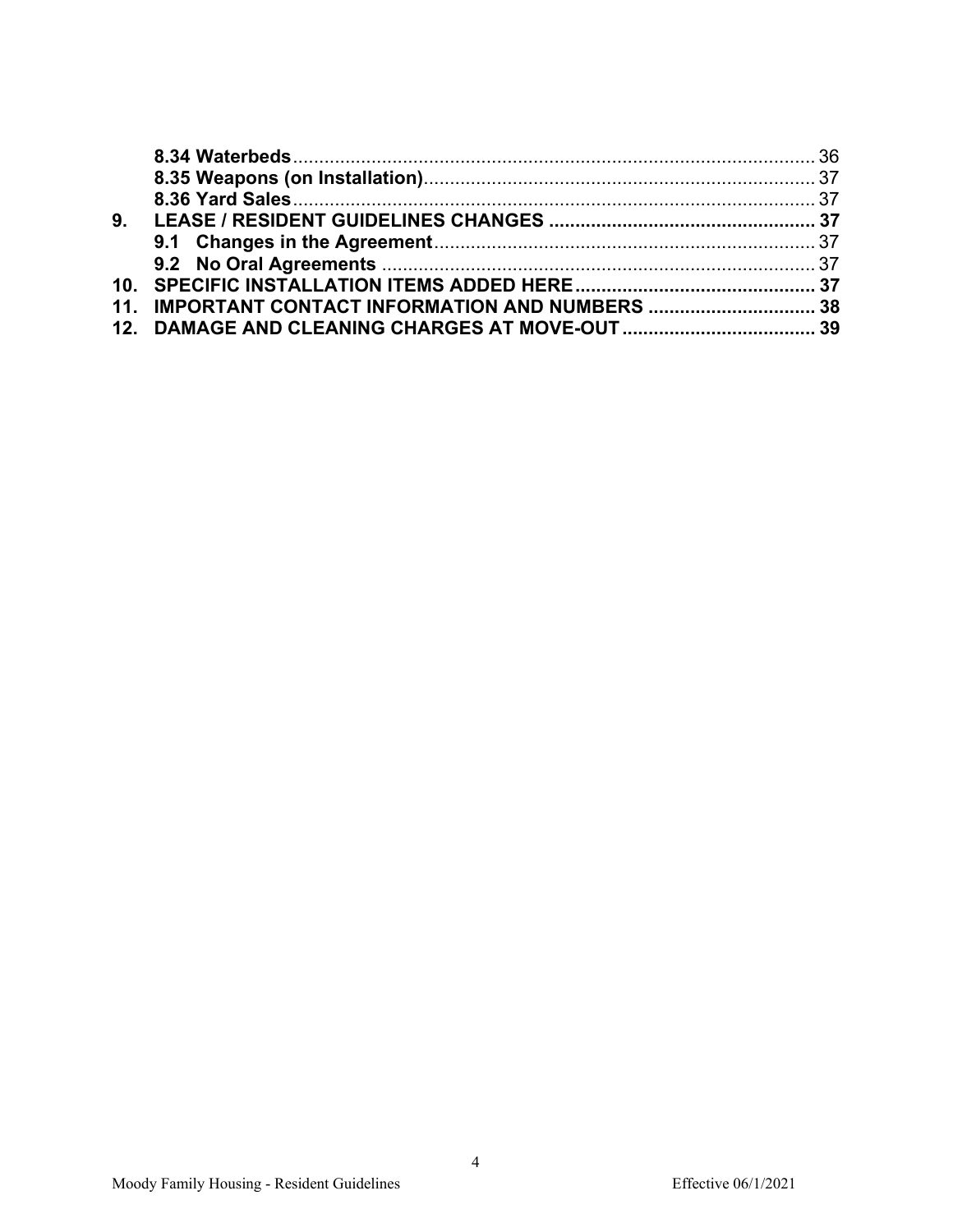Dear Resident of MOODY FAMILY HOUSING:

Welcome to **MOODY FAMILY HOUSING!** We at Hunt are deeply honored and proud to have the privilege of serving you at home. We recognize how much you and your family sacrifices for our country. While you are protecting our way of life, we are dedicated to providing a better quality of life for your family.

We know quality of life depends not just on your home, but on your community and the services you receive. Our management team will strive to respond to your needs, providing you with such services as on-site community Directors in your neighborhood, grass cutting in un-fenced yards, leaf removal, and full-service maintenance, including 24-hour emergency maintenance and a 24-hour maintenance request line. We also will provide opportunities for you to socialize with your neighbors by holding community events such as barbecues and movie nights and sponsoring existing installation events. And we will make every effort to communicate with you about housing maintenance, events and policies through our quarterly newsletters and housing website, www.moody-family-housing.com.

These Resident Guidelines are an integral part of your Lease, providing more details and information about the community you have joined, our operations and services and your responsibilities as a Resident. Please review these Resident Guidelines thoroughly as it is designed to assist you while residing with us. Please feel free to provide comments and suggestions to make these Resident Guidelines as useful and informative as possible.

We care about the work you are doing on our behalf. We care about you! On behalf of Hunt, we are proud to serve those that serve our country and welcome you home.

Sincerely,

The Hunt Management Team at MOODY FAMILY HOUSING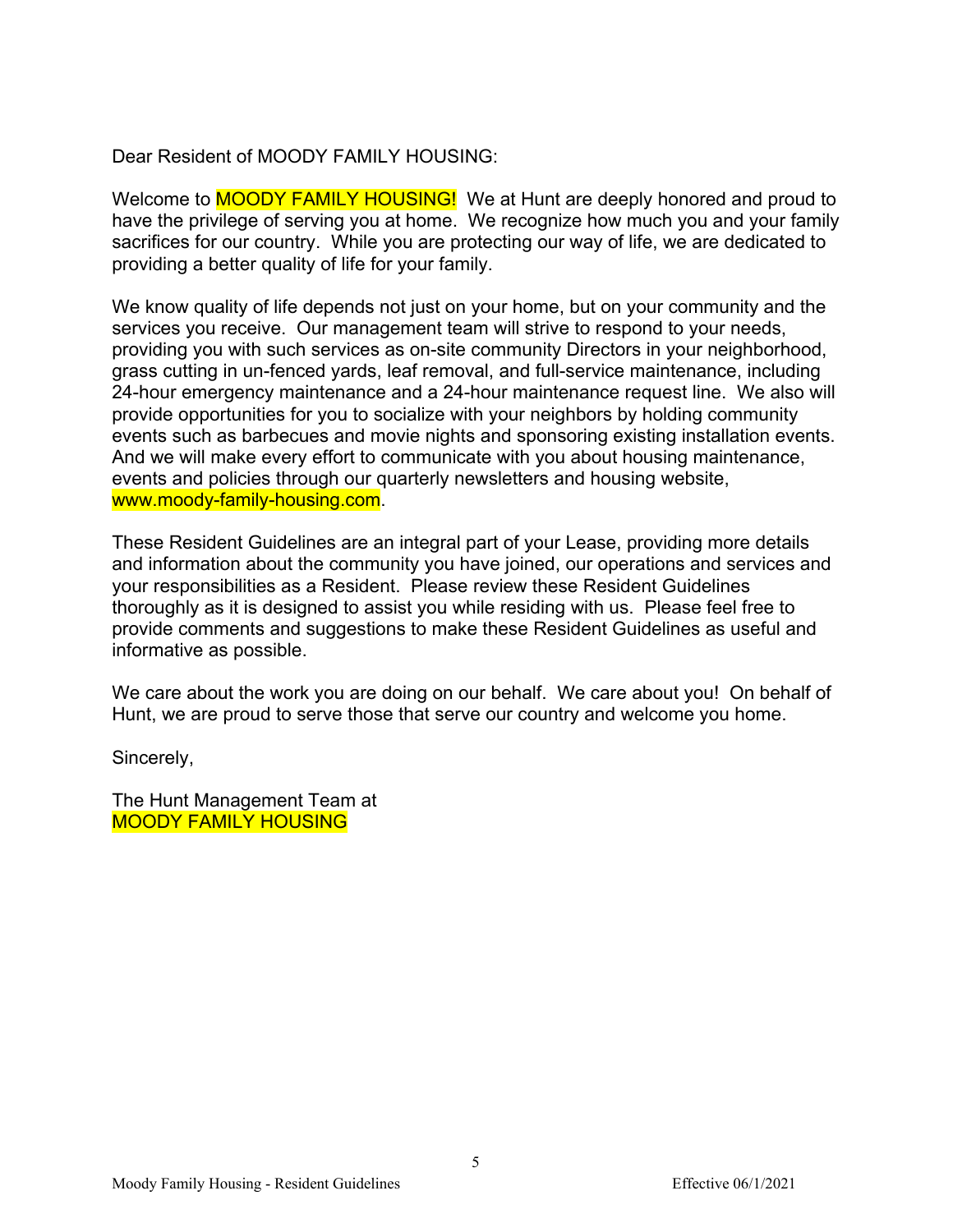# <span id="page-5-0"></span>**1. INTRODUCTION**

The Air Force has entered in to a 50-year ground lease with HP Communities, LLC ("Landlord") for the land and improvements comprising the single-family housing on Moody AFB. The Landlord is the owner of the family housing on the Installation and is responsible for its maintenance and operation. Landlord's property manager, Hunt Military Communities, (an affiliate of Hunt Companies, Inc.) manages the family housing.

HP Communities, LLC is proud to take care of Residents' family housing needs at Moody AFB. Our goal is to provide quality, affordable housing for qualified residents and their families living at Moody AFB.

# **About Hunt**

Hunt is a nationally recognized leader in the most successful public-private partnership program in the U.S, the Military Housing Privatization Initiative. Hunt Military Communities manages 17,750 privatized military homes throughout 25 military installations. As the premier military housing community developer, we have a reputation for providing unsurpassed quality and service to the men and women who serve in our nation's Armed Forces. It's a core focus for Hunt, and a mission our company takes seriously. Our focus is on creating great places to live. Hunt works with the best land planners, architects and community designers to provide quality communities with community centers, parks and amenities that rival those outside the gate. Hunt Military Communities is committed to provide our residents with superior customer service while living in a quality community.

# <span id="page-5-1"></span>**2. RESPONSIBILITIES AND DUTIES**

# <span id="page-5-2"></span>**2.1 Landlord Responsibilities**

Landlord agrees to maintain all electrical, plumbing, heating, ventilating, air conditioning, appliances and other facilities and common areas in good and safe working condition, subject to the covenants and duties undertaken by Resident(s). Landlord further agrees to comply with all applicable building and housing code requirements governing residential rental property in the State of Georgia.

# <span id="page-5-3"></span>**2.2 Resident Responsibilities**

Resident agrees to keep the home (referred to in these Resident Guidelines as the "Premises" or "Home") clean and safe, to use all electrical, plumbing, heating, ventilating, air conditioning, appliances and other facilities and common areas in a reasonable manner, to conduct themselves (including guests and invitees) in a manner that will not disturb other residents' peaceful enjoyment or cause annoyance to other residents, to take care not to intentionally or negligently destroy, damage or remove any part of the Premises, nor permit any member of the Resident's family, any guest or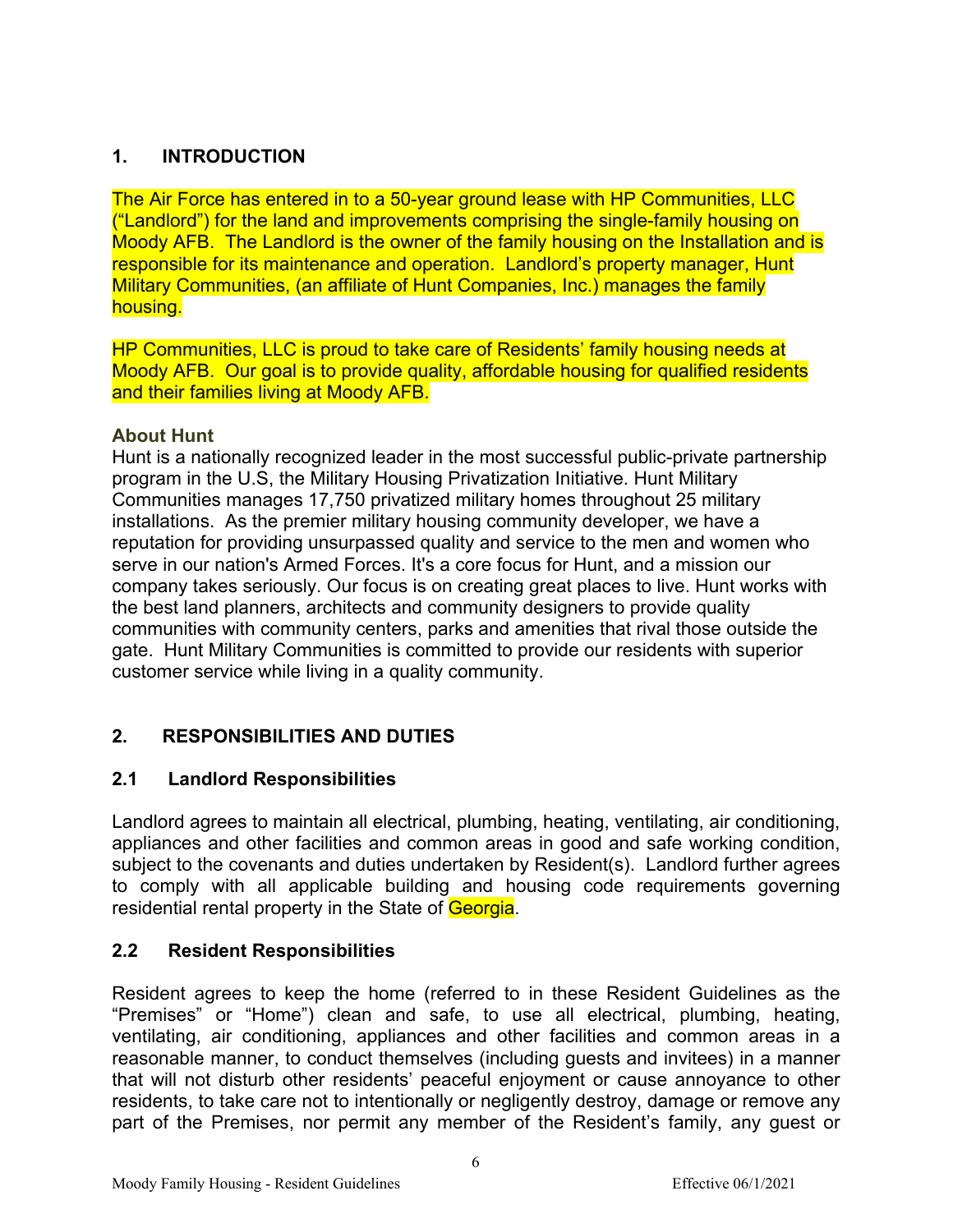other person to do so, to abide by all rules, responsibilities and regulations imposed by the Landlord and to comply with all applicable laws.

# <span id="page-6-0"></span>**3. GENERAL INFORMATION**

#### <span id="page-6-1"></span>**3.1 Conditions of Occupancy**

Residents will use the Premises solely as a single-family residence for the Resident and qualified family members. Except as otherwise provided in the Lease, use of the home for any other purpose is not permitted, including shelter for any additional persons, except that temporary guests residing in the home for more than 14 consecutive days is permitted (with a maximum of 30 days within a calendar year, unless a longer stay is approved by the Community Director and Installation Commander). For further information, please refer to Section 8.27 of these Resident Guidelines (Social Visitors and Immediate Relatives) and Sections 9 and 15 of the Lease.

#### <span id="page-6-2"></span>**3.2 Landscaping**

Standard landscaping maintenance services, including mowing, edging and leaf removal, will be provided by **MOODY FAMILY HOUSING** in the family housing common areas and unfenced yards of all residences on a designated schedule, provided Resident has removed any personal items that would prevent landscaping maintenance service.

Any fenced backyards must be fully accessible to receive landscape maintenance services. However, Residents will be responsible for turf mowing, trimming and clipping removal to **MOODY FAMILY HOUSING** specifications of all fenced back yards. Shrubs within the fenced area must be trimmed to the proper height so as not to block windows and must be neat in appearance. Should Resident fail to maintain the fenced in area, a yard violation notice will be sent to the Resident. If the violation is not corrected within the timeframe indicated on the violation notice, MOODY FAMILY HOUSING will correct the violation and the Resident will be charged for any lawn maintenance services performed in these areas to restore the yard to proper appealing conditions.

In order to conserve natural resources and manage utility costs, the frequency and duration of watering lawns and plantings by Residents may be restricted. When watering restrictions are necessary, information will be published on the Community Website outlining the restriction requirements for each housing area. Residents are required to adhere to the published requirements during times of watering restrictions.

Residents are encouraged to make additions to their gardens for their own gardening pleasure. Flower gardens are restricted to areas currently landscaped for this purpose. Residents who wish to create or expand existing flowerbeds must obtain prior authorization from the Community Director. For further information, please refer to Section 5.1 of the Resident Guidelines. Residents are required to maintain their flower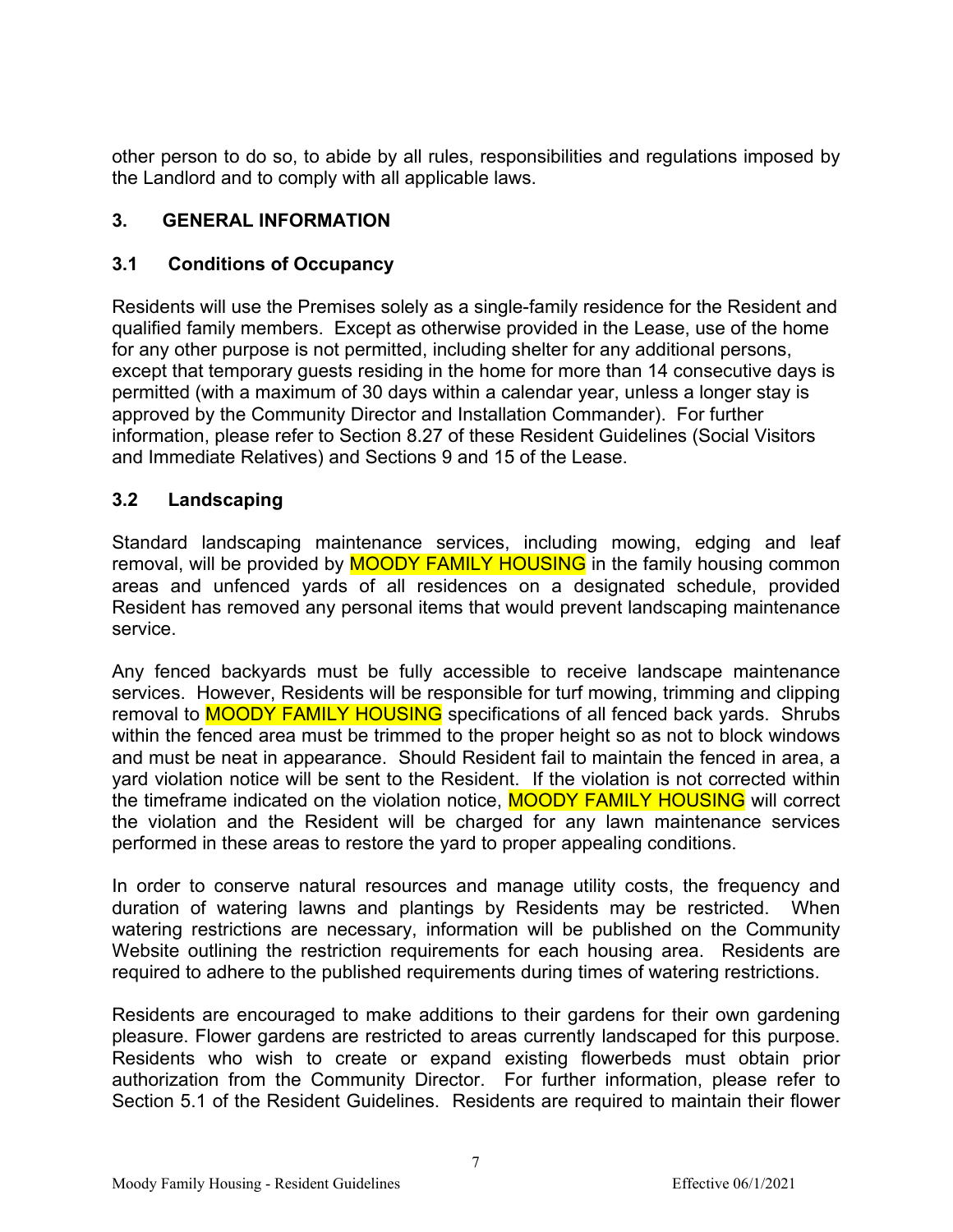gardens and other plantings in living condition, free of trash, weeds, dead vegetation and fallen leaves.

#### <span id="page-7-0"></span>**3.3 Lease**

Resident will sign a Lease with **HP Communities, LLC** prior to moving in. Resident is required to comply with all terms stated in the Lease and these Resident Guidelines.

#### <span id="page-7-1"></span>**3.4 Maintenance**

All maintenance requests should be routed through the neighborhood management offices. Contact information for the neighborhood management offices is available on the back cover of this document, which is also located on the **MOODY FAMILY HOUSING** website or can be obtained from any **MOODY FAMILY HOUSING** office. Residents may enter maintenance requests by telephone 229-333-0412, through the MOODY FAMILY HOUSING website or in person at the neighborhood management offices.

MOODY FAMILY HOUSING provides 24-hour emergency and urgent maintenance service. After normal office hours, Residents may call 229-333-0412 to place any maintenance request (including emergency needs) or leave messages for the office staff for the next business day.

Emergency work orders take priority over all other work orders because they require immediate action. MOODY FAMILY HOUSING personnel will respond promptly, either by telephone or in person, to confirm the classification of emergency maintenance requests and establish priorities for addressing multiple emergencies. A service request number will be issued for tracking purposes. The following situations are examples of the classification of requests, but are not limited to these situations only.

#### • **Emergency Maintenance Requests**

Service calls will be classified as an emergency for any conditions that may constitute an immediate threat to life, mission, security or community. Emergencies will be handled immediately.

Some examples of emergency situations include:

- Loss of Heating (when exterior temperature is below 60 degrees)
- Loss of Air Conditioning (when exterior temperature is above 80 degrees)
- Sewage Back-up
- Roof Leaks
- Power Outage
- Electrical Hazards which may cause fire or shock
- Broken or Non-Working Exterior Doors, Locks, Windows
- Locked Out of Home
- Broken Water Line
- Flooding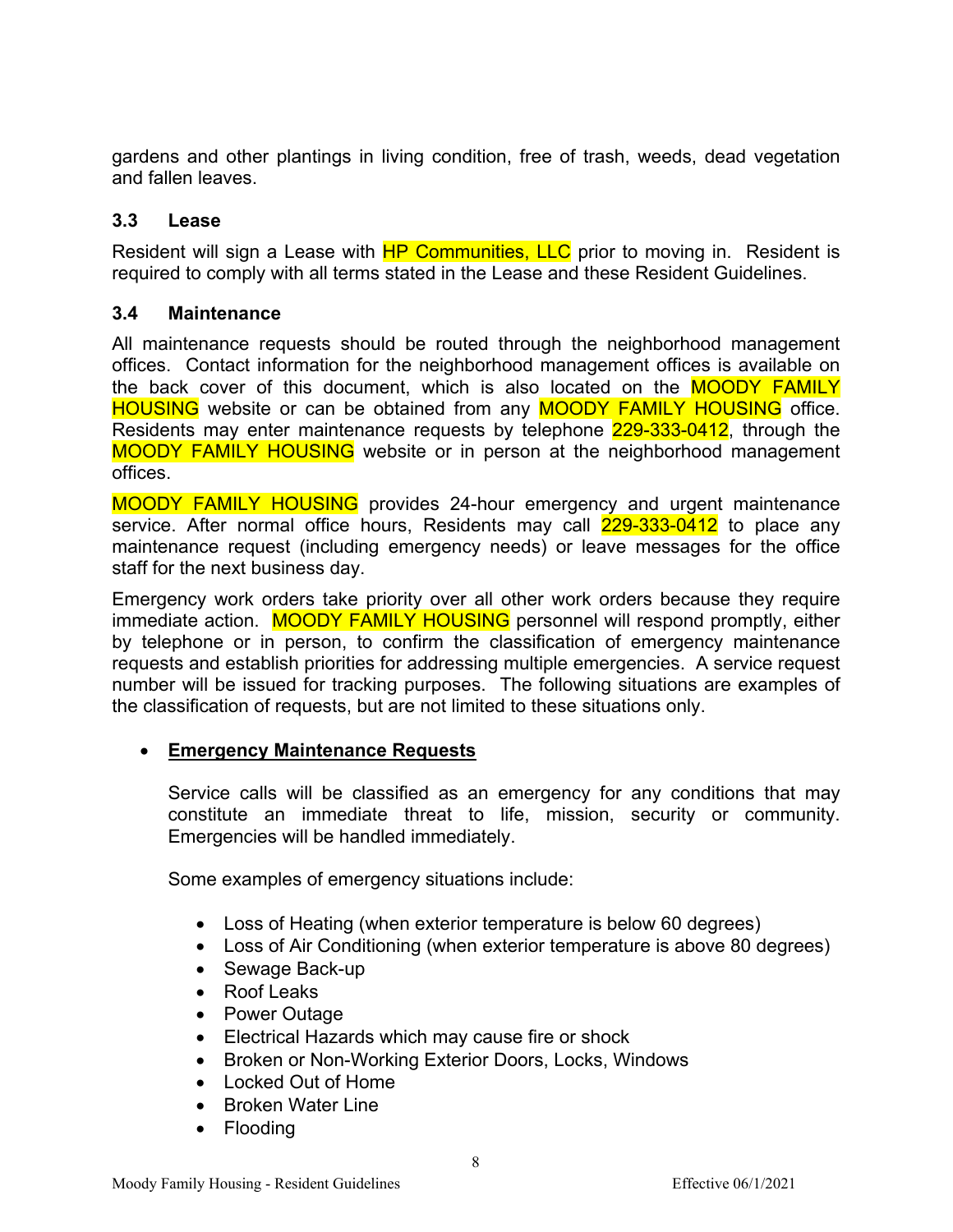- Cold or Hot Water None
- Overflowing Drain or Commode
- Non-Functioning Toilet when only one exists in the Home
- Refrigerator won't hold cold temperature
- Kitchen Range all burners inoperative
- Critical Circuits Out (appliances)
- Inoperative Smoke or CO2 Detector
- Standing Water Removal and Clean-Up
- Fire and Natural Gas Leaks should be reported to 911 immediately and then reported to the management office.

#### • **Urgent Maintenance Requests**

Service calls will be classified as urgent when the work does not immediately endanger life or property but would soon inconvenience and/or affect the health or well-being of individuals. These requests will be responded to within four (4) hours after receipt of the request.

Some examples of urgent situations include:

- Range/Oven Failures
- Refrigerator Leaking
- Water Heater Failure
- Plumbing Leaks
- Low Water Pressure
- Sink Stoppage
- Tub Stoppage (only one in the house)
- Garage Door Jammed or Inoperable;
- Defective Outlets or Switches (Kitchen)

#### • **Routine Maintenance Requests**

Service calls will be classified as routine maintenance requests when the work does not meet the category of emergency or urgent. Routine service calls are typically handled during normal working hours. Appointments requested after normal business hours for routine service requests will be handled on a case-bycase basis.

Some examples of routine maintenance include:

- Dishwasher not working properly
- Light Inoperative
- Dripping Faucet
- Door Seal Torn
- Shelf Broken
- Window Cracked
- Lock Sticks
- Screen Torn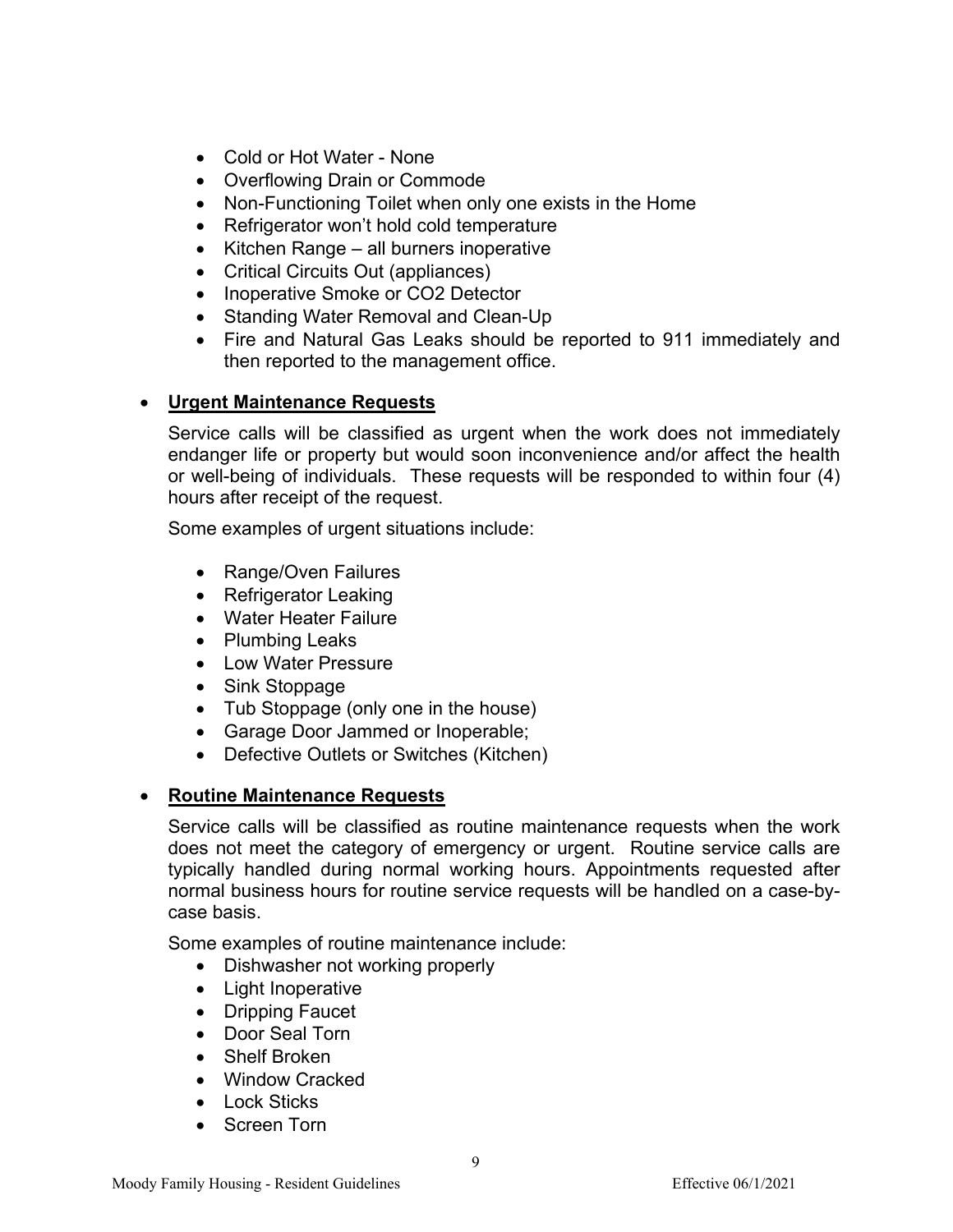- HVAC not cooling enough
- Garbage Disposal Inoperative

Residents are encouraged to contact their management office if there are any questions concerning any maintenance issues.

Residents are encouraged to complete a maintenance survey each time that maintenance is performed.

# <span id="page-9-0"></span>**3.5 Maintenance Request Procedures**

Residents are encouraged to submit maintenance requests via the website, [www.moody-family-housing.com.](http://www.randolphfamilyhousing.com/) In addition, the Resident has the option of either calling 229-333-0412 to submit maintenance requests, or hand-delivering requests to the maintenance or neighborhood housing office. By submitting a maintenance request, the Resident is giving **MOODY FAMILY HOUSING** permission to enter the home to complete the request during regular business hours, unless the Resident specifically requests, at the time the maintenance request is submitted, to be present in the home while the work is being performed (or if Resident requests that a representative of Resident be present).

If the Resident specifically requests to be present during the completion of maintenance request work, **MOODY FAMILY HOUSING** staff will schedule an AM or PM appointment with a two (2) hour window, on an acceptable day to complete the service. If the Resident is not home during the scheduled two (2) hour window appointment, the maintenance request will be cancelled, the Resident will need to submit another maintenance request, and the Resident is subject to the false trip charge as described below. For emergency related items, permission to enter from the Resident is not needed to complete work in the home.

Prior to entering a home, a maintenance technician will politely knock on the front door or use the doorbell, if applicable. If unaccompanied minors are present in the home, the maintenance technician will not enter the home to perform any repairs or inspections. When a maintenance technician is inside of a home, he/she will hang a tag on the entry door that states "MAINTENANCE TECHNICIAN INSIDE". When performing repairs in a home, a maintenance technician will never (i) smoke or chew tobacco, (ii) turn on a radio, stereo or TV, (iii) help themselves to food or drink, or (iv) use the resident's bathroom.

# <span id="page-9-1"></span>**3.6 False Trip Charge**

A false trip charge of \$20 will be charged to Resident when a Maintenance Technician responds to the following situations:

- If Resident requests to be present for maintenance request work and the Resident is either not home or access is denied to the home during the scheduled two (2) hour window for the routine maintenance appointment.
- When an Emergency Maintenance Request is falsely reported by the Resident.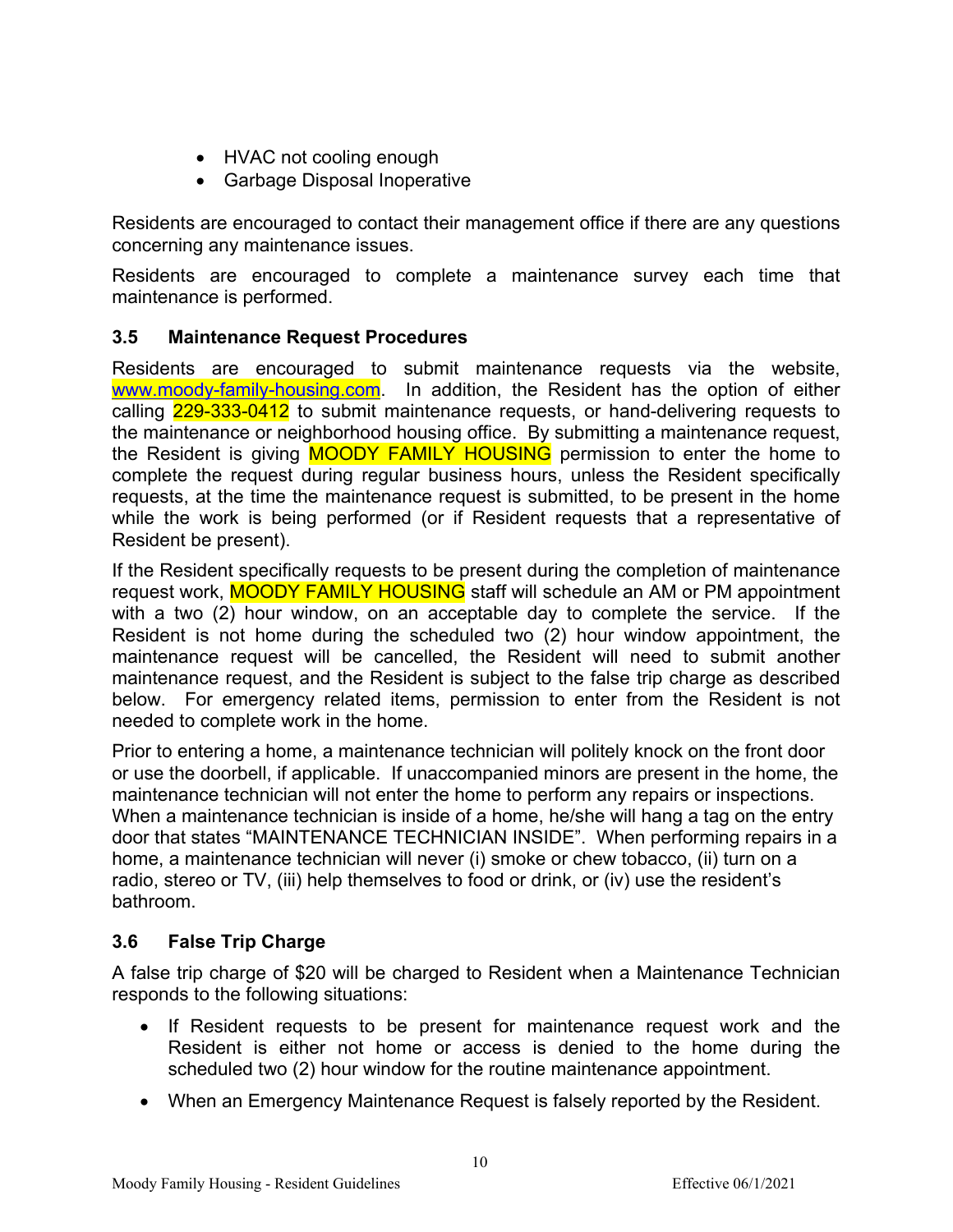• When access is denied to the home for scheduled Preventative Maintenance, so long as the Resident is provided with prior written notice of such maintenance.

To avoid a false trip charge, contact your Management Office at least two (2) hours prior to the start of the scheduled two (2) hour window appointment. For example, if you have an appointment window of 12 – 2 pm, you will need to contact your Management Office by 10 am the same day. If you have an appointment window of  $8 - 10$  am, you will need to contact your Management Office by 3:00 pm the day prior to the appointment.

# <span id="page-10-0"></span>**3.7 Notice of Correction Action**

Violations of Resident Guidelines requirements may result in a written notice to the Resident from **MOODY FAMILY HOUSING**. The notice will detail the misconduct or violation, the corrective action that is required, the timeframe for the corrective action, and what action will be taken if further violations occur. For more serious violations, a termination of the Lease may occur as outlined in the Lease. Serious violations will be reported to the Installation Commander.

MOODY FAMILY HOUSING may choose to issue notices and warning letters or take more serious action, depending on the severity of the violation and the number, if any, of previous violations. Based on the nature of the incident and any other documentation contained within the Resident's file, **MOODY FAMILY HOUSING** will determine the appropriate enforcement notice or letter to issue. Should a Resident wish to appeal a notice of corrective action, the dispute resolution process may be utilized.

# <span id="page-10-1"></span>**3.8 Office Hours**

Management Offices are open during normal business hours Monday through Friday. Specific office hours can be found on the **MOODY FAMILY HOUSING** website (www.moody-family-housing.com), in community newsletters, and posted on all management office doors. Current business hours are:

> Monday – Friday 0800 to 1700 Saturday & Sunday Closed

# <span id="page-10-2"></span>**4. MOVE-IN / MOVE-OUT RESPONSIBILITIES**

# <span id="page-10-3"></span>**4.1 Move-In Inspection**

The Resident will inspect the house upon move-in and complete a Move-In Report verifying the condition of the home. Resident will note any damages to the house so that **MOODY FAMILY HOUSING** can perform any necessary repairs. If repairs are not practical, the Move-In Report will note the existing damage so that the new Resident will not be held responsible for any pre-existing damage when they move-out. After a thorough inspection of the home, the Resident shall provide written acceptance of the Premises "as is", except for those conditions noted on the Move-in Report. If after moving in, Resident discovers any latent defects, then Resident shall have five (5) business days from the date of move-in to provide written notice of such defects to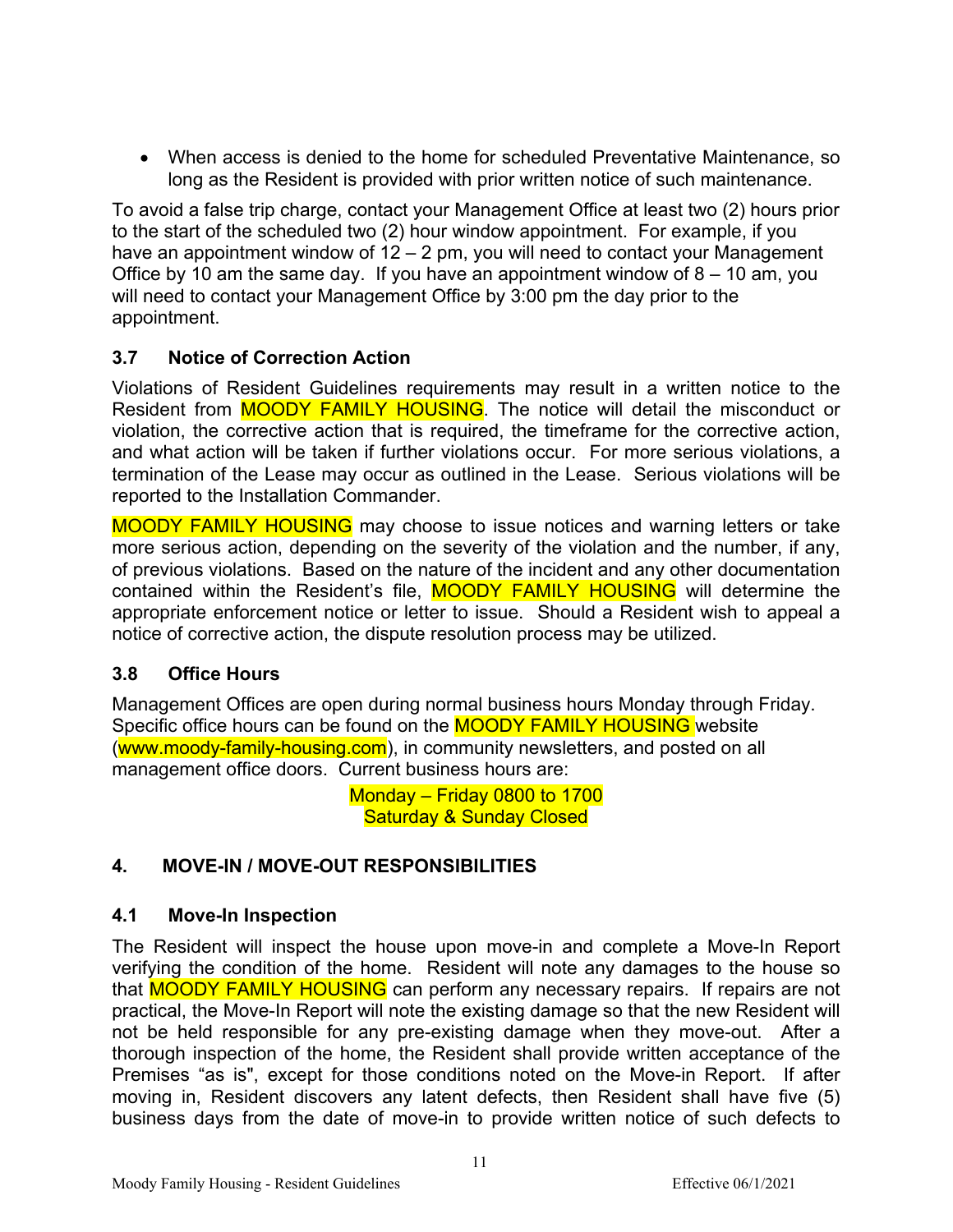MOODY FAMILY HOUSING. MOODY FAMILY HOUSING will add this written notice to Resident's file as part of the Move-In Report and will address all such defects within fifteen (15) days of receipt of written notice.

# <span id="page-11-0"></span>**4.2 Intercommunity Move and Transfers**

During the Original Term (as defined in the Lease), the Resident may apply to move to another home within the community. If the Resident would like to move prior to expiration of the Original Term, Resident may apply by completing an application and paying any fees required by Landlord, not to exceed the termination fee as outlined in the Lease. The Resident will be placed on a waiting list for the type of home they qualify for based on rank and number of dependents and will be offered a housing unit after all Priority 1 and 2 applicants. The Resident will sign a twelve month lease in the new home.

In the event of promotion or demotion, the Resident may request a move to the category of housing which is appropriate for his/her rank. If the request is during the Original Term, the Resident will be responsible for paying any fees required by the Landlord, not to exceed the termination fee as outlined in the Lease. The Resident will be placed on a waiting list for the type of home they qualify for and will be offered a housing unit after all Priority 1 and 2 applicants. The Resident will sign a twelve month lease in the new home.

The fees paid by the Resident under this Section 4.2 will be charged in lieu of the termination fee as outlined in the Lease. If the Resident is requesting a move due to a change in the number of dependents that exceeds the local occupancy limits for the home, the Resident will not be charged any fee for the move to another home.

Landlord will deny a move request based on excessive (three or more) late payments, an outstanding current balance on their account, excessive (two or more) resident complaints, or damages to the home. The current home will be inspected and all damages must be repaired or paid in full before the move request is granted.

If the Resident is approved for a move and offered a home, the Resident will have three calendar days to complete the move, without paying double rent. The final walk-through inspection will be completed on the third day and keys will be turned in to the Resident Relation Specialist. If the third calendar day falls on a non-workday, the final walkthrough inspection will be completed on the following workday.

# <span id="page-11-1"></span>**4.3 Termination/Vacate Notice**

MOODY FAMILY HOUSING requires a notice of intent to vacate prior to vacating the home, including at the end of the Lease term, as outlined in the Lease. Residents who receive short-notice assignments must provide a copy of his or her PCS orders to MOODY FAMILY HOUSING within 72 hours from the time they are received from the Government, and will be exempt from the required notice of intent to vacate. Residents can obtain the notice to vacate form from the website or a Leasing Agent who can answer any questions regarding the move-out process. Residents are required to visit the neighborhood management office to deliver their notice of intent to vacate in order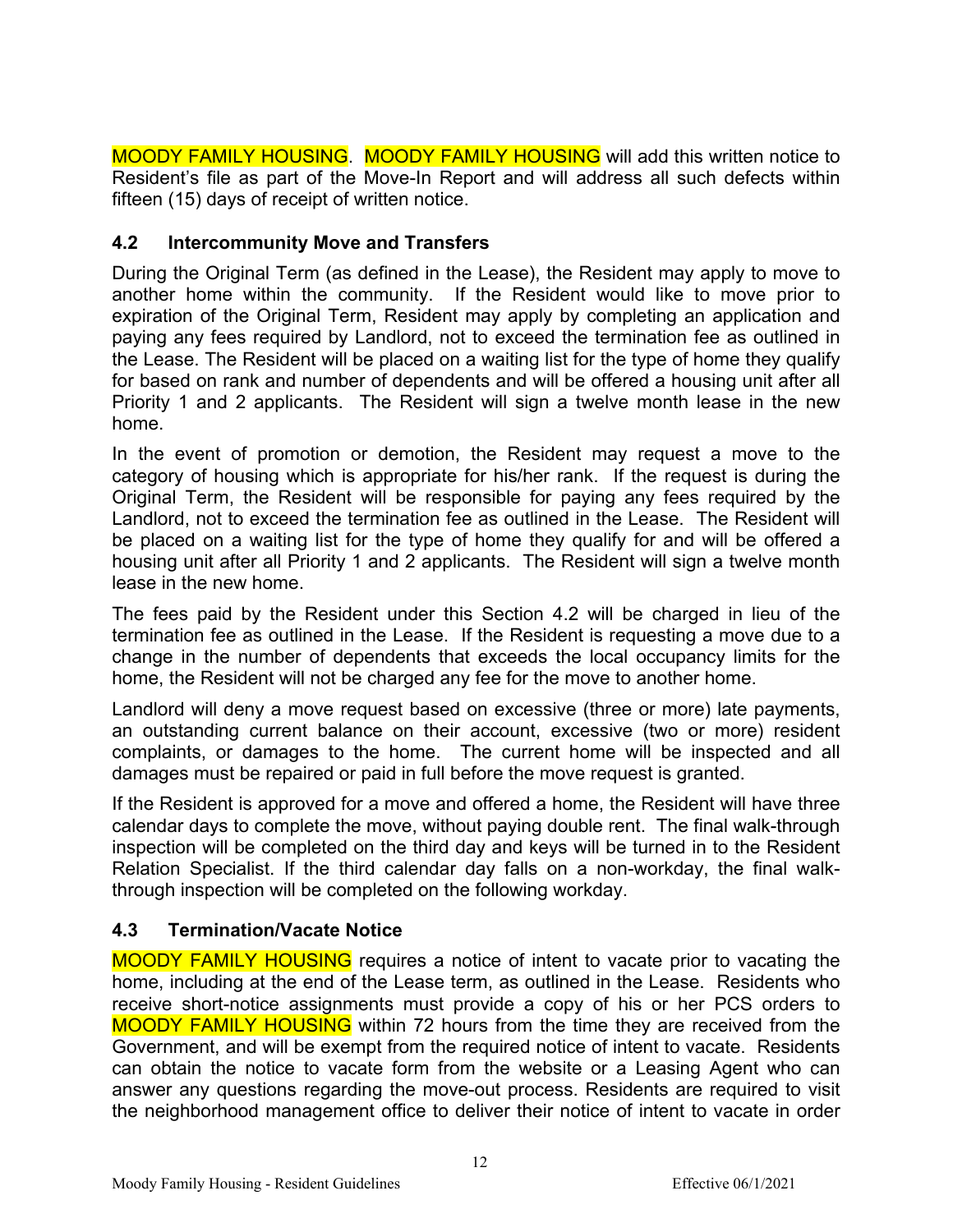to coordinate terminating the Service Member's monthly rent allotment, scheduling the move-out inspection and providing forwarding information.

# <span id="page-12-0"></span>**4.4 Cleaning Requirements (Vacating Home)**

The Resident is responsible for leaving the home in original move-in condition, except for normal wear and tear, in a broom-clean condition and free of any trash or personal items. Broom clean condition means that the home is clean throughout – all surfaces wiped down and all flooring has been swept or vacuumed prior to the move-out inspection. The following outlines the cleaning requirements:

- 1. Stove/Range and Hood: Remove burned/crusted-on food and grease from accessible surfaces, drip pan, oven rack inside oven, exhaust fan and filters, and range hood. Do not disassemble the range or hood.
- 2. Refrigerator: Defrost and wipe down inside and outside to remove grease and food particles; accordion folds on seal must be free of food particles, mildew and other debris; refrigerator shall be left on the lowest setting with door closed.
- 3. Garbage Disposal: Remove residue at the rim in the sink.
- 4. Dishwasher: Remove any food particles, soap residue, and grease on both interior and exterior surfaces. Do not disassemble.
- 5. Cabinets, Walls and Other Interior Wood Trim: Wipe down and remove grease and debris.
- 6. Sinks: Remove Food particles, grease, soap residue and any removable stains.
- 7. Lavatories, Commodes, Showers, Bathtubs, Glass Enclosures and Medicine Cabinets: Use non-abrasive cleaner to remove soap residue and mildew. Clean removable stains from walls. Wet mop the floors.
- 8. Walls, Ceilings, Woodwork and Doors: Clean only those walls that are accessible. Spot clean to remove food, pencil and crayon marks, cobwebs, removable stains, grime and excessive dirt. Carefully remove nails and hangars placed by resident.
- 9. Light Fixtures, Venetian Blinds/Shades: Clean and dust.
- 10. Ventilation, Air Vents/Grills: Wipe down or vacuum to remove dust.
- 11. Floors and Installed Carpeting: Sweep, damp mop and/or vacuum.
- 12. Carport, Garages, Porches, Storage Rooms, Patios and Walls: Remove dirt, cobwebs, etc. from exterior doors, walls and ceilings. Remove excessive oil and grease from concrete paved areas.
- 13. Grounds: Mow, edge, and trim fenced in yards. Any areas damaged by pets, garden plots, storage sheds, etc. must be restored.
- 14. Garbage Containers: Trash receptacles must be cleaned.
- 15. Windows: Residents are not required to clean windows.

Any work not completed by the Resident will have to be completed by the maintenance staff or a contractor and will be charged back to the Resident. Damage and cleaning charges are outlined in Section 12 of the Resident Guidelines and is also available at the neighborhood management office.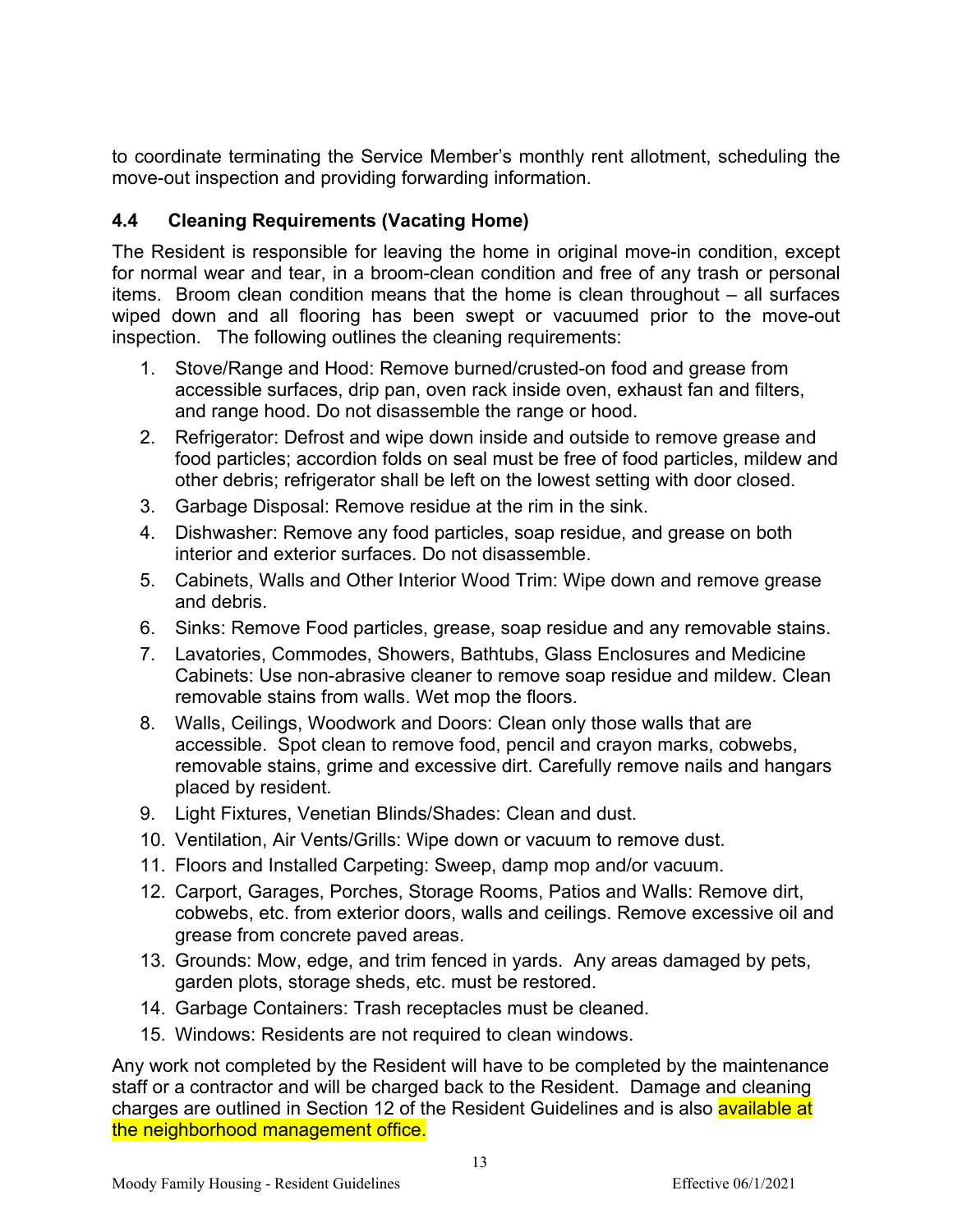# <span id="page-13-0"></span>**4.5 Normal Wear and Tear**

Repairs to the home, or repair and/or replacement of equipment provided by **MOODY** FAMILY HOUSING, due to normal wear and tear will be at MOODY FAMILY HOUSING's expense. The cost of repairs and/or replacements, resulting from damages caused by Resident in excess of normal wear and tear, will be the responsibility of the Resident. A damage cost sheet is located in Section 12 of these Resident Guidelines and can also be obtained at the neighborhood management office.

# <span id="page-13-1"></span>**4.6 Pre Move-out Inspection**

When management receives a Notice-To-Vacate, a pre move-out inspection will be scheduled within 14 days of move out date. The purpose of this inspection is to make the Resident aware of any items that will not meet the cleaning standards required for move-out. The Move-in Inspection Form that was completed at move-in will be used to compare to the condition of the Home when performing the pre move-out inspection. During the pre-move-out inspection, the management representative will inspect the home to point out any possible Resident damages beyond normal wear and tear and estimated charges based on its current condition. The management representative will offer suggestions to minimize Resident charges. Resident or Resident's designated representative, are encouraged to accompany the management representative during the pre move-out inspection.

# <span id="page-13-2"></span>**4.7 Move-Out Inspection**

The move-out inspection will take place on or before the scheduled move out date. The move-out inspection will only be completed once all items are removed from the home. If damages are not corrected by the date that Resident vacates the home, payment will be due prior to termination of the Lease. Resident or Resident's designated representative, are encouraged to accompany the management representative during the move-out inspection. If you are unavailable to be present during the Move-Out Inspection, any damages will be photographed and charges will be applied to your final account. Further information on move-out requirements are detailed in the Lease.

# <span id="page-13-3"></span>**5. CARE OF HOMES**

# <span id="page-13-4"></span>**5.1 Alterations to Landscaping**

To maintain landscaping standardization, Resident must obtain written permission from MOODY FAMILY HOUSING prior to starting any alteration or modification to the grounds around their home. This includes, but is not limited to modifications to the landscaping, patios and walkways, fencing, or installing shrubbery, flowers or vegetable gardens. All non-standard garden areas installed by Resident must be returned to their original condition prior to termination of occupancy. This includes the installation of sod in all areas that have been altered. Any new sod must be of the same variety and species as the surrounding area.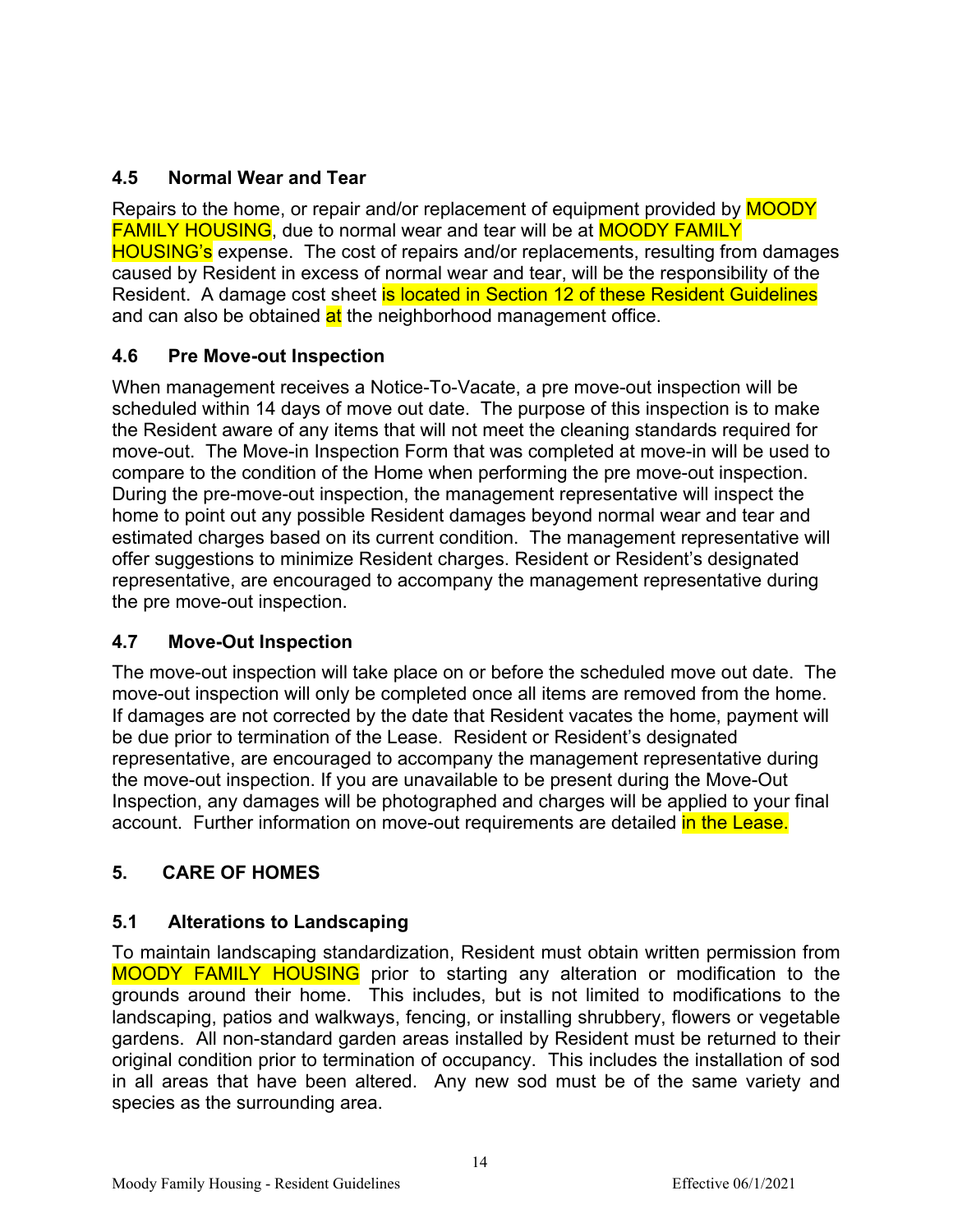# <span id="page-14-0"></span>**5.2 Appliances**

Appliances may not be removed or replaced with privately owned appliances without prior written permission from **MOODY FAMILY HOUSING**. The care and cleaning of the appliances and fixtures are strictly the Resident's responsibility. Oven cleaner may NOT be used on continuous clean ovens.

# <span id="page-14-1"></span>**5.3 Basements (where applicable)**

Basements should be kept free of dust, dirt and clutter, particularly around the water heater and furnace. Items must not be stored within 36 inches around the water heater and furnace. Basements are not intended as living areas or sleeping space. Water seepage may occur; therefore, it is recommended that all items be stored off the floor. Pets shall not be kenneled in the basement.

# <span id="page-14-2"></span>**5.4 Exterior Condition/Appearance**

While **MOODY FAMILY HOUSING** will be responsible for all exterior repairs and maintenance, Residents are responsible for maintaining the overall appearance of the areas around their homes, including:

- Driveways and sidewalks will be free of oil stain marks and writing.
- Swing sets and other similar types of children's exterior recreational equipment are permitted in rear yards of homes with authorization from **MOODY FAMILY** HOUSING prior to installation. Resident is responsible for the safety, supervision, and upkeep of equipment. Resident is also responsible to restore damaged areas of turf/landscape caused by the use of said equipment.
- No new clothes lines are allowed, but pre-existing ones may remain and be used.
- Trees and utility poles will not be used to install dog runs, signs, basketball goals and similar items.
- Bikes, toys and lawn equipment, when not in use, should be moved to the back yard or garage. These items may not be stored in the driveway or carport. Bicycles and toys shall not be left unattended in public areas or on sidewalks where they may become a hazard or a nuisance.
- Patio furniture, used daily, properly maintained and in good taste (as determined by **MOODY FAMILY HOUSING**) may remain on the backyard patio.
- Couches, chairs or other furniture not built or intended for outdoor use is prohibited.
- The playing of uncontrolled baseball games and practicing of golf in areas that are not designated for such, is prohibited.
- No holes will be made on the exterior surface of the home, including brick/stucco walls, siding or over-hang. Nothing will be fastened to the exterior of the home, including signs, bicycle racks or hooks, plant holders or hooks, hose racks, antennas, satellite dish antenna, basketball goals, dog runs, and similar items.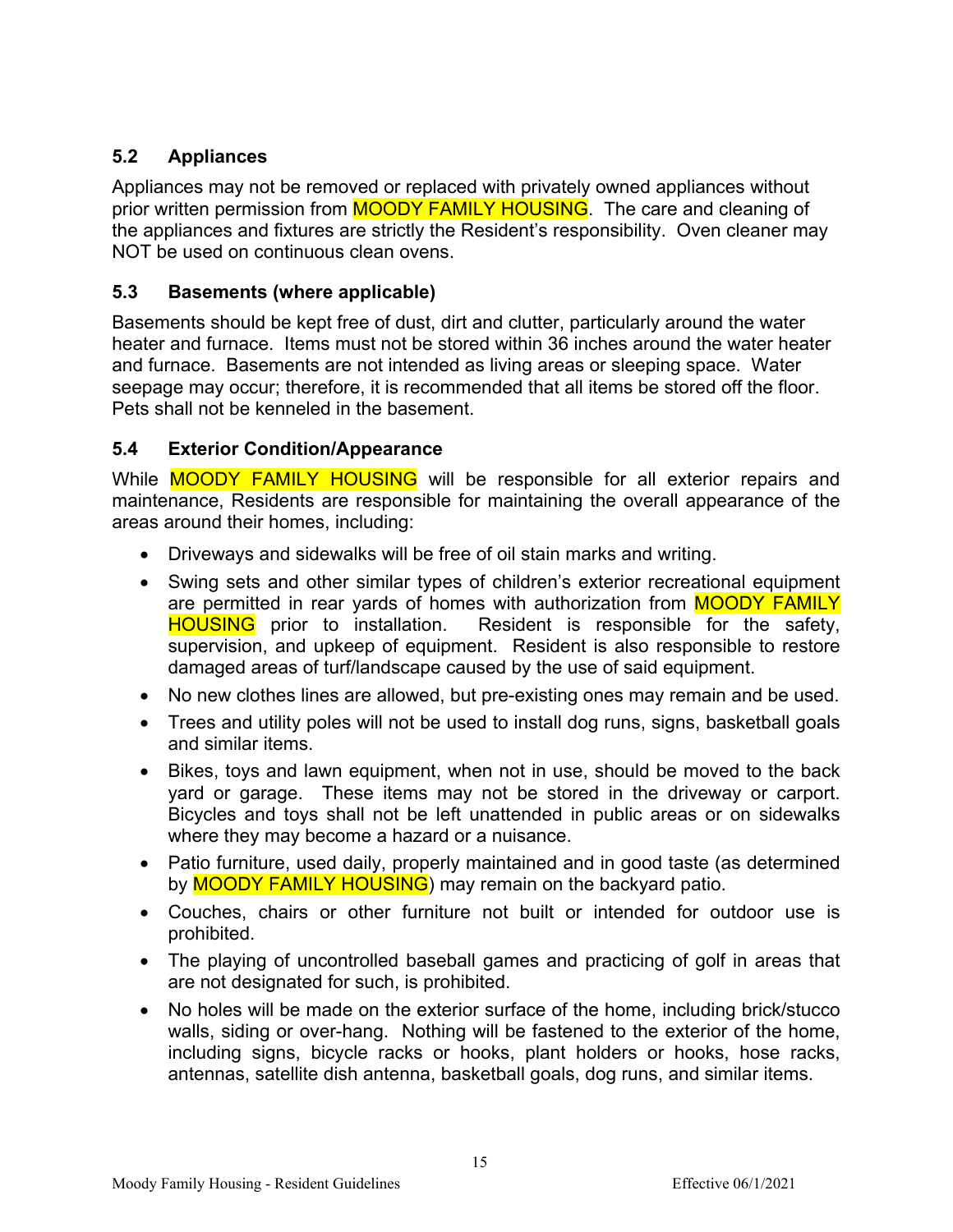- Trash or debris will not be allowed to accumulate or be stored in a visible location of the homes. Construction materials for self-help projects should be neatly stored in an unobtrusive location. No self-help projects are permitted that physically alters the exterior or interior structure of a home.
- The use of any extension cords must meet current installation fire safety codes and UL listings.
- Exterior painting of the home is not authorized.
- Dog houses must be within an area enclosed by a fence approved by **MOODY FAMILY HOUSING** and must not be visible from the front of the home. Dog Kennels and Dog Runs are not permitted.
- Skateboard and bicycle ramps are prohibited.

#### <span id="page-15-0"></span>**5.5 Fences**

Residents desiring to install a fence, at their own expense, must obtain written approval from **MOODY FAMILY HOUSING**, in advance, and all fences must be of the type approved by **MOODY FAMILY HOUSING**, installed in a location approved by MOODY **FAMILY HOUSING**, and must follow any applicable fence standards. If approved, Resident is responsible for constructing the fence, maintaining the fence, and taking the fence down upon vacating. Detailed instructions, to include fence standards, can be obtained at the neighborhood management office.

Residents are not allowed to paint, attach, or alter fencing in anyway, without written authorization by **MOODY FAMILY HOUSING**. Residents are required to properly maintain backyard fencing, including mowing at least one mower strip on the outside perimeter of the fence, trimming along both sides of the fence, and removal of weeds, grass and debris.

# <span id="page-15-1"></span>**5.6 Flags**

Residents are permitted to fly a United States flag. If a Resident does fly a flag, it must be displayed in accordance with Title 36, U.S.C., Section 17a.

# <span id="page-15-2"></span>**5.7 Interior Maintenance**

Broken or unserviceable housing components, structural damage, water leaks, cracked walls, and other maintenance work should be immediately reported as directed by Section 5.8 of the Resident Guidelines.

Written permission must be received from **MOODY FAMILY HOUSING** prior to starting any alteration or modification to the home, including but not limited to modifications to electrical, plumbing, lighting, telephone and cable systems. If MOODY FAMILY HOUSING approves painting, wallpapering, stenciling or other changes to wall surfaces, the wall must be returned to the original condition prior to move-out.

Nail hangers or screws may be used to mount pictures and curtain rods. DO NOT use the adhesive hangers, since they may damage the sheetrock or plaster on the walls. Awnings, signs, or screen doors are prohibited.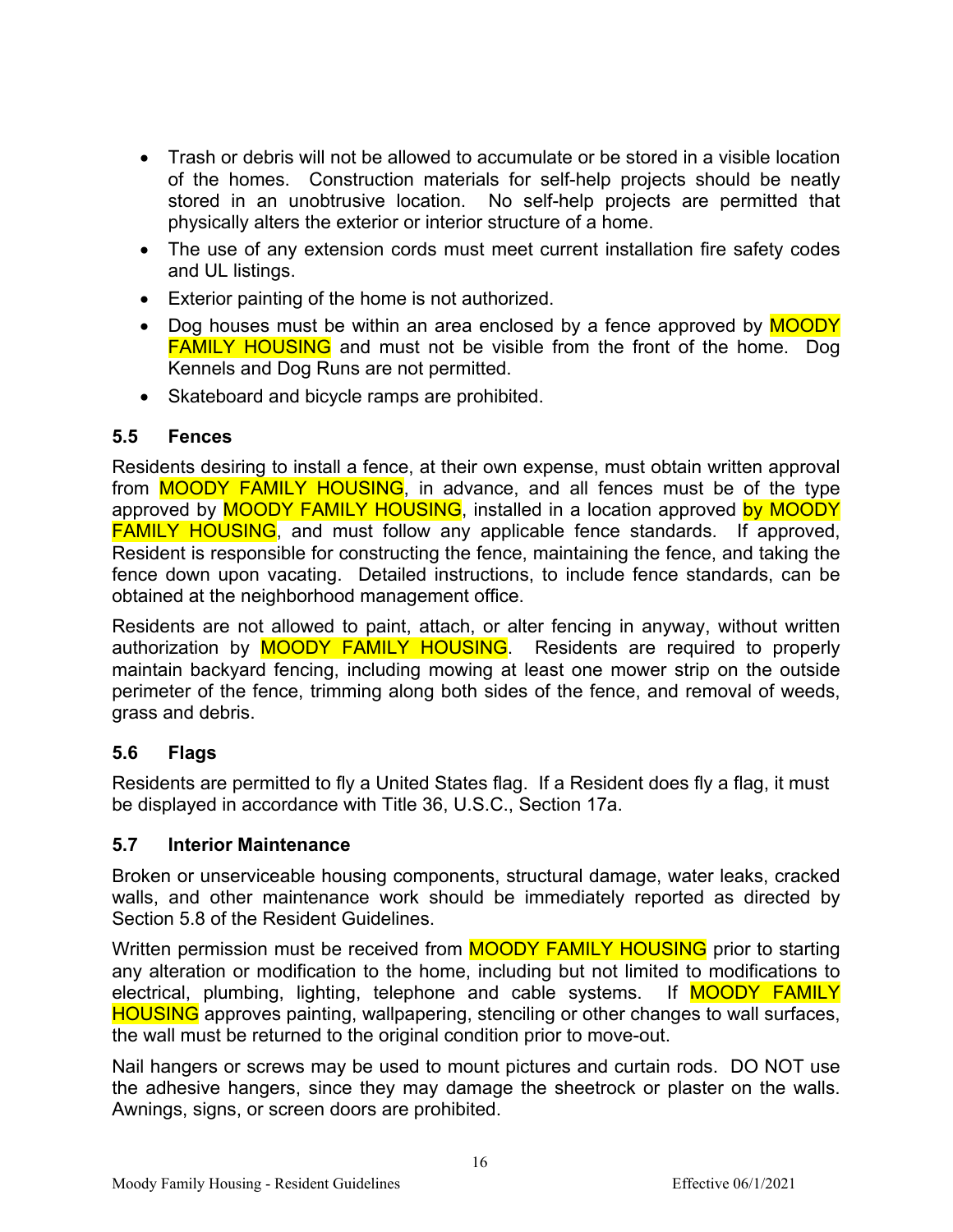# <span id="page-16-0"></span>**5.8 Maintenance and Repair**

Resident shall promptly request any repairs to be made to the dwelling or its fixtures, security devices or other equipment that belong to **MOODY FAMILY HOUSING** and are necessary to maintain such in proper condition.

MOODY FAMILY HOUSING agrees to keep common areas clean; lawns mowed, trimmed and edged during the growing season (fenced back yards excluded); provide pest control services as needed; maintain fixtures furnaces, water heaters, and appliances in good and safe working condition; and to make all reasonable repairs (subject to Resident's obligation to pay for damages for which Resident is liable under the terms of the Lease). Although MOODY FAMILY HOUSING agrees to comply with the above requirements, failure to do so will not be grounds for Resident's termination of the Lease, unless otherwise provided by law. Resident may not terminate the Lease if Resident, a member of Resident's family or some other persons on the Premises with Resident's consent intentionally or negligently causes the defective condition. MOODY FAMILY HOUSING may make repairs and Resident will be held responsible for the cost.

# <span id="page-16-1"></span>**5.9 Pest Control**

Resident acknowledges that good housekeeping prevents pest infestation and agrees to keep the Home in a clean and sanitary condition at all times. Resident will maintain the home in a manner to deny access, harborage, and sustenance to household pests.

Requests for treatment may be made by contacting MOODY FAMILY HOUSING. Depending on the type and severity of pest problem, the Resident may be charged for the service if Resident was at fault for causing the problem. If a Resident is allergic to common pesticides or has any reaction at all, notify **MOODY FAMILY HOUSING** immediately. Pesticides may be hazardous to infants under 3 weeks old, the elderly, pregnant, those with heart, liver or respiratory problems, people with allergies, and pets. Residents should inform the pest controller of any such situations, and he will advise of any special safety precautions required.

Resident shall immediately notify **MOODY FAMILY HOUSING** of the presence of pests around the outside of homes, including those in trees and shrubs.

Problems involving cockroaches, flies, wasps, bees, termites, ants, ticks, fleas, spiders, snakes, mice, rats and other crawling and flying pests should be reported to **MOODY** FAMILY HOUSING.

# <span id="page-16-2"></span>**5.10 Plumbing**

The equipment in the bathrooms and kitchens shall not be used for any purposes other than those for which they were constructed. No sweepings, rubbish, rags, disposable diapers, sanitary napkins, tampons, ashes or other obstructive substances shall be disposed of in toilets.

Do not place metal, string, grease, coffee grounds, nutshells, glass, olive or fruit pits, potato peels, corncobs, paper, wire, bones or non-food substances in the garbage disposal. Resident shall be held responsible for any repairs or damage resulting from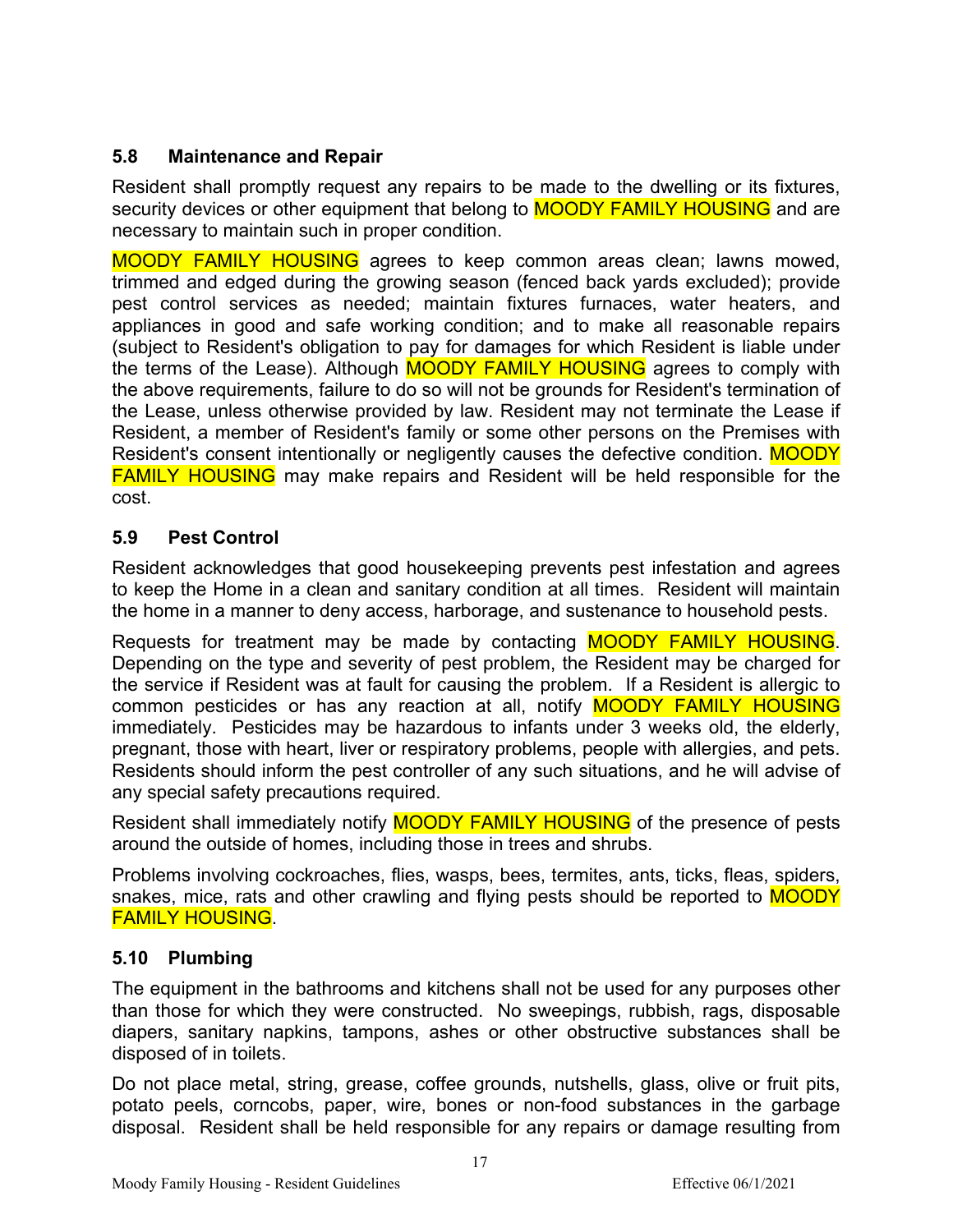the misuse of such equipment and shall reimburse **MOODY FAMILY HOUSING** for any necessary expenses incurred in the repair of such equipment. Removal or replacement of existing plumbing fixtures and devices with non-comparable components is prohibited. Portable washers or dryers are prohibited, unless approved in advance, in writing, by **MOODY FAMILY HOUSING.** 

# <span id="page-17-0"></span>**5.11 Preventive Maintenance**

MOODY FAMILY HOUSING will conduct a preventive maintenance program to maintain and assess Heating, Ventilation and Air Conditioning (HVAC) systems, appliances, range hood suppression system (if installed), smoke detectors, and carbon monoxide detectors.

Residents will be notified of date and time maintenance personnel will be scheduled to be at the Resident's home to perform periodic inspections or preventive maintenance. If Resident has a "Permission to Enter" form on file, it will not be necessary for anyone to be home to have the inspection or work performed. If Resident does not have this authorization on file, the maintenance technician will leave a door hanger note indicating their attempt to perform the inspection or work and asking that the Resident call to reschedule.

# <span id="page-17-1"></span>**5.12 Self-Help Supplies**

MOODY FAMILY HOUSING stocks complimentary self-help items for Resident's use in maintaining their home, such as smoke/carbon monoxide detector batteries, HVAC filters, landscaping supplies and spring seed. Please contact the neighborhood management office for further details.

# <span id="page-17-2"></span>**5.13 Smoke/Carbon Monoxide Detectors and Door Locks**

Resident, occupants and visitors present with Resident's consent, shall not disable, disconnect or remove batteries from smoke detectors. Resident shall replace smoke detector batteries and immediately report any malfunctions to their neighborhood management office. Replacement batteries can be obtained at the Self-Help Store. Resident will be responsible for any loss or damage from fire, smoke, or water if that condition arises from the Resident disconnecting, damaging, failing to replace a battery or failing to report malfunctions to their neighborhood management office.

MOODY FAMILY HOUSING has provided locks, carbon monoxide detectors (when natural gas is provided to the home) and smoke detectors. The Resident agrees that they are safe and acceptable, subject to **MOODY FAMILY HOUSING's** duty to make needed repairs upon written request of Resident. It is the Resident's responsibility to make sure the smoke detector is in working order. Any additional locks or smoke detectors desired by Resident may be installed at Resident's expense only after prior written approval from **MOODY FAMILY HOUSING**. When installed, any such additional items shall become the property of MOODY FAMILY HOUSING.

In units that have over-the-range fire suppression systems installed, the Resident agrees to immediately report any malfunctions or discharges to their neighborhood management office. All such fire suppression systems are provided as a convenience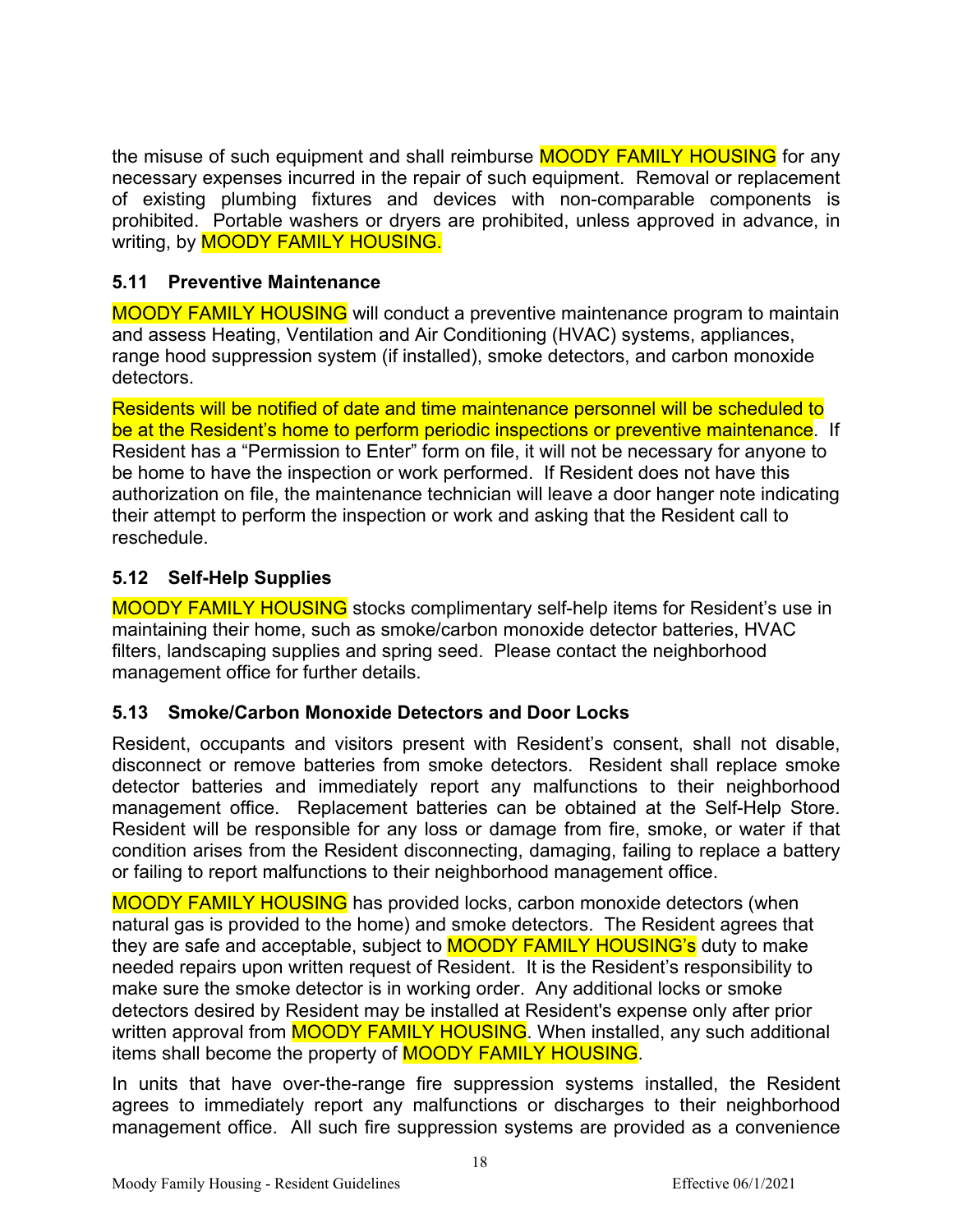and are in no way intended to provide any level of safety to person or property. Residents should never leave any items on the stove or in the oven unattended. As homes containing these fire suppression systems are renovated, these fire suppression systems may be removed. They will not be installed in the new homes.

# <span id="page-18-0"></span>**5.14 Window Coverings**

All window blinds that have been provided must remain in place and should always be maintained in good condition. No aluminum foil, sheets, blankets, window tint or any other type of unsightly coverings shall be used over the windows to darken rooms.

# <span id="page-18-1"></span>**6. SAFETY GUIDELINES**

#### <span id="page-18-2"></span>**6.1 Barbeque Grills**

The use of gas-fired and charcoal barbecue grills inside garages, on decks, balconies, covered parking areas or patios and under any building overhang is strictly prohibited. All grills must be used a minimum of  $15$  feet from any building structure or combustible source. Fuel bottles (propane) from the gas-fired grills (attached or unattached) may be stored inside the garage. Do not store these bottles inside the structure. All grills may be stored in garages, on porches, decks, balconies and patios, provided the charcoal is completely extinguished or the gas fire is out and the propane is turned off.

#### <span id="page-18-3"></span>**6.2 Care of Children**

Regardless of the age of the child/youth, parents must be responsible for their children/youth and teens at all times. Residents are required to comply with the Installation-specific youth supervision guidelines for the care of children and any applicable state, local or federal requirements.

#### <span id="page-18-4"></span>**6.3 Fire Prevention**

All fires must be immediately reported to the Fire and Emergency Services by calling 911, regardless of the size or nature of the fire, including those extinguished without Fire and Emergency Services assistance. Additionally, **MOODY FAMILY HOUSING** must be notified by telephone 229-333-0539 as soon as possible.

All flammable materials stored on the exterior of homes pose a fire hazard. All flammable liquids such as gasoline, oil and charcoal lighter fluid should be stored in an approved container in a secure location outside of the living space of the home (i.e. the garage or shed) or disposed of promptly and property.

Open fires such as bonfires or the burning of rubbish are prohibited.

#### <span id="page-18-5"></span>**6.4 Fireworks**

The manufacturing, sale, storage, possession, transporting and/or use of fireworks and all incendiary devices are expressly prohibited at the Home or in the community.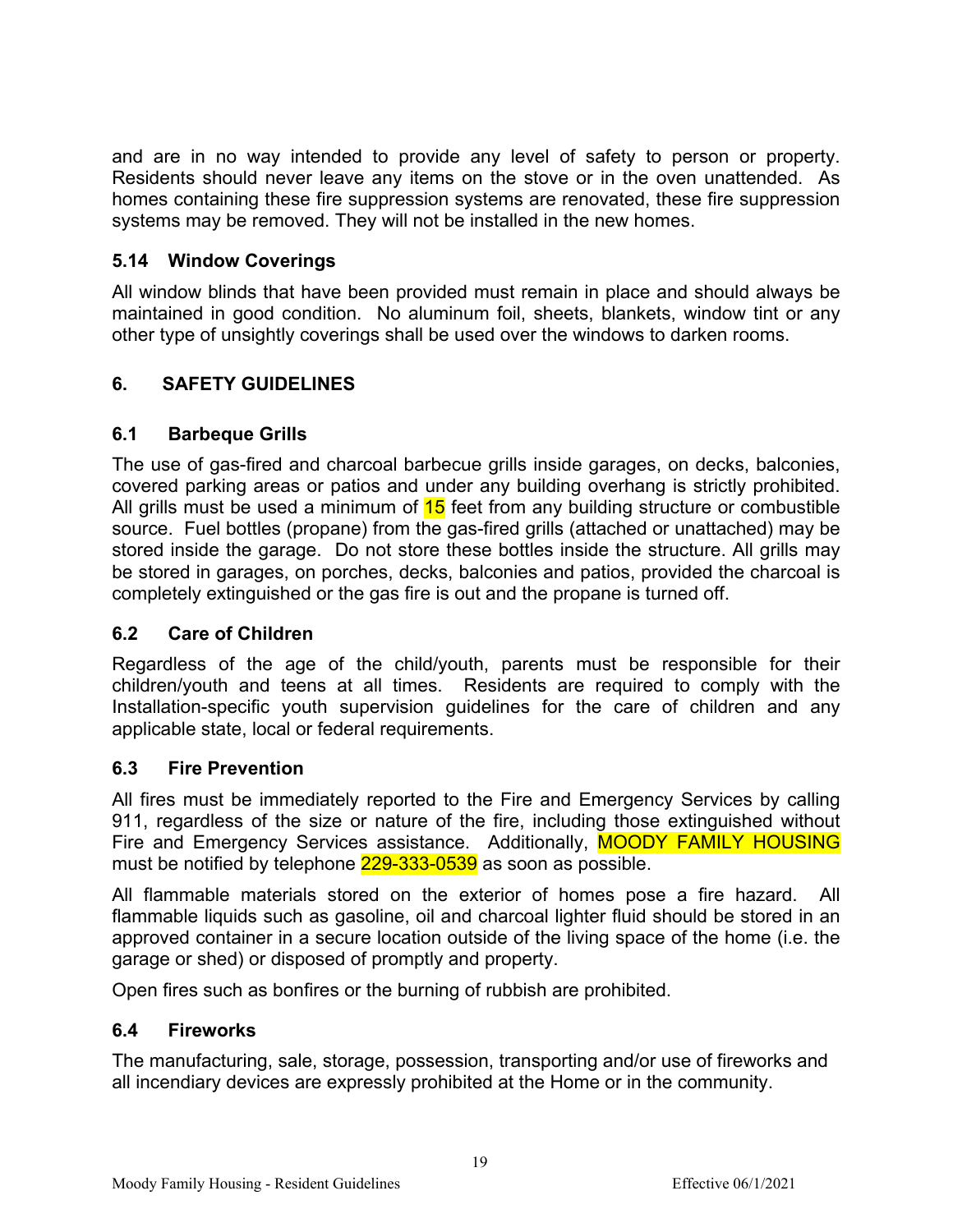# <span id="page-19-0"></span>**6.5 Fire pits and Chimneas**

Fire pits and chimneas of any kind are prohibited.

# <span id="page-19-1"></span>**6.6 Heaters**

Kerosene heaters or other heaters using combustible materials or fluids and open coil heaters are prohibited either inside or outside the Home.

# <span id="page-19-2"></span>**6.7 Ingress and Egress**

Entrances, hallways, walks and lawns and other common areas shall not be obstructed or used for any purpose other than ingress and egress. If it is necessary to temporarily block any ingress or egress areas, Residents must obtain written permission from MOODY FAMILY HOUSING a minimum of 48 hours in advance.

# <span id="page-19-3"></span>**6.8 Security Devices**

No additional security devices shall be installed, except with prior written consent of MOODY FAMILY HOUSING. If Resident receives approval to install additional security devices, MOODY FAMILY HOUSING shall be given keys, codes and other applicable information regarding the operation of the device immediately upon installation. Any and all security devices installed by Resident must comply with all applicable federal, state, municipal or other governmental agency, law, code, regulation, ordinance or statute. Resident agrees to hold **MOODY FAMILY HOUSING** harmless from any actions arising from the use or malfunction of any security device installed by Resident. Resident is responsible to remove the security devices upon termination of the Lease or charges will be applied.

# <span id="page-19-4"></span>**6.9 Window Safety**

Children often climb on furniture and push against windows and/or screens, tumble out and suffer severe injuries or even death. To avoid such hazards: (i) beds, tables, chairs and other furniture should not be placed in close proximity to windows, (ii) windows should be locked when not in use, and (iii) do not leave young children unsupervised in rooms with open windows.

Please be advised, ALL windows can be potentially dangerous to residents. In an effort to protect our children, windows should be opened from the top, when possible. This is extremely important when the window is on the second floor.

The screens provided on the windows are to keep pests out and not to contain children or pets. Screens are designed in such a fashion that direct pressure could force the screen completely away from the window. The mesh material could also become detached from the frame if children or pets push against them.

Loose or damaged screens should be reported to MOODY FAMILY HOUSING.

# <span id="page-19-5"></span>**6.10 Compact Florescent Lights (CFL)**

For the safety of our residents, we ask that any broken CFL be reported to the maintenance department for appropriate clean up and removal.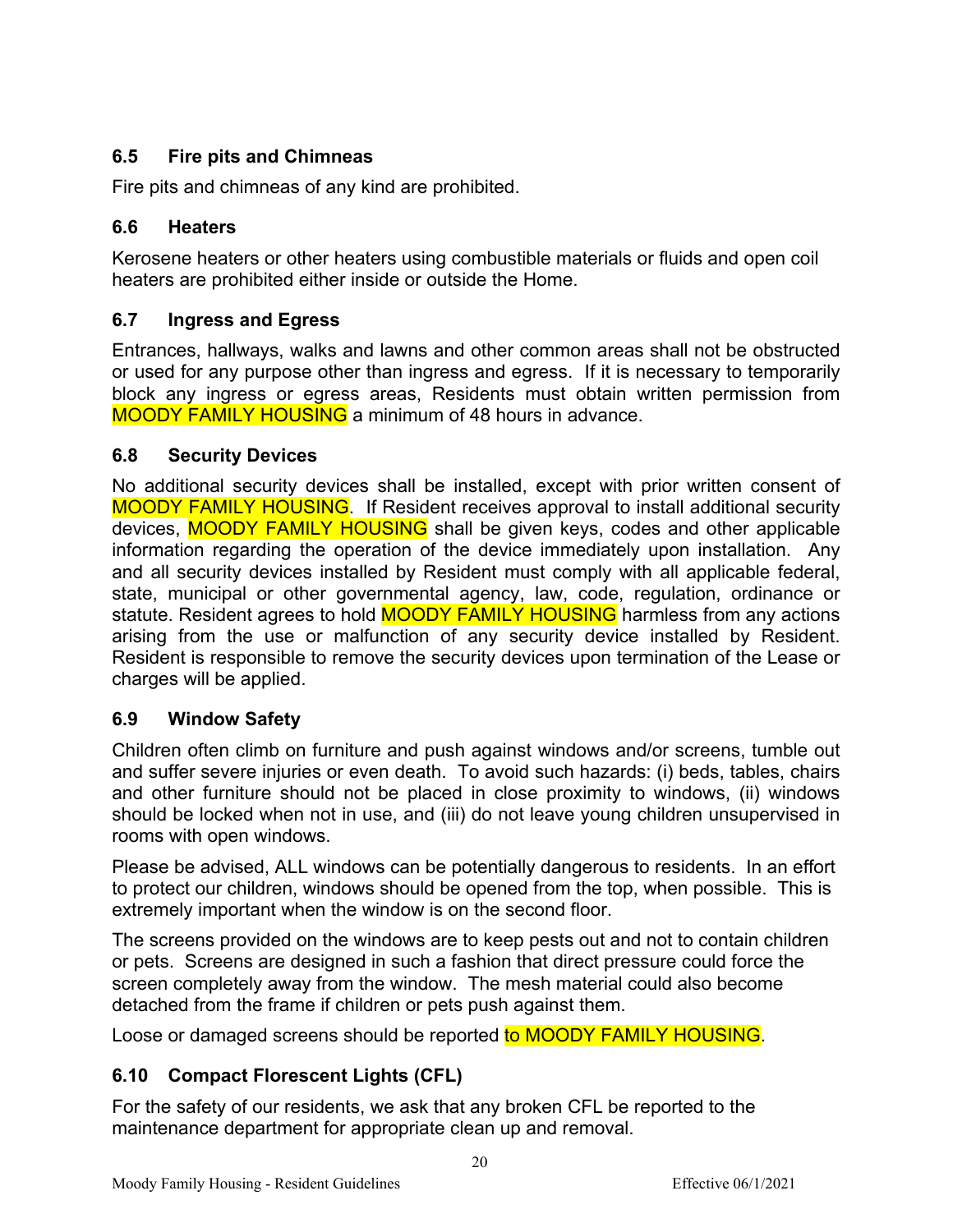# <span id="page-20-0"></span>**7. UTILITIES**

# <span id="page-20-1"></span>**7.1 Utilities Provided**

MOODY FAMILY HOUSING will pay for only those utilities listed in the Lease. IN NO EVENT WILL THESE UTILITIES INCLUDE TELEPHONE, CABLE TELEVISION OR INTERNET SERVICE.

# <span id="page-20-2"></span>**7.2 Utility Malfunctions**

Residents will be provided reasonable advance notice, whenever possible, if the utilities provided by **MOODY FAMILY HOUSING** are scheduled to be temporarily interrupted, for any reason. Any inconvenience or damage caused by unexpected utility interruptions is the responsibility of the utility provider.

# <span id="page-20-3"></span>**7.3 Telephone and Cable Television and Internet Service**

Telephone, cable television and internet service are provided by one or more independent contractors. Residents are advised to contact the **MOODY FAMILY** HOUSING Management Office for information on service providers, connection requirements and fees. If MOODY FAMILY HOUSING enters into an exclusive agreement for telephone, cable television or internet service, newly arriving Residents will be required to use the exclusive provider within the terms of the exclusive contract.

# <span id="page-20-4"></span>**8. PROPERTY POLICIES**

# <span id="page-20-5"></span>**8.1 Access to Homes**

When practical, **MOODY FAMILY HOUSING** agrees to enter the unit only during reasonable hours, to provide reasonable advance notice of intent to enter the unit and to enter the unit only after receiving the Resident's consent, except in the case of an emergency that threatens life or property, or when the situation makes such notices impossible. When submitting a maintenance request, the Resident is providing permission to enter unless specifically requested to be present during maintenance request.

# <span id="page-20-6"></span>**8.2 Automobile/Motorcycles/Other Motor Vehicles**

Inoperable or unsightly cars, motorcycles and other motor vehicles (such as cars with flat tires, broken windows, etc.) will not be permitted in or around the premises. Any vehicles that are improperly parked, inoperable, have expired license plates, expired inspection stickers or are unlicensed may be towed away at the vehicle owner's expense. Security Forces will be notified of any vehicles in violation of installation policy and will authorize the towing of the vehicle at the owner's expense. For homes falling outside of the Federal Jurisdiction, vehicles will be automatically towed at the owner's expense. Resident agrees to abide by parking regulations, and to require guests to abide by all parking regulations.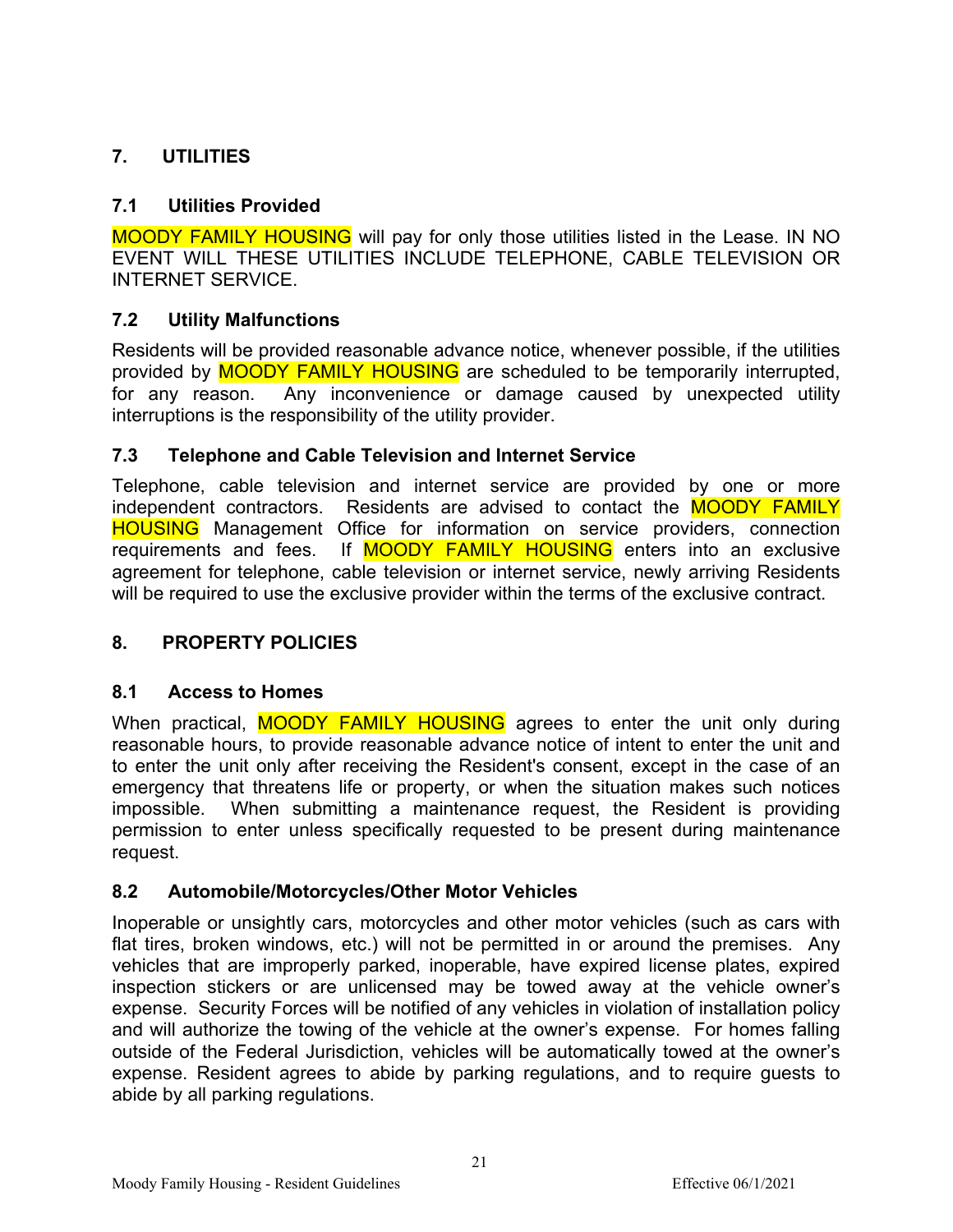Repairs of any nature to vehicles are prohibited in the community, except for emergency repairs such as fixing a flat tire. Do not empty vehicle trash, including ashtrays, onto the ground or in parking lots.

Parking for boats, trailers, recreational vehicles, pop-up campers, camper shells, and utility trailers is prohibited in the community, except twenty-four (24) hours before or after use for the purpose of loading, unloading or cleaning.

# <span id="page-21-0"></span>**8.3 Basketball Backboards/Soccer and Hockey Goals**

Only portable basketball backboards, hockey and soccer goals and other recreation equipment are authorized in the family housing areas.

Basketball backboards will not be attached to any housing structures such as homes, garages, utility poles, fences or trees; nor will backboards be affixed to permanent or semi-permanent freestanding poles. Portable units must be used in approved areas, areas that are safe, that do not threaten to damage houses, ancillary structures or grounds, and that do not create a nuisance or affect the quiet enjoyment of neighbors.

All recreation equipment, including basketball, hockey and soccer goals and related equipment, must be returned to a proper storage area after use. No court markings are to be painted on to the ground or playing surface. The portable basketball goal and all associated equipment must be maintained in good condition at all times.

Residents are encouraged to use the basketball courts and playing fields that are provided throughout the housing areas and in the community recreation centers.

# <span id="page-21-1"></span>**8.4 Changes in Resident Status**

The Resident is required to provide notice to **MOODY FAMILY HOUSING** of any changes in status, in accordance with the Lease. Further information may be found in the Lease.

# <span id="page-21-2"></span>**8.5 Preliminary Dispute Resolution Process**

As a valued resident of our community, your concerns are very important to us. If you have a concern or wish to dispute any matter relating to the Lease, we have made the following two-step preliminary dispute resolution process available to you so that your concerns are elevated quickly, and to the appropriate staff members, in order to help ensure a timely response to your concerns. To afford us an opportunity to thoroughly evaluate and address your concerns as quickly as possible, any complaint or dispute must initially be submitted to us using the following two-step process:

- 1. **Submit a complaint in writing to the Community Director**: To initiate the preliminary dispute resolution process, you must:
	- a. Prepare and submit a written complaint, using the Owner approved form, to your Community Director describing in detail the complaint, providing adequate supporting information and documentation (i.e., complete written description of the issue, photos, invoices, estimates, etc.), and detailing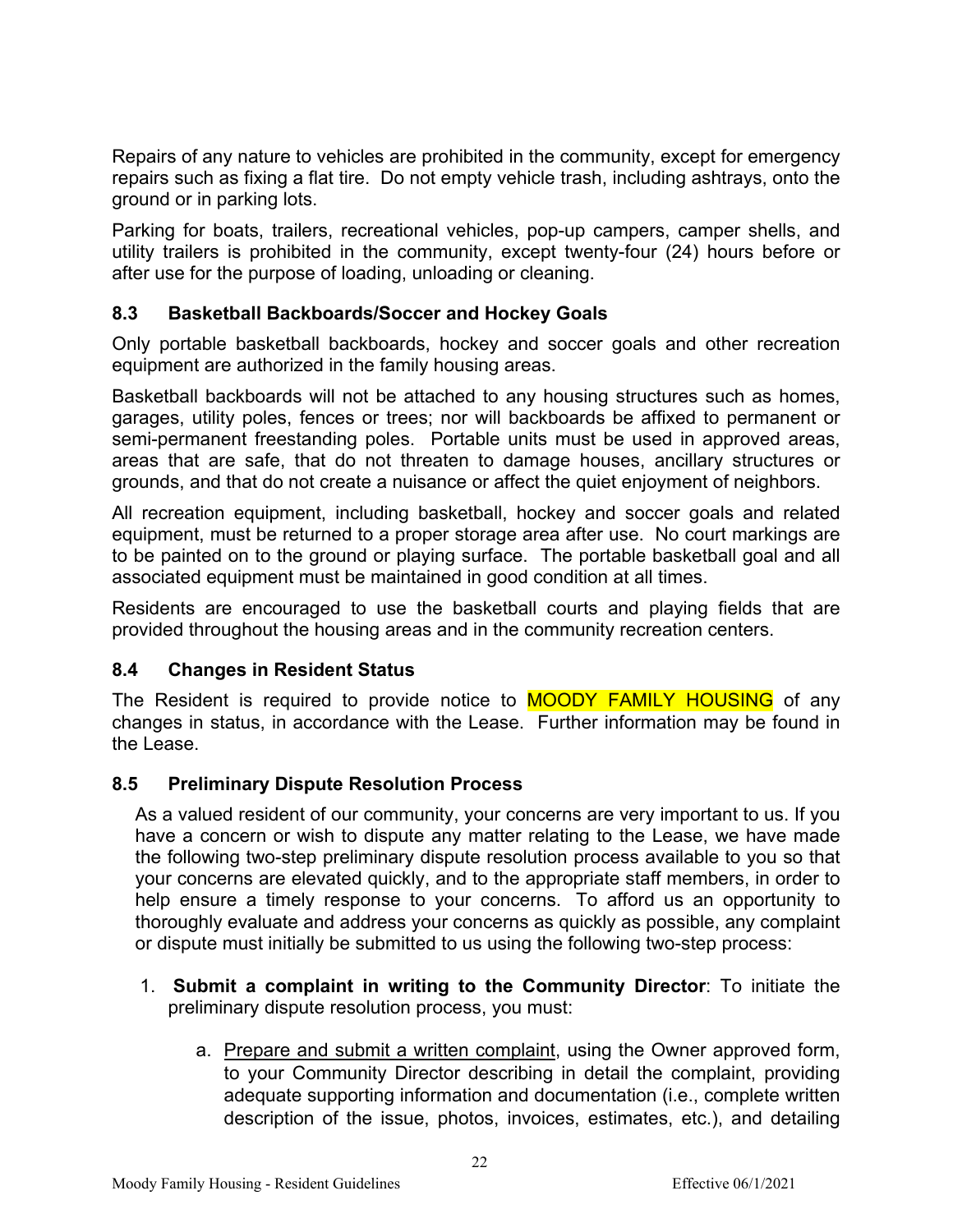what specific steps we might be able to take to address your concerns. This form is available by request from your Community Director.

- b. Cooperate with us as we investigate your concerns, which may include, without limitation, providing us with prompt access to your Premises for inspection or repairs, providing additional documentation, or answering questions about your complaint.
- c. Allow your Community Director up to five business days from the receipt of your written complaint to fully evaluate your concerns and respond to your complaint.
- 2. **Elevate your complaint to the Regional Director of Operations**: If you are not satisfied with your Community Director's response to your complaint, you must:
	- a. Make a written request to your Community Director that your complaint be elevated to the Regional Director of Operations.
	- b. Cooperate with us on any additional reasonable requests to allow the Regional Director of Operations an opportunity to thoroughly investigate your complaint so we may attempt to adequately address and resolve it to your satisfaction.
	- c. Allow the Regional Director of Operations up to ten business days from the receipt of your written request to review, evaluate and respond to your complaint.

If this two-step preliminary dispute resolution process does not resolve the dispute to your satisfaction, you have the right to pursue the Formal Dispute Resolution Process as more particularly outlined in in the Universal Lease, and as incorporated into our Active Duty Tenants' current leases through HMC's Community Guidelines and Policies. The relevant provisions of the Dispute Resolution Process excerpted from the Universal Lease can be found below:

# <span id="page-22-0"></span>*UNIVERSAL LEASE DISPUTE RESOLUTION PROCESS (EXCERPT)*

# *"Section 9 -- DISPUTES"*

<span id="page-22-1"></span>If Tenant has a dispute with respect to Owner's performance of responsibilities under the Lease or attached schedules, Tenant shall first attempt to resolve it by bringing the request or concern to the attention of the Owner. If Tenant and Owner are unable to resolve such dispute to the reasonable satisfaction of either party, Tenant shall attempt to resolve such dispute through informal dispute resolution processes set forth by the MHO, as such informal process is identified and described on the Community Specific Addendum. If Tenant has a dispute pertaining to the Premises that is not resolved using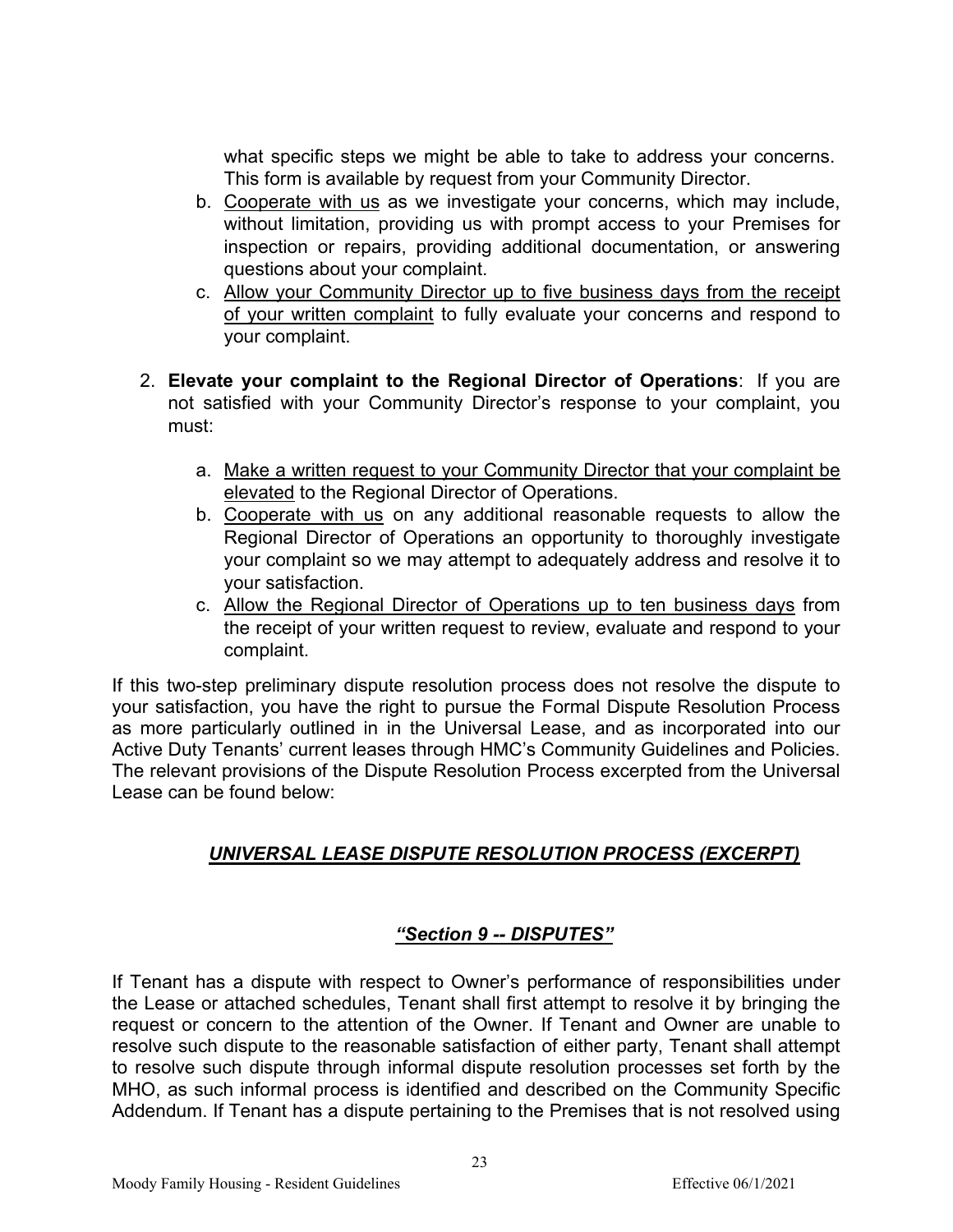the informal resolution processes, and the dispute pertains to rights and responsibilities set forth in the Lease, including maintenance and repairs, rental payments, displacement rights, Lease termination, inspections, or fees and charges (each an "Eligible Housing Dispute"), Tenant or Tenant's designated agent may submit the request or concern to the MHO for formal dispute resolution, in accordance with the Dispute Resolution Process set forth on Schedule 3. Tenant or Owner may seek legal advice or seek to resolve the dispute and pursue any remedy available by law in accordance with applicable law, except that Tenant and Owner shall not pursue such remedy available in law while a formal dispute resolution process under Schedule 3 is pending.

#### **"Schedule 3 — DISPUTE RESOLUTION PROCESS"**

#### **DISPUTE RESOLUTION PROCESS**

- <span id="page-23-0"></span>1. Scope. This Dispute Resolution Process (hereinafter, "Dispute Resolution Process") allows eligible tenants of privatized military housing to obtain prompt and fair resolution of housing disputes concerning rights and responsibilities set forth in the Lease, including maintenance and repairs, rental payments, displacement rights, Lease termination, inspections, or fees and charges (each an "Eligible Housing Dispute").
- 2. Eligibility. Any military member, their spouse or other eligible individual who qualifies as a "tenant" as defined in Section 2871 of title 10 of the United States Code (hereinafter "Tenant" or "Tenants") is eligible to seek resolution of Eligible Housing Disputes. Prior to initiating this Dispute Resolution Process, a Tenant must first attempt to resolve the dispute through the informal dispute resolution procedures as described in Section 9 of this Lease agreement, which includes utilizing the informal issue resolution procedures of the Military Housing Office ("MHO") with responsibility over the subject housing unit (the "Premises").
- 3. Dispute Processing.
	- (a) To initiate this Dispute Resolution Process, the Tenant must complete the Form attached here as Exhibit A (hereinafter, "Request Form for Dispute Resolution Process"), available from the MHO, and submit it to the MHO responsible for their leased Premises. At a minimum, the Tenant must provide the following information on a Request Form for Dispute Resolution Process: (i) Tenant's name, contact information, and military status; (ii) the Owner's name; (iii) the address of the subject Premises; (iv) written affirmation the Tenant has sought resolution through, and completed, the informal issue resolution procedures set forth in Section 9 of the Lease agreement; and (v) a concise statement describing the dispute and prior efforts to resolve it. A Tenant who wishes Owner to withhold all or part of the Rent payments received by Owner during the Dispute Resolution Process (not to exceed 60 calendar days), pending resolution of the dispute as provided for in Section 4 below, must explicitly request Rent segregation on Section 7 of the Request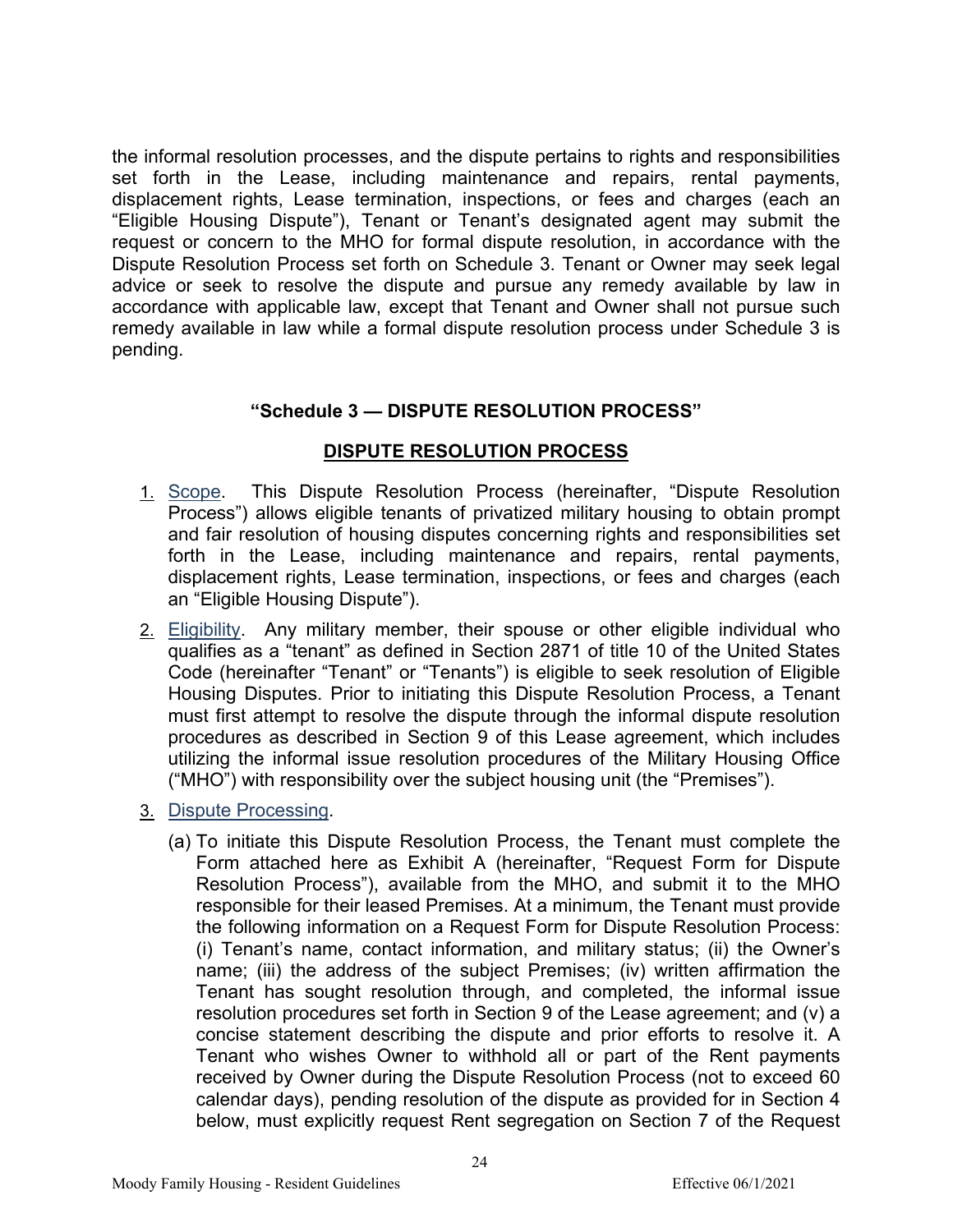Form for Dispute Resolution Process.

(b) Within two (2) business days after receiving a Request Form for Dispute Resolution Process, the MHO shall review the request and take the following action:

(i) If the MHO determines the request is ineligible or incomplete, the MHO shall provide written notice to the Tenant, as further described below.

(ii) If the MHO determines the request is complete and eligible for this Dispute Resolution Process, as determined by the MHO in its reasonable discretion, the MHO shall notify the Tenant of receipt and simultaneously provide a copy of the request to the Owner and the Installation Commander responsible for the Premises.

(iii) If the MHO determines the Tenant is not eligible to request dispute resolution, the dispute is not an Eligible Housing Dispute, or the request for dispute resolution does not contain sufficient information, the MHO will provide a written notification to the Tenant explaining the reason(s) for the ineligibility or the information needed for further consideration. The Tenant may submit a revised Request Form for Dispute Resolution Process. All subsequently described deadlines associated with the Dispute Resolution Process will run from the date of MHO's receipt of an administratively complete Request Form for Dispute Resolution Process.

- (c) The Deciding Authority shall be the Installation or Regional Commander with authority over the Premises.
- 4. Treatment of Rent Payments Pending Dispute Resolution. If an Eligible Housing Dispute alleges failure to meet applicable maintenance guidelines and procedures prescribed under the terms of the Lease agreement or applicable Schedules and addenda, or the housing unit is otherwise alleged to be uninhabitable according to applicable State or local law, a Tenant may request Owner to withhold all or part of the Rent payments received by Owner during the Dispute Resolution Process (not to exceed 60 calendar days), on the Request Form for Dispute Resolution Process. Upon receipt of an administratively complete Request Form for Dispute Resolution Process in which the Tenant has requested a partial or complete withholding of Rental payments, the MHO will notify the Owner to initiate the process to withhold such payments from use. The Owner shall segregate amounts equal to such payments (the "Segregated Rental Payments") in a project level reserve account unavailable to the Owner, or Owner's property manager, employees, agents, or contractors for any purpose pending completion of the Dispute Resolution Process.
- 5. Owner and Tenant Obligations Pending Dispute Resolution. The rights and responsibilities of both Owner and Tenant under the Lease shall be unaffected by, and continue, pending the Dispute Resolution Process, including the ability of the Owner to access, maintain, and repair the premises. Any actions taken by the Owner to repair the premises during the Dispute Resolution Process shall be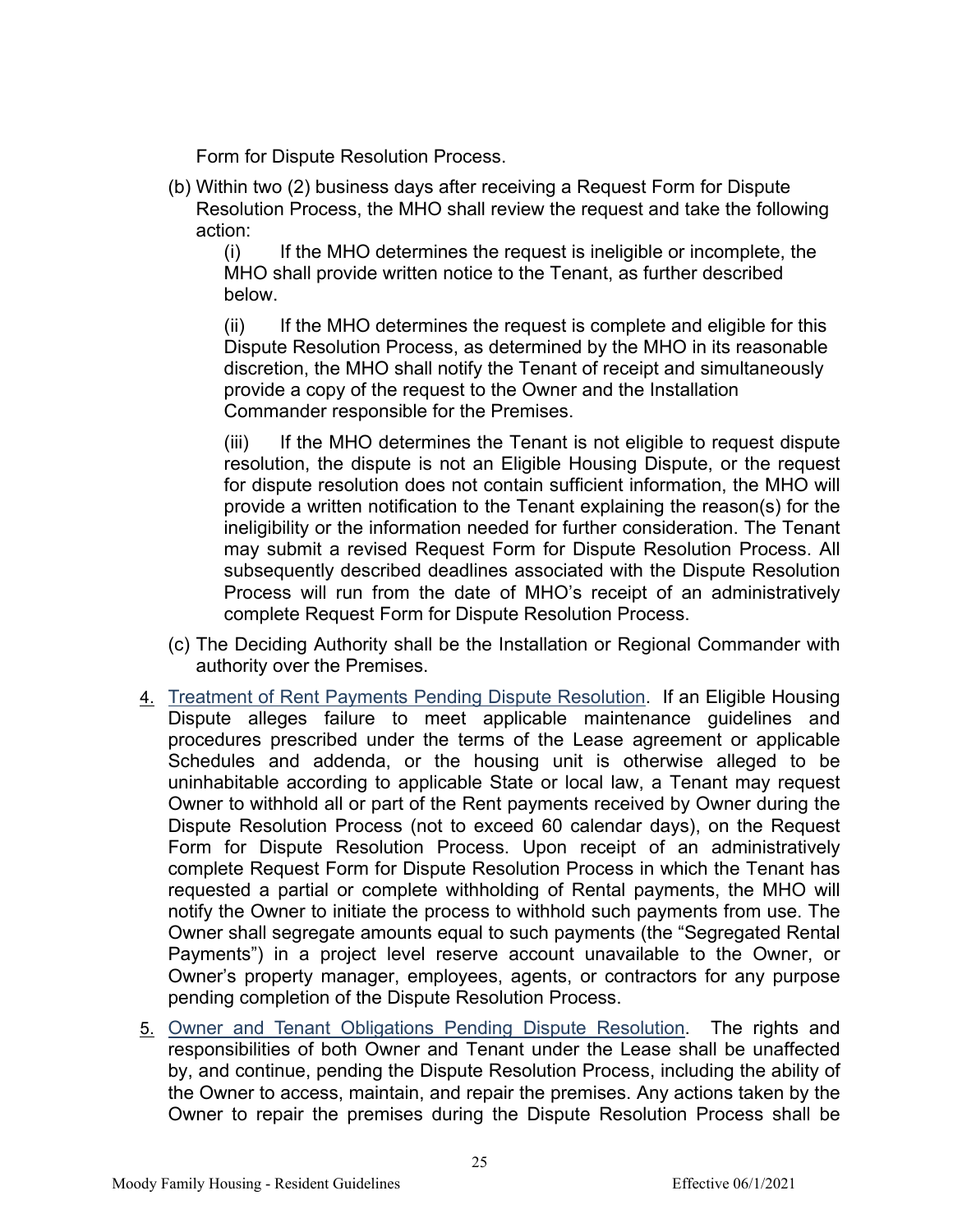considered by the Deciding Authority in rendering a decision.

- 6. Inspection. Within seven (7) business days of receiving an administratively complete Request Form for Dispute Resolution Process, if the Eligible Housing Dispute is related to living conditions or the physical condition of the Premises, the MHO shall schedule and conduct a physical inspection of the Premises. The Owner and its designee, the Tenant or Tenant's representative, and the Dispute Resolution Investigator shall be notified of any inspection schedule and be afforded the opportunity to be present at the inspection. The Owner or its designee may schedule a separate inspection, at which the Tenant or Tenant's representative shall be allowed to be present. The Tenant shall grant access to the Premises for these inspections at a time or times and for a duration or durations mutually agreeable to the attendees. The Deciding Authority may grant an additional seven (7) business day extension in writing, if necessary, at the request of the MHO, the Owner, or the Tenant to facilitate inspections. If a Tenant fails to grant access to the Premises for inspections discussed in this Section, the Dispute Resolution Process shall terminate, no decision rendered, and the specific subject of the dispute deemed ineligible for future consideration. Within three (3) business days of the MHO inspection, the MHO shall make a written report of findings, and transmit the results of the inspection to the Deciding Authority, the Owner and the Tenant.
- 7. Consideration of Recommendations. Before making a decision, the Deciding Authority shall solicit written recommendations or information relating to the Eligible Housing Dispute from each of:
	- (a) The head of the MHO;
	- (b) Representatives of the Owner for the subject Premises;
	- (c) The Tenant of the subject Premises;

(d) If the Eligible Housing Dispute involves maintenance or other facilities-related matter, one or more professionals with specific subject matter expertise in the matter under dispute, selected and provided by the Deciding Authority. The cost of any other additional inspections, reports, or evidence gathered by the Parties will be borne by the Party requesting additional inspections; and

(e) An independent Dispute Resolution investigator (the "Dispute Resolution Investigator") selected by the Deciding Authority who shall consider the recommendations or information collected pursuant to Sections 7(a) through 7(d) of this Schedule in making a recommendation.

The Deciding Authority shall make any written recommendation or information relating to the Eligible Housing Dispute provided pursuant to this Section 7 available to the Owner and Tenant for review within three (3) business days of receipt by the Deciding Authority of all written recommendations or information collected pursuant to Section 7(a) through 7(e) of this Schedule. Both the Owner and Tenant shall have up to three (3) business days to submit a written rebuttal to any information received by the Deciding Authority. The Deciding Authority shall make any rebuttal submission available to the other Party within three (3)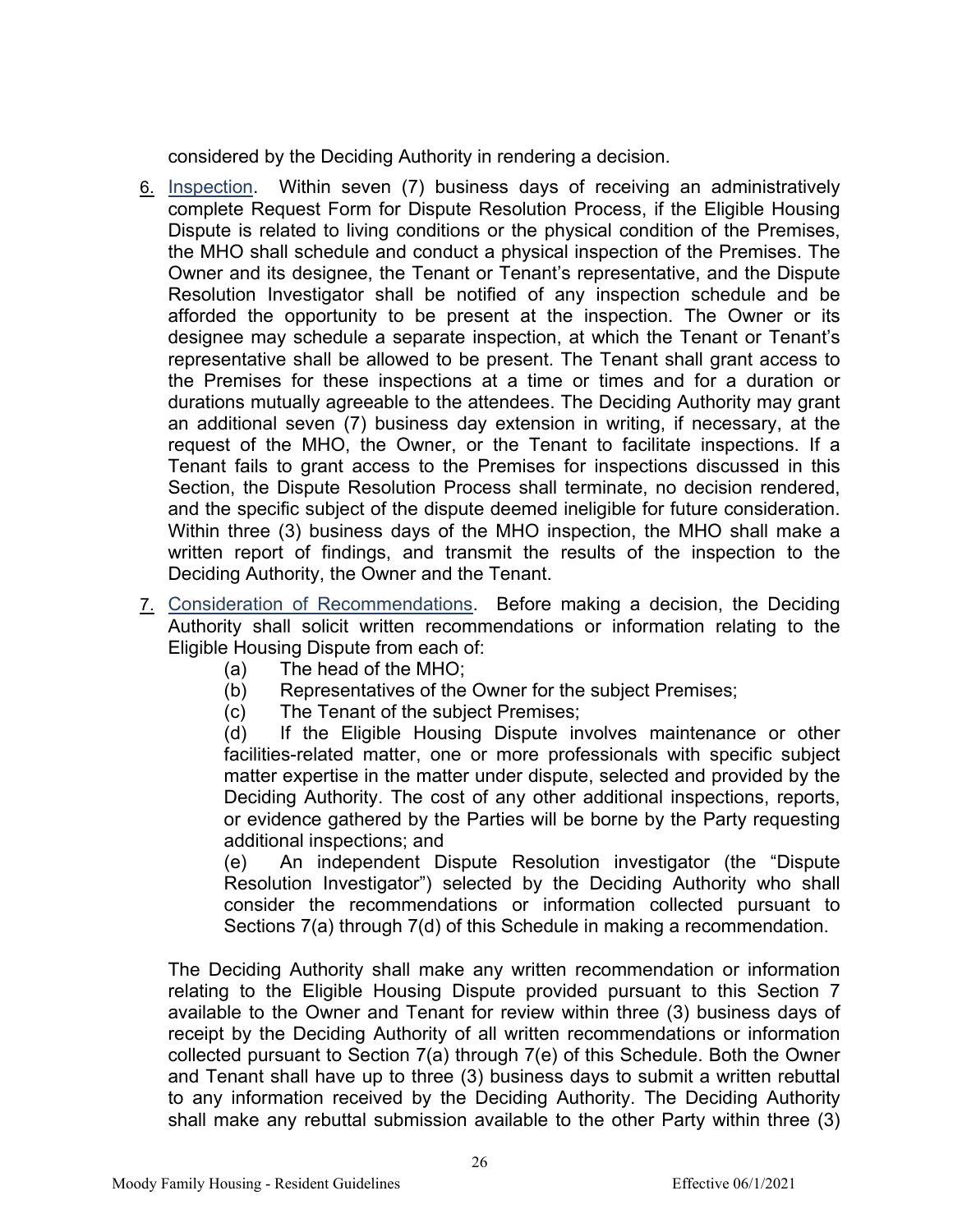business days of receipt. At the end of any applicable period for rebuttal, the factfinding portion of the Dispute Resolution Process shall be considered completed.

- 8. Decision. The Deciding Authority shall issue a final written decision in the Dispute Resolution Process no later than thirty (30) calendar days after MHO's receipt of an administratively complete Request Form for Dispute Resolution, unless good cause exists for the Deciding Authority to take up to an additional thirty (30) calendar days. In no case, however, shall the Deciding Authority make a decision more than sixty (60) calendar days after the MHO accepts as complete the Request Form for Dispute Resolution Process. The Deciding Authority shall transmit the decision to the Tenant, the Owner, and the MHO on or before the deadline outlined herein. The decision shall include a certification that the Deciding Authority solicited and considered the recommendations described in Section 7 of this Dispute Resolution Process; a concise statement of the rationale underlying the decision; and the resolution of the Eligible Housing Dispute, which may include direction of any remedies available under Section 9 of this Dispute Resolution Process, or a finding of no fault by the Owner, as applicable.
- 9. Remedies. The Deciding Authority (i) shall direct the final determination of the disposition of any Segregated Rental Payments, and (ii) may direct one or more of the following remedies and specify a reasonable time for the Owner and/or Tenant to comply, as applicable:

(a) Direct the Owner to take action to remediate the Premises. Such an order may identify specific commercially reasonable outcomes but shall not specify methods of repair;

(b) Direct the Owner to fund Tenant relocation in accordance with the Minimum Standard Tenant Displacement Guidelines (Schedule 4);

(c) Direct the distribution of any Segregated Rental Payments to Owner or Tenant, as applicable;

(d) Direct a reimbursement or credit, as appropriate, for the payment of any fees, charges, or move-out damage assessments determined to be due to Owner or Tenant; or

(e) Allow Tenant to terminate the Lease or excuse Tenant from minimum move-out notice requirements and any associated fees.

The Deciding Authority may not order any remedies other than those specified in Sections 9(a) through 9(e) above. The Deciding Authority's decision is the final action available under this Dispute Resolution Process. To the extent the decision requires Owner to perform work at the Premises, such decision shall stipulate that the Tenant shall not interfere with Owner's ability to perform work at the Premises. The Deciding Authority shall reasonably determine whether such work ordered to be performed by Owner pursuant to the Dispute Resolution Decision has been satisfactorily completed.

10. Availability of Assistance to Tenants. While the Dispute Resolution Process does not require the use of legal services, military legal assistance attorneys may provide legal services in furtherance of this Process to Tenants statutorily eligible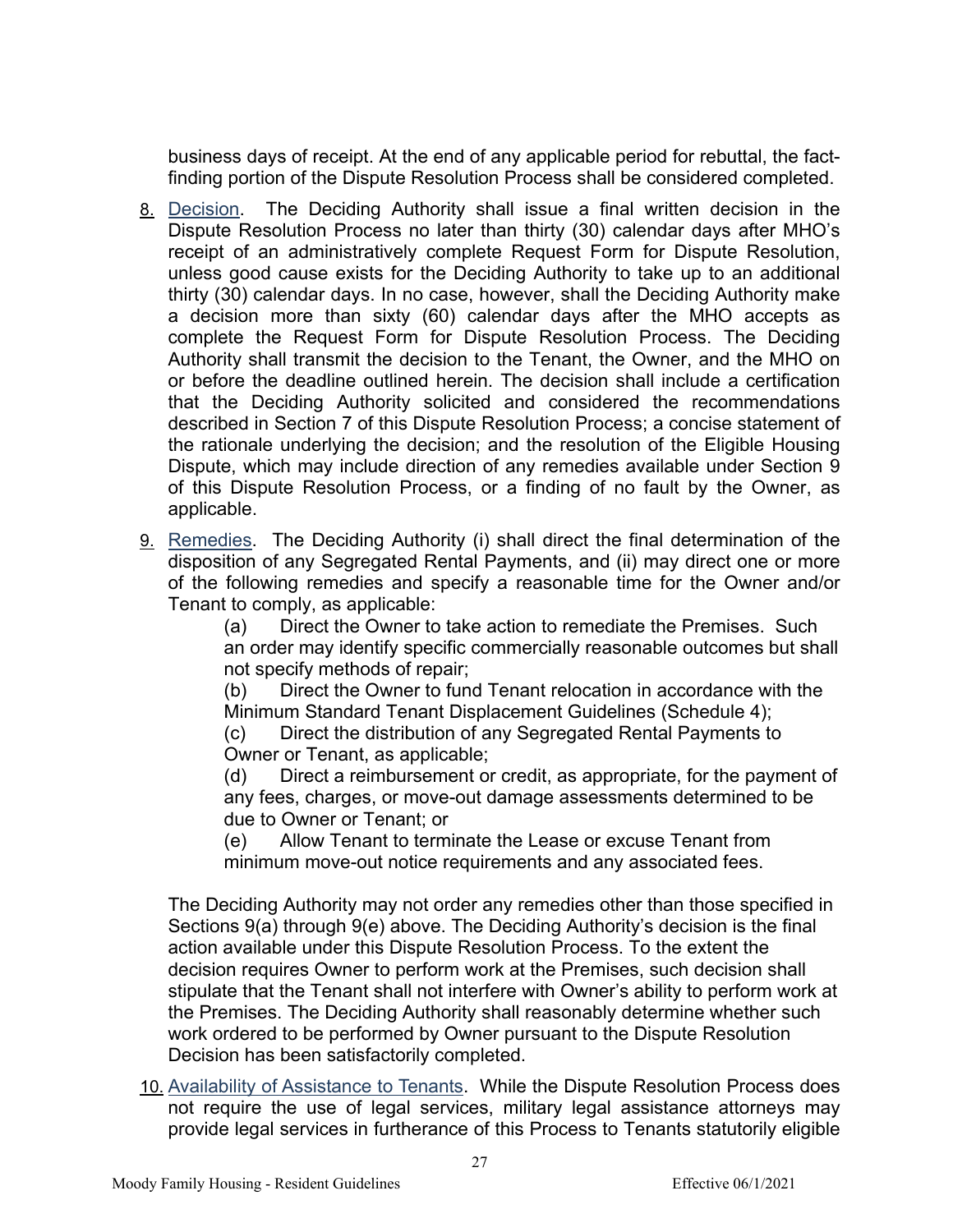for military legal services to the extent those services are available at the military installation. Private civilian attorney or other assistance may be obtained by the Parties at each Party's own expense without reimbursement. In addition, a Tenant Advocate from the MHO may provide the Tenant advice and assistance on the Dispute Resolution Process.

- 11. Relationship to Applicable Laws. Nothing in this Dispute Resolution Process, or any decision rendered by the Deciding Authority, shall prohibit a Tenant or Owner from pursuing the original Eligible Housing Dispute in any adjudicative body with jurisdiction over the housing unit or claim in accordance with applicable state and/or federal law. Nothing in this Dispute Resolution Process shall prohibit a Tenant or Owner from pursuing an ineligible dispute in any appropriate adjudicative body.
- 12. Confidentiality and Use of Information in Subsequent Litigation. By using the Dispute Resolution Process, the Parties agree and agree to cause their representatives to maintain the confidential nature of the proceeding and the Decision. No action taken by the Parties in connection with this Process shall be deemed or construed to be: (a) an admission of the truth or falsity of any claims heretofore made, or (b) an acknowledgment or admission by either Party of any fault or liability whatsoever to the other Party or to any third Party. Further, any recommendation gathered by the Deciding Authority pursuant to Sections 7(a) through 7(e) of this Dispute Resolution Process, and any written decision or remedy rendered pursuant to Sections 8 or 9 of this Dispute Resolution Process shall remain confidential and may not be released or used as evidence in a court of law or other similar judicial proceeding, except to the extent necessary to demonstrate that any alleged damages have or have not been remedied, and shall be withheld from release, as applicable, under the Freedom of Information Act (FOIA).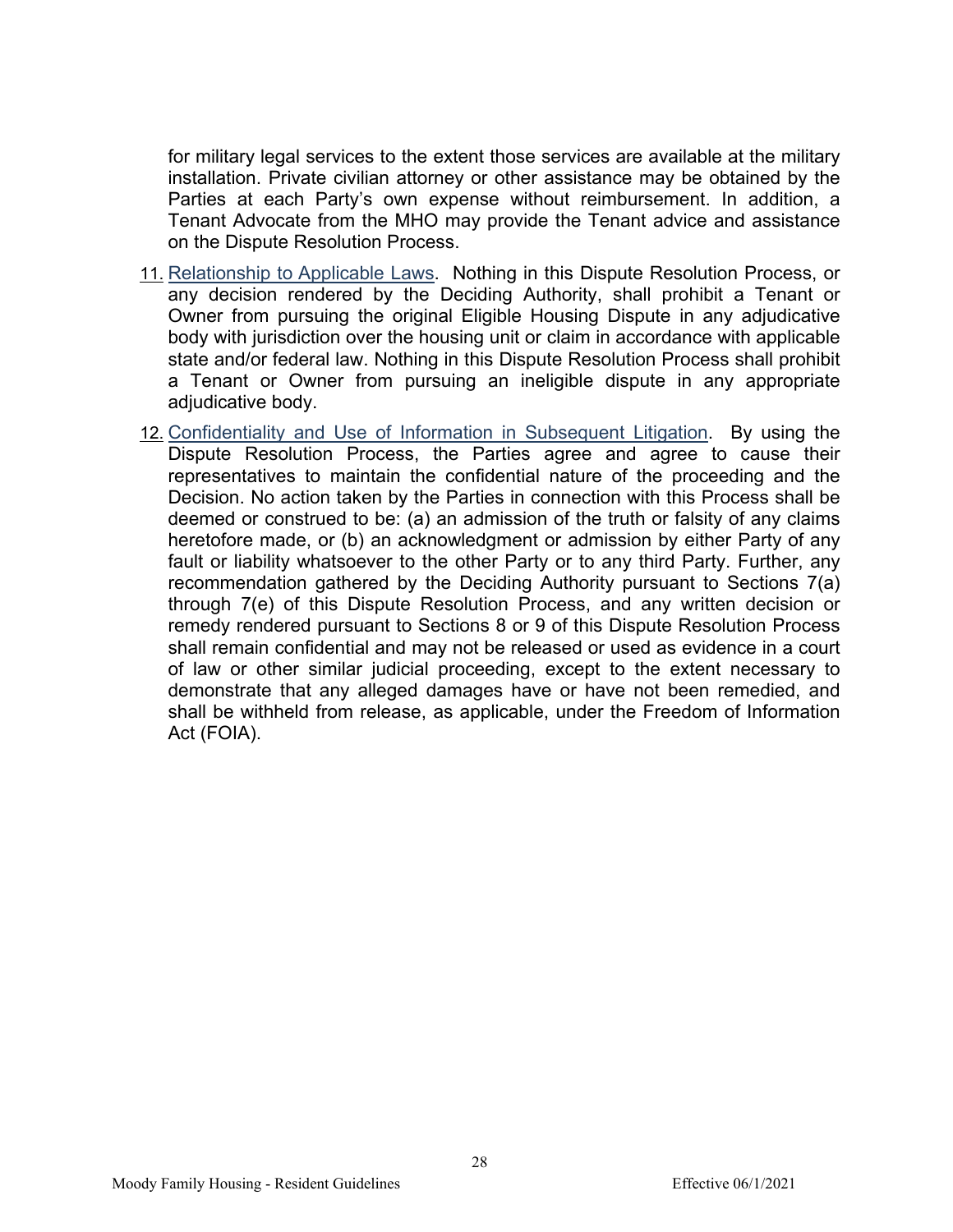# **Exhibit A — Request Form for Dispute Resolution Process**

|  | 1. Tenant Name (Rank, Last, First): |  |  |  |  |
|--|-------------------------------------|--|--|--|--|
|--|-------------------------------------|--|--|--|--|

#### **2. Premises Address (Street, City, State, Zip):**

#### **3. Tenant Contact Information:**

- a. Phone # (Home/Cell):
- b. Email:

# **4. Owner Company Name:**

#### **5. Owner Contact Information:**

- a. POC Name (Last, First): 2008 and 2008 and 2008 and 2008 and 2008 and 2008 and 2008 and 2008 and 2008 and 20
- b. Phone # (Home/Cell):
- c. Email:

**6. Statement describing the dispute and prior efforts to resolve it (including supporting documentation):**

**7. Rent Segregation Request. Tenant hereby requests segregation of Tenant's future Rent payments as of the date set forth below.**

Tenant requests full Rent segregation in the amount of  $\$$  states the per month,or

Tenant requests partial Rent segregation in the amount of  $\$$  states the per month.

**8. Name and signature of Tenant confirming they have sought resolution through, and completed, the informal resolution process procedures set forth in Section 9 of the Lease agreement.**

Name: <u>\_\_\_\_\_\_\_\_\_\_\_\_\_\_\_\_\_\_\_\_\_\_\_\_\_</u>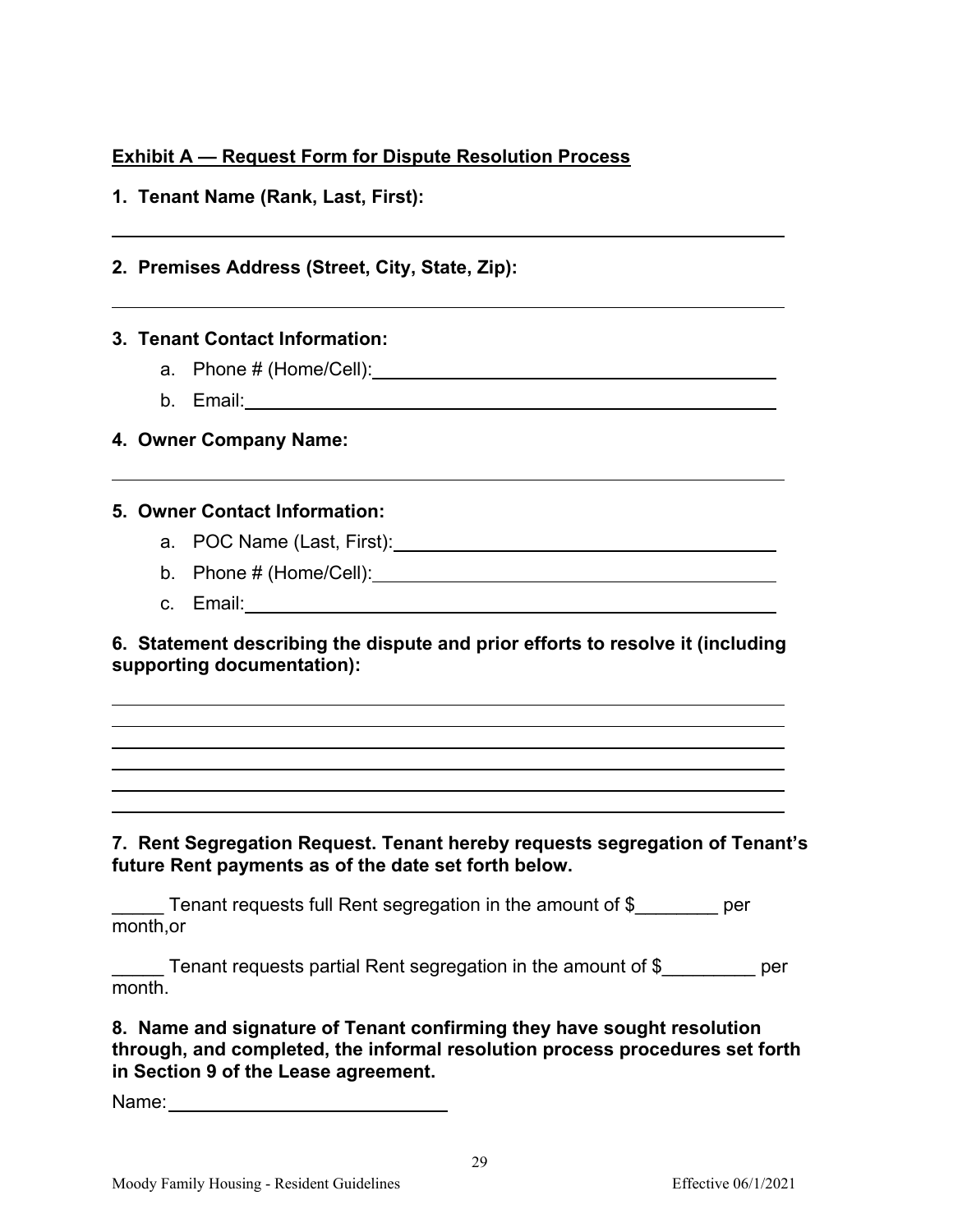# <span id="page-29-0"></span>**8.6 Deliveries**

Commercial deliveries may be accepted for Residents by MOODY FAMILY HOUSING representatives at the neighborhood management office, space permitting. If accepted, each delivery will be recorded. Persons picking up the package from **MOODY FAMILY HOUSING** must sign for each package. Packages are only available for pick up during office hours. Unfortunately, the Resident or Resident's representative will need to pick up the package. For security purposes, the management team is unable to deliver packages. Packages retrieved by persons other than the addressee, require written permission from the addressee. **MOODY FAMILY HOUSING is not responsible for packages that are delivered to the neighborhood management office.**

# <span id="page-29-1"></span>**8.7 Eviction/Termination of Agreement**

If the Resident materially fails to comply with any of the terms of the Lease and/or the Resident Guidelines, it may result in termination of the Lease and eviction. Further information on termination and eviction may be found in the Lease.

# <span id="page-29-2"></span>**8.8 Extended Absence**

Upon extended absences (7 days or more), it is encouraged that the Residents notify the appropriate neighborhood management office. This practice is requested so if any unusual activity is present during your absence, management can respond on your behalf or can notify you. The Resident also understands that management is not liable for the premises while the Resident is away. If Resident is absent from the Home for more than thirty (30) days without notification to **MOODY FAMILY HOUSING**, the Home may be deemed abandoned in accordance with the terms of the Lease.

# <span id="page-29-3"></span>**8.9 Emergency Access**

In the event of an emergency, death or illness involving a Resident, **MOODY FAMILY HOUSING** will not give the Resident's key, allow access to persons not listed as additional residents on the Lease or release the Resident's possessions, unless MOODY FAMILY HOUSING receives written authorization from the Resident or from a duly authorized, legally designated representative (i.e. valid Power of Attorney), unless directed otherwise by a court of competent jurisdiction.

# <span id="page-29-4"></span>**8.10 Energy Conservation**

Energy conservation is practiced to include turning off all exterior lights during daylight hours and closing storm windows completely during the heating and air conditioning season. Additionally, turning off lights in rooms that are not in use is encouraged.

# <span id="page-29-5"></span>**8.11 Failure to Repair**

In the event of a dispute over the failure to repair an item reported to **MOODY FAMILY** HOUSING, Resident and MOODY FAMILY HOUSING agree to resolve the dispute in accordance with Section 8.5.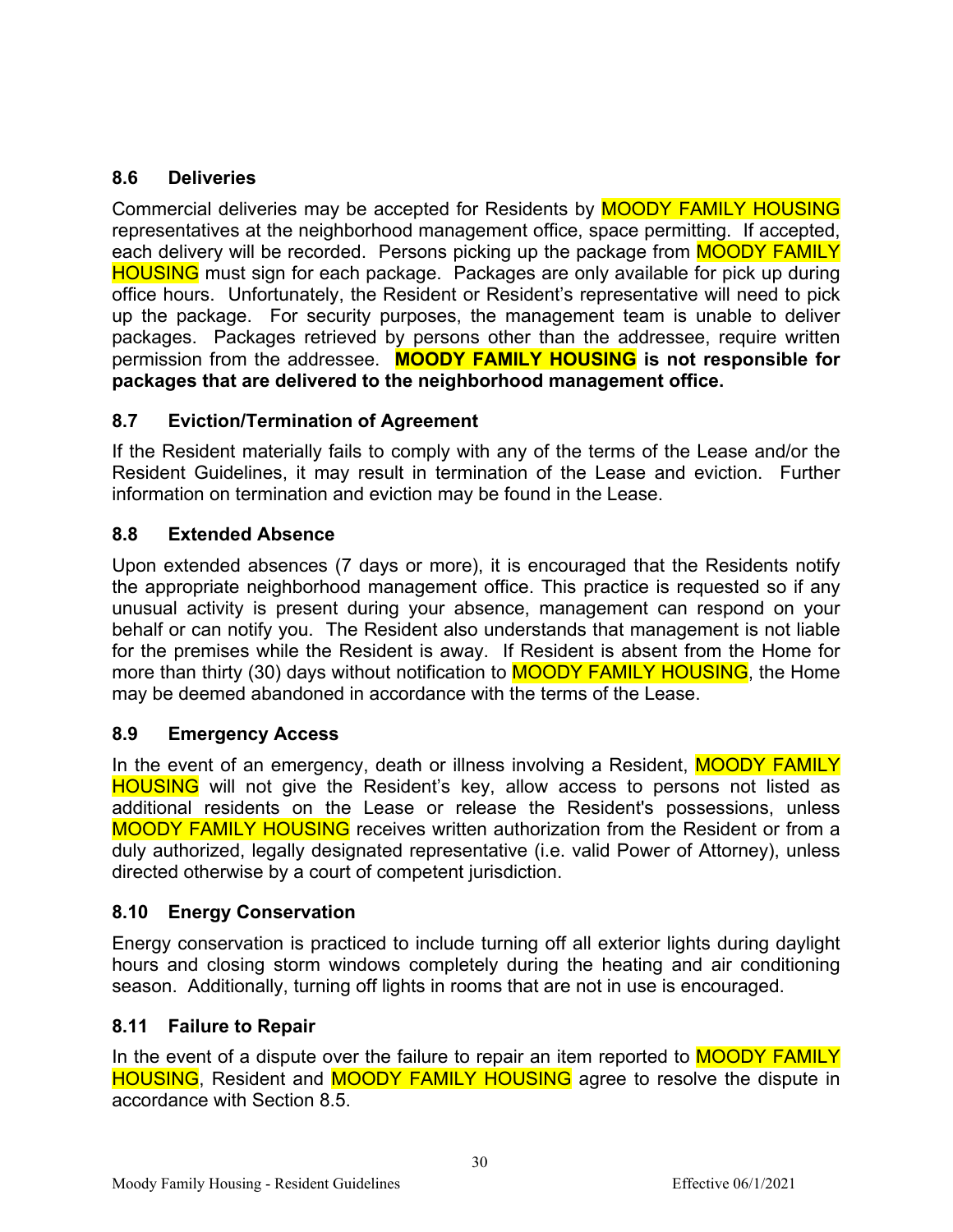# <span id="page-30-0"></span>**8.12 Family Child Care in the Home**

In agreement with the Air Force, housing can be used as an authorized Family Child Care (FCC) home. Residents must contact Moody AFB Child & Youth Services Office in order to apply for FCC certification and approval. Only those Residents who have successfully completed the Installation FCC requirements are eligible to function as a Family Child Care Home in **MOODY FAMILY HOUSING** communities. To become licensed, representatives from the following agencies may inspect your home for licensing and proper insurance: Security Forces, Mental Health, OSI, Base Housing, Medical Clinic, Family Advocacy, Substance Abuse, Public Health, and any others as required by Installation policy. If you are interested in becoming a licensed provider, contact the Installation's Family Child Care office.

Residents providing FCC in their homes agree to hold harmless **MOODY FAMILY HOUSING** against actions arising from the use of their home as an FCC facility. The cost of adding any equipment or service required to use the home as an FCC facility is the responsibility of the Resident. Any equipment added to the facility must be removed prior to termination of the Lease and the area where equipment was placed restored back to its original condition.

The child care provider must be approved per United States Air Force requirements and meet all applicable state and local license requirements. The child care provider must abide by the United States Air Force requirements as outlined in AFI 34-276, *Family Child Care Programs.*

# <span id="page-30-1"></span>**8.13 Holiday Decorations/Outside Lighting**

Outside lighting must be Underwriters Laboratories (UL) approved and factory listed for outside use. Running electric cords through windows and doors, or across heating ducts or vent systems is prohibited, as this causes a fire safety hazard. All exterior lighting must be "GFI" protected. Residents are reminded that homes have limited amp circuits and care must be taken to prevent overloading.

Holiday decorations and outside lighting are prohibited from being placed higher than the edge of the roof gutter. The use of staples, nails, screws, or other mechanical fasteners to attach decorations or lighting to the homes and associated structures is prohibited. Plastic clip-on hooks may be commercially obtained and used to attach decorative lighting, garlands etc. Attachment of anything to vinyl siding is prohibited. Additionally, electrical decorations must be unplugged when Residents are away from the home.

Christmas lighting may not be erected before Thanksgiving and must be removed no later than January  $10<sup>th</sup>$ . Outside decorative lights are to be turned off no later than midnight, except on Christmas Eve and New Year's Eve, when they are allowed to remain on overnight. Outside lights are not authorized during daylight hours.

Decorative lighting for other occasions such as Halloween is authorized but cannot be put up earlier than one month prior to the occasion and must be removed no later than one week after the occasion. All decorative lighting must be UL or FM approved for either indoor or outdoor use.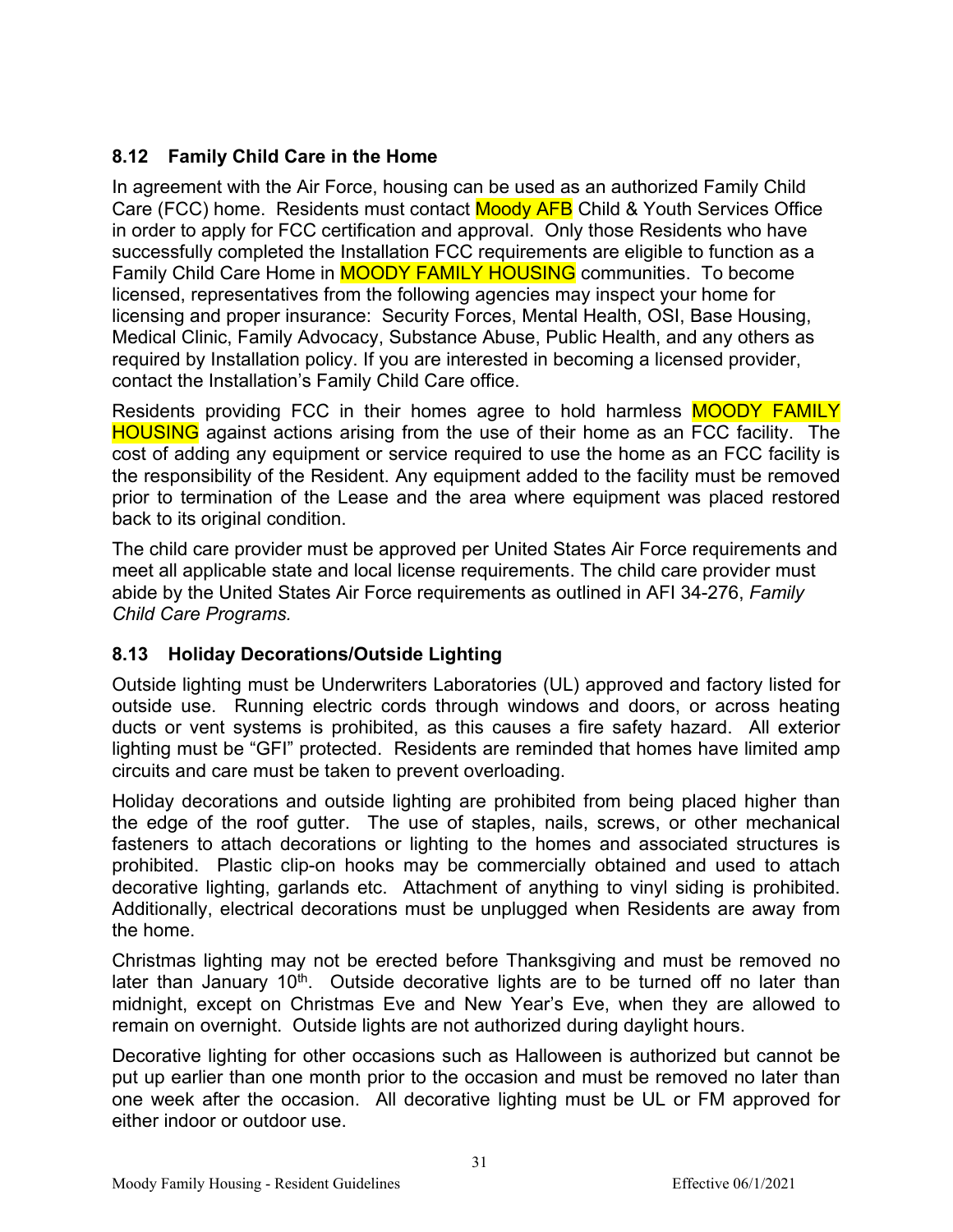All live Christmas trees must be kept watered to reduce the fire hazard. If the pine needles begin to fall off or if branches break when bent, the tree must be removed from the residence. Use extreme care while decorating live trees and use UL approved lights that are not frayed nor have missing lights that may cause a fire. There will be a designated time for tree removal that will be communicated yearly in our newsletter and website.

# <span id="page-31-0"></span>**8.14 Home Business**

Private residential businesses may not be operated from the home without **MOODY** FAMILY HOUSING written approval. All local, state and federal laws, regulations and licensing requirements will be considered before permission is granted to conduct a business. Businesses that adversely affect the tranquility or safety of the community will not be approved. Businesses will not duplicate the sale of merchandise and service readily available through the Installation's officially sanctioned commerce. Resident is expected to pay for excessive utility consumption used in operation of the business. Utility payment requirements will be determined during the approval process. Any resident determined to be operating a business in their home without **MOODY FAMILY HOUSING** approval will be deemed to be in default of the Lease. Further requirements regarding a residential business may be found in the Lease.

# <span id="page-31-1"></span>**8.15 Hot Tubs/Spas and Water Features/Ponds**

No hot tub, spa or whirlpool of any kind is authorized inside or outside of homes. Additionally, any item that holds water, such as coy pond, bird baths, water gardens or decorative water features are not permitted due to safety.

# <span id="page-31-2"></span>**8.16 Locks & Keys**

No locks shall be changed or added in any way, to any door except with the prior written consent of **MOODY FAMILY HOUSING**. Any replacement lock must be of the same manufacturer as the existing lock and Resident must provide a copy of the new key to MOODY FAMILY HOUSING within twenty-four (24) hours of changing the lock.

Should keys become lost, immediately notify the neighborhood management office. Only a Resident or occupant listed on the Lease who provides valid identification will be issued keys to the Home. Resident will be charged, in accordance with the Lease, for replacing lost keys or failing to return any key(s) upon termination or expiration of this Lease.

#### <span id="page-31-3"></span>**8.17 Lockout Services**

In the event a Resident locks themselves out of their home during office hours, the Property Director will provide the Resident access to their home provided proper identification can be produced. A Resident, for purposes of this section, is defined as the "Resident" or an authorized "Occupant" as listed on the Lease, except for any minor dependents (under the age of 12), visitors, etc. It is the Resident's responsibility to ensure that the authorized Occupant list for their home is up to date. When a Resident is locked out of their home outside of office hours, the maintenance or management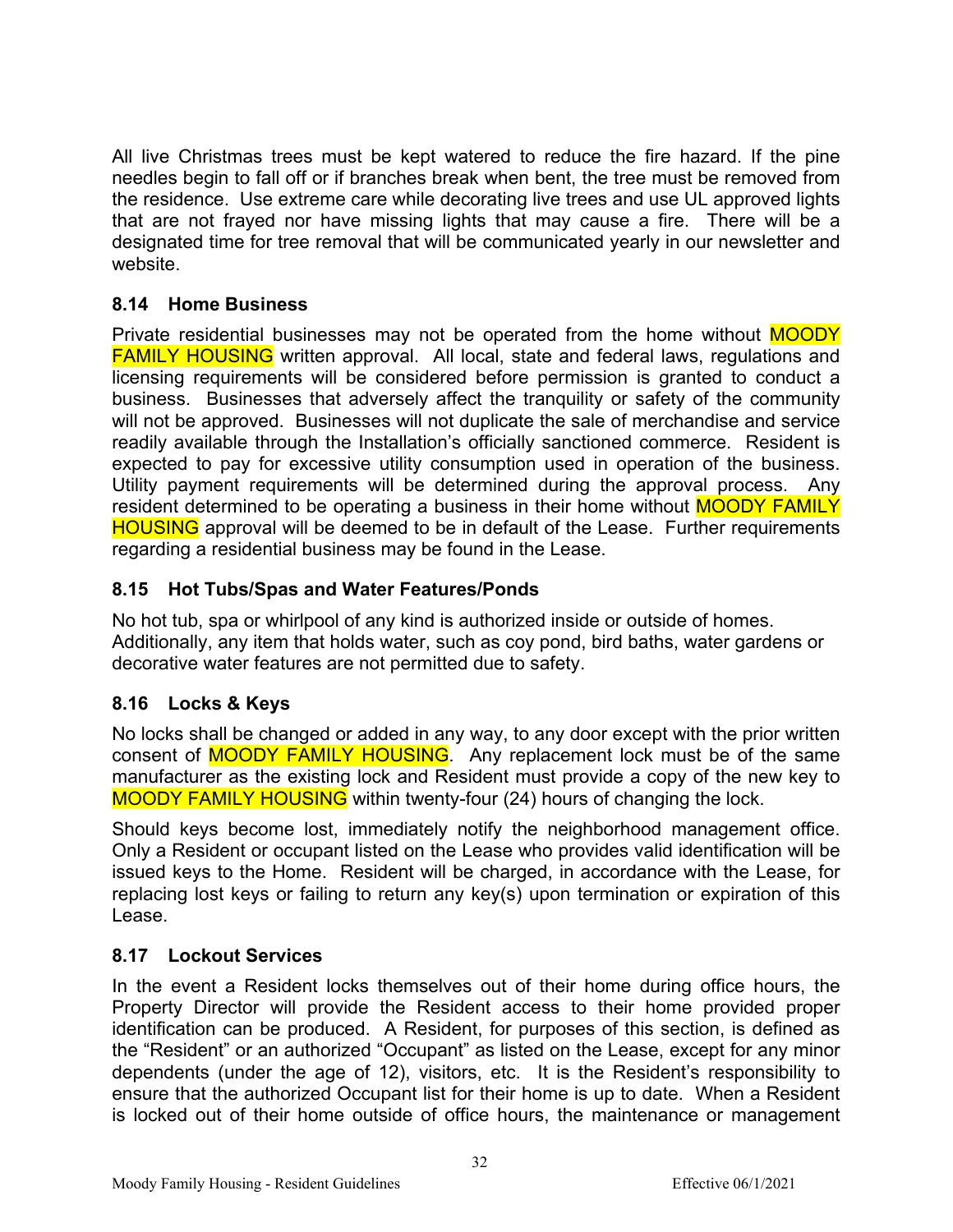staff will provide the Resident access to their home provided the Resident can produce proper identification. The Resident will be charged \$25.00 each time they lock themselves out of their home after hours.

# <span id="page-32-0"></span>**8.18 Noise/Quiet Hours**

Quiet hours will be observed between the hours of 2200 and 0800 Sunday through Thursday and between 0001 and 0800 on Friday and Saturday. Outside of established quiet hours, Residents are required to control the volume of stereos, TV's and musical devices within their home so that they do not disturb the residents of other homes. Residents should be considerate of their neighbors since other Residents may have non-standard working hours or situations that can be adversely affected by noise emanating from outside their home. Noisy or disorderly conduct will NOT be tolerated at any time.

# <span id="page-32-1"></span>**8.19 Parking**

Parking is permitted only on paved surfaces in designated parking areas. Parking on non-paved areas must be approved, in writing, by **MOODY FAMILY HOUSING**. Parking on lawns, planted areas, sidewalks, and patios is strictly prohibited.

Parking of any vehicle is not allowed in front of fire hydrants or 15 feet to either side of a fire hydrant.

Travel trailers, motor coaches, cargo trailers, camper bodies, camper trailers, commercial vehicles, tractor trailers, boats, Personal Watercraft (PWC), boat/PWC trailers, and horse/livestock trailers may not be permanently parked, or stored on the street, driveways, yards or parking lots in any housing area. Recreational vehicles may only be parked in the housing area for the purpose of loading and unloading. In no event shall recreational vehicles be parked in housing areas for more than 24 hours without **MOODY FAMILY HOUSING** approval.

# <span id="page-32-2"></span>**8.20 Pet Policy**

Pets are privately owned, domesticated animals living in a home. The Resident is required to meet the requirements listed in the Pet Policy Addendum and Pet Record, both attached and incorporated as part of the Lease, and any base specific requirements.

# <span id="page-32-3"></span>**8.21 Pools**

Personally owned pools are limited to small wading pools, not to exceed 18 inches in depth and 8 feet in diameter. Residents will ensure that an adult closely supervises children utilizing the pools and pools are emptied when not in use. For health and safety reasons, it is recommended that chlorine tablets be added to the water in pools. Any damage to grass areas will be repaired at Resident's expense. For safety, pools must be emptied and properly stored immediately after use and may not remain filled overnight.

33

# <span id="page-32-4"></span>**8.22 Prohibited Conduct**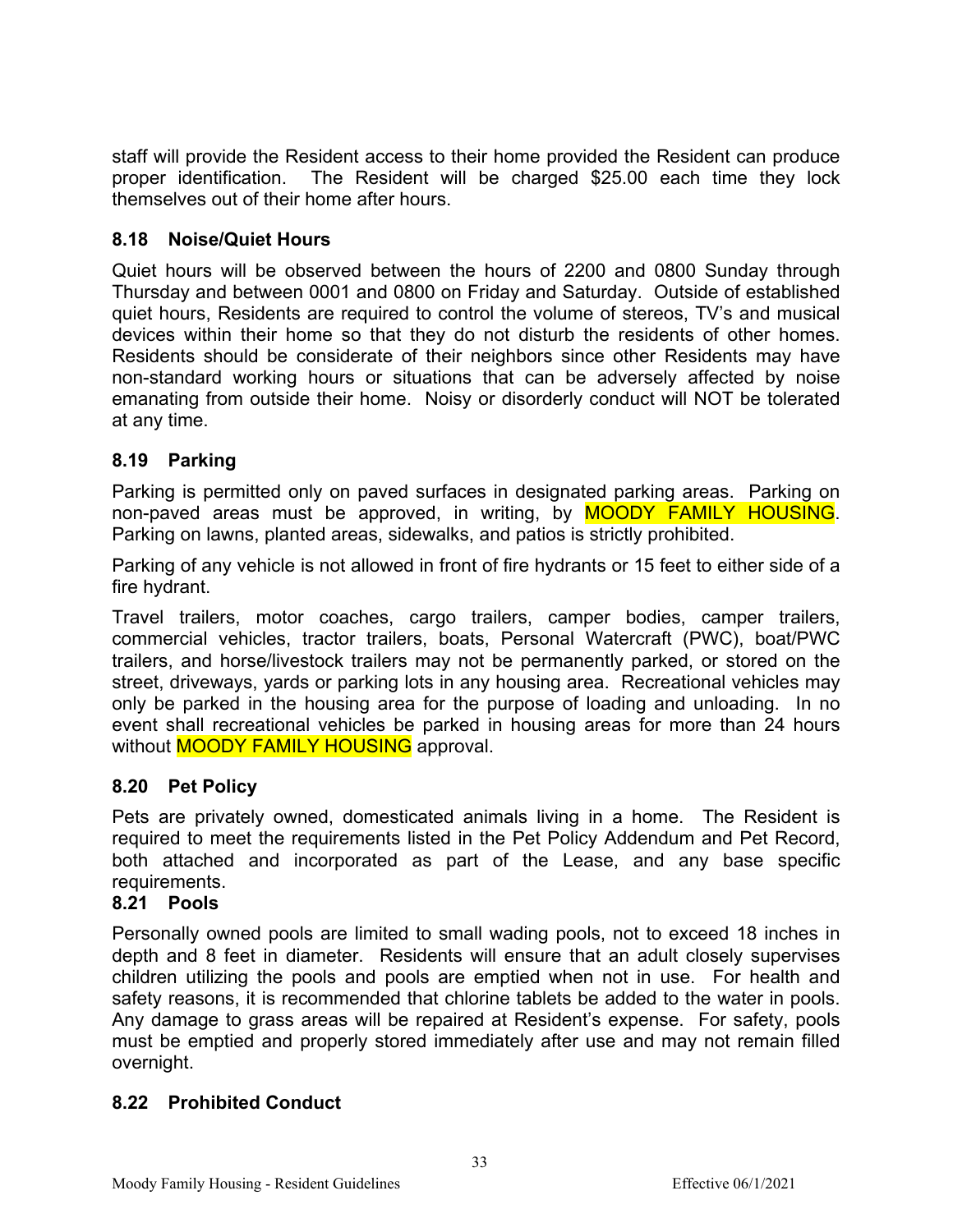All Residents, occupants and guests are required by the Lease to refrain from illegal or other prohibited activities. Prohibited conduct within MOODY FAMILY HOUSING communities include possessing a weapon prohibited by law, discharging a firearm within the community or displaying a firearm in the common areas in a way that may alarm others. In addition, possession or sale of illegal drugs, or disposing of hazardous chemicals in a manner contrary to local ordinance, harassing or discriminatory acts and disturbing the rights or comfort of others are considered breach of the Lease and may result in eviction.

# <span id="page-33-0"></span>**8.23 Reimbursement for Damages**

Resident shall promptly reimburse **MOODY FAMILY HOUSING** for any loss, property damage, or costs of repairs or service to the home caused by the negligence or by improper use by Resident, Occupants or Guests, or Resident's pets, unless Resident has properly made repairs pursuant to requirements or permissions set forth in the Lease. Such reimbursement is due at the time **MOODY FAMILY HOUSING** makes demand. MOODY FAMILY HOUSING's failure or delay in demanding any sums due by Resident shall not be deemed a waiver. MOODY FAMILY HOUSING may require advance payment of repairs for which Resident is liable. All payments are to be made by money order or cashier's check and delivered to the management office.

#### <span id="page-33-1"></span>**8.24 Resident Services and Facilities**

MOODY FAMILY HOUSING may provide various services, equipment and facilities for Resident's use, which may include, but are not limited to pools, fitness center facilities, business centers, playground equipment, and jogging/bike paths. Use of any service or facility is subject to the restrictions described in the rules, regulations or instructions provided at the facility. Resident agrees to use the equipment or facility in a prudent manner that is not offensive or dangerous, and in a manner that is in compliance with policies established by **MOODY FAMILY HOUSING** or its representatives. MOODY FAMILY HOUSING retains the right to deny use or access to any Resident, occupant or guest who, in MOODY FAMILY HOUSING's opinion, fails to read and follow instructions or fails to comply with the rules or with any of the requirements. Residents will be responsible for the cost of any repair or service on equipment or facilities due to misuse by Resident, occupants or quests. Resident shall notify **MOODY FAMILY HOUSING** of any malfunctioning equipment or facilities. Information on resident activities, events or programs, to include the deployed spouse program, will be communicated in the community newsletter and made available on MOODY FAMILY HOUSING's website.

# <span id="page-33-2"></span>**8.25 Satellite Dishes**

If allowed by applicable telephone, cable television and internet service contracts, the installation of satellite dish systems must be approved, in writing, by **MOODY FAMILY** HOUSING prior to installation. The satellite dish should be located behind or to the side of the housing unit on a freestanding pole. Satellite dishes will not be attached to any housing structures such as homes, garages, utility poles, fences or trees. No satellite dishes will be installed in the front yard. MOODY FAMILY HOUSING reserves the right to use landscaping or other screening materials in the event that satellite equipment is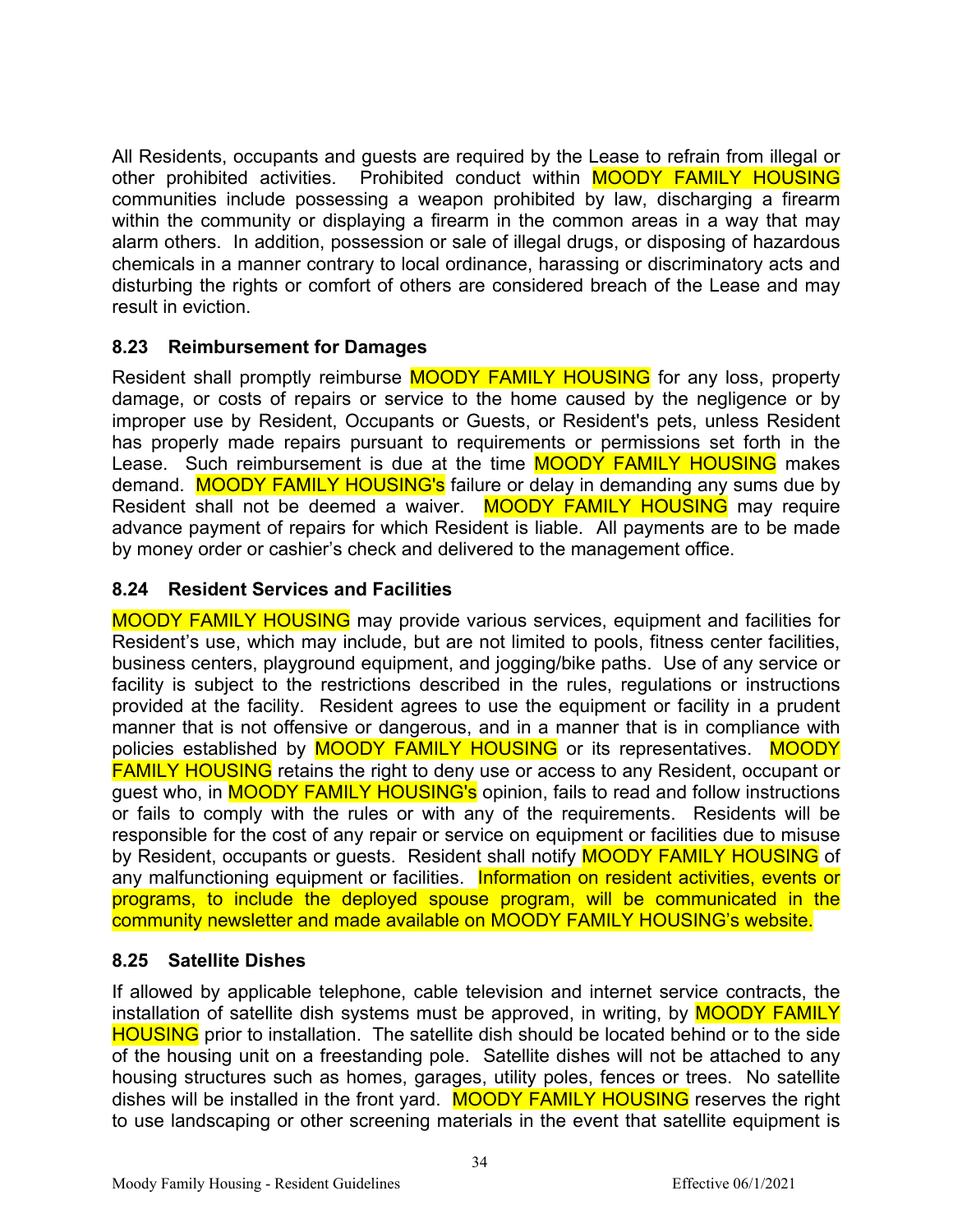visible from the street. The maximum permissible size of a satellite dish is 26 inches. Any lines/cables from the satellite dish to the house must be underground. A digging permit from **Moody AFB** will be required before any holes or trenches are dug. Any fees associated with receiving a digging permit will be at the sole expense of the Resident. The satellite dish must be removed at Lease termination or a \$75 fee will be charged.

# <span id="page-34-0"></span>**8.26 Snow Removal**

Snow removal and ice control procedures will be implemented at such time as current weather conditions present the potential for hazardous snow or ice accumulations. Snow plowing will commence when snow accumulations on traffic surfaces reaches three inches. MOODY FAMILY HOUSING will first clear all residential roadways, followed by sidewalks, handicapped ramps, and steps of community buildings. Residents are responsible for clearing their respective driveways and walkways from the driveway to the Home.

Residents are required to remove their vehicles from the streets and into their respective driveways to facilitate snow removal. It is imperative that all vehicles be removed from the roadways to allow for efficient snow management efforts. Any vehicle parked in the roadways during a snow event is subject to towing at vehicle owner's expense.

# <span id="page-34-1"></span>**8.27 Social Visitors and Immediate Relatives**

The Resident is allowed to have Immediate Relatives and Social Visitors reside in the home or visit, for the amount of time specified in the Lease. For purposes of the Lease, "Immediate Relatives" is defined as Resident's spouse and Resident's or spouse's:

- Parents (including stepparents).
- Children (including illegitimate children and stepchildren).
- Brothers and sisters.
- Sole surviving blood relative.

# <span id="page-34-2"></span>**8.28 Soliciting**

Soliciting is prohibited without written approval from **MOODY FAMILY HOUSING**. This includes fund raising, scout activities, school sales, etc. Residents are asked to request that unauthorized solicitors leave residential community grounds immediately, and then notify the neighborhood management office.

# <span id="page-34-3"></span>**8.29 Speed Limit**

Residents, Occupants, and their guests are required to abide by all traffic regulations set forth on the Installation and within the residential community. Speed limits within the community are limited to 15 miles per hour, unless otherwise posted and will be STRICTLY ENFORCED.

# <span id="page-34-4"></span>**8.30 Storage Sheds**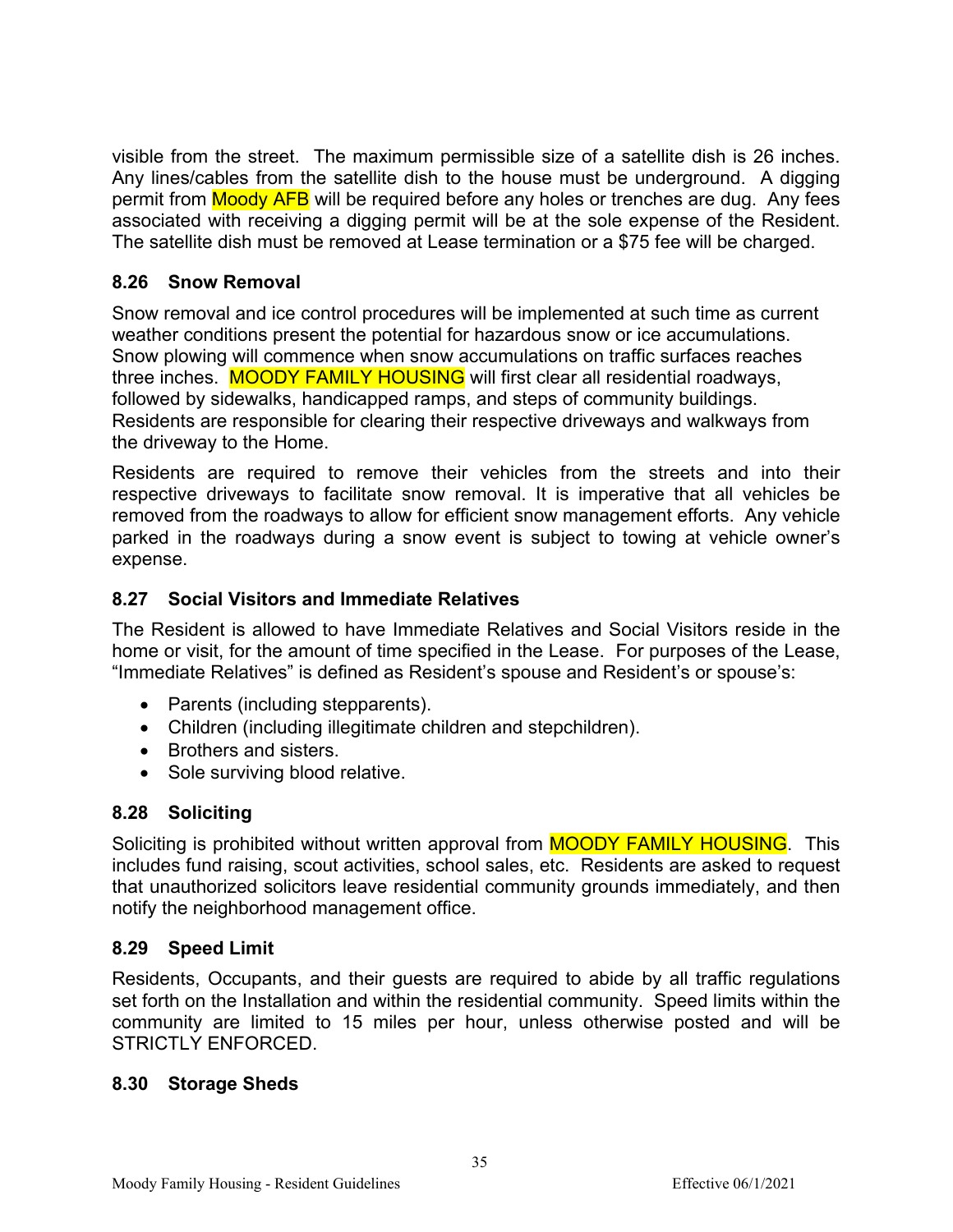Only sheds approved by **MOODY FAMILY HOUSING** are allowed and all sheds must be purchased by the Resident. Sheds may only be placed in an approved location and must not be visible from the front of the home. Residents shall not store food of any type, including pet food, bird seed etc., or any other material that may attract animals, rodents or pests in the storage sheds. Storage sheds must be removed from the premises and the area must be reseeded upon termination of Lease.

# <span id="page-35-0"></span>**8.31 Tents**

Assembling of tents is authorized only for the temporary use of children and for family camping in backyards. Running electric extension cords from the home to the tent for the purpose of providing electrical power is strictly prohibited.

# <span id="page-35-1"></span>**8.32 Trampolines**

Personally owned trampolines are limited to 16 feet in width and must have sidenetting. Side-netting must be used at all times and maintained to manufacturer standards (free of rips and holes). A written request to erect a trampoline must be submitted to **MOODY FAMILY HOUSING** and approval must be granted prior to installation. Trampolines should be compatible in size to the homes rear yard, only on a flat surface and cannot be located where there will be an adverse visual impact from the street or from neighbor's homes. Residents will be responsible for all lawn care (mowing, edging) under and around the trampoline. Resident will be required to restore landscaping under and around the trampoline to its original condition upon move-out. Residents are encouraged to secure additional liability insurance to cover any injuries that may occur as a result of trampoline usage.

# <span id="page-35-2"></span>**8.33 Trash, Bulk Trash and Recycling**

Trash and recycling containers will be provided to each residence. Trash and recycling containers must be covered and stored in the designated location, or an area outside of public view. Containers may be put out for pick-up no earlier than 1800 on the evening prior to the scheduled pick-up day and must be removed from the curb and returned to the storage area after pick-up, no later than 1800 the next day. The pickup schedule for trash and recycling will be published on **MOODY FAMILY HOUSING**'s website, in the community newsletter or can be obtained from the neighborhood management office. A list of acceptable recycling items can also be obtained from the neighborhood management office.

The bulk trash pickup schedule will be made available on MOODY FAMILY HOUSING's website and through the community newsletter. Bulk trash collection will include appliances, furniture, large items such as tires, and miscellaneous debris. The Resident will not be allowed to store bulk items outside of the home. The following items will not be picked up as part of bulk trash: batteries, paint, oils, household cleaners, chemicals or similar items that fall under the Environmental Protection Agency regulations. It is the Resident's responsibility to dispose of these items properly.

# <span id="page-35-3"></span>**8.34 Waterbeds**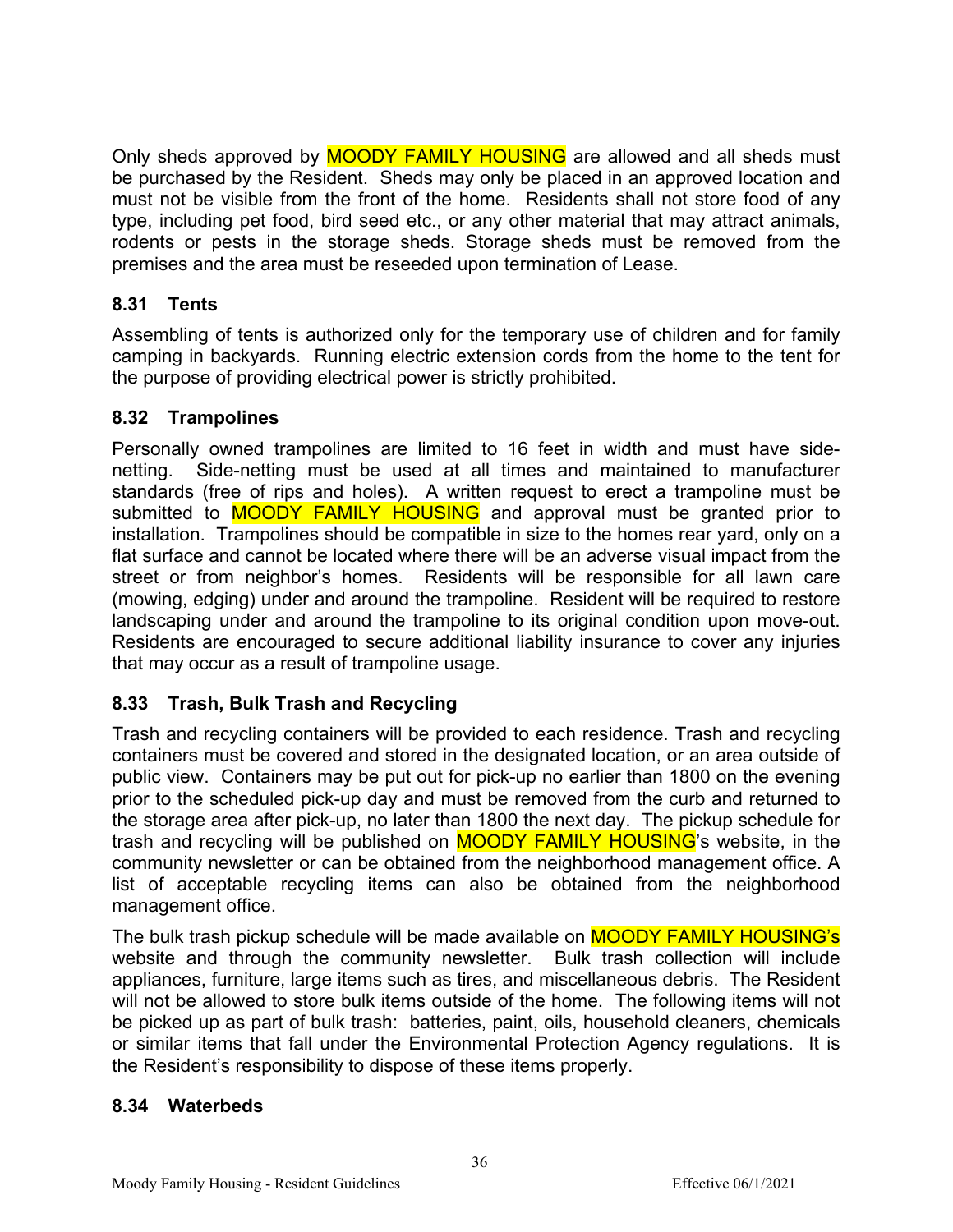Waterbeds are not authorized in **MOODY FAMILY HOUSING** homes except for medical reasons. All exceptions must be approved in writing by **MOODY FAMILY HOUSING**. If approved, the waterbed location is limited to the first floor of the home only and may require additional renter's insurance.

# <span id="page-36-0"></span>**8.35 Weapons (on Installation)**

The use of firearms is prohibited. All personally owned firearms and weapons must be registered with the Security Forces and stored in accordance with all applicable regulations. This includes BB guns, pistols, rifles, bows or any other weapon or firearm. If Moody AFB regulations allow, weapons and firearms may be stored in the home as long as they are locked, to include trigger locks, and stored out of the reach of children. Ammunition must be stored in a separate location from the firearm. No loaded firearms are allowed at **Moody AFB** unless the owner is an active, full-time member of a local, state, or federal law enforcement agency or a military Service Member and is authorized to carry the weapon during the normal course of their duties.

# <span id="page-36-1"></span>**8.36 Yard Sales**

Individual yard sales will not be allowed. Residents may be permitted to hold neighborhood yard sales with the approval of the neighborhood management office. Community-wide yard sales are sponsored, coordinated marketed and organized by MOODY FAMILY HOUSING. Notification of Yard Sale dates will be communicated via news bulletin and website.

# <span id="page-36-2"></span>**9. LEASE / RESIDENT GUIDELINES CHANGES**

# <span id="page-36-3"></span>**9.1 Changes in the Agreement**

From time to time, it may be necessary to change existing rules and/or adopt new rules. lf rule changes or additions are required; 30-day written notice of such changes and/or adoptions will be delivered to Residents. Resident agrees that, by remaining in their home, they agree to adhere to such changes and/or adoptions.

# <span id="page-36-4"></span>**9.2 No Oral Agreements**

No oral agreements may be entered into and the Lease and Resident Guidelines shall not be modified unless by written amendment or addendum signed by Resident and MOODY FAMILY HOUSING. The Lease and Resident Guidelines represent the entire Agreement between the Resident and **MOODY FAMILY HOUSING**. The Lease and Resident Guidelines are intended to comply with and shall be construed in accordance with all applicable state, federal and local laws. If there are any conflicts between the Lease and the Resident Guidelines, the Lease (and Lease Addenda) will prevail and take precedence.

# <span id="page-36-5"></span>**10. SPECIFIC INSTALLATION ITEMS ADDED HERE**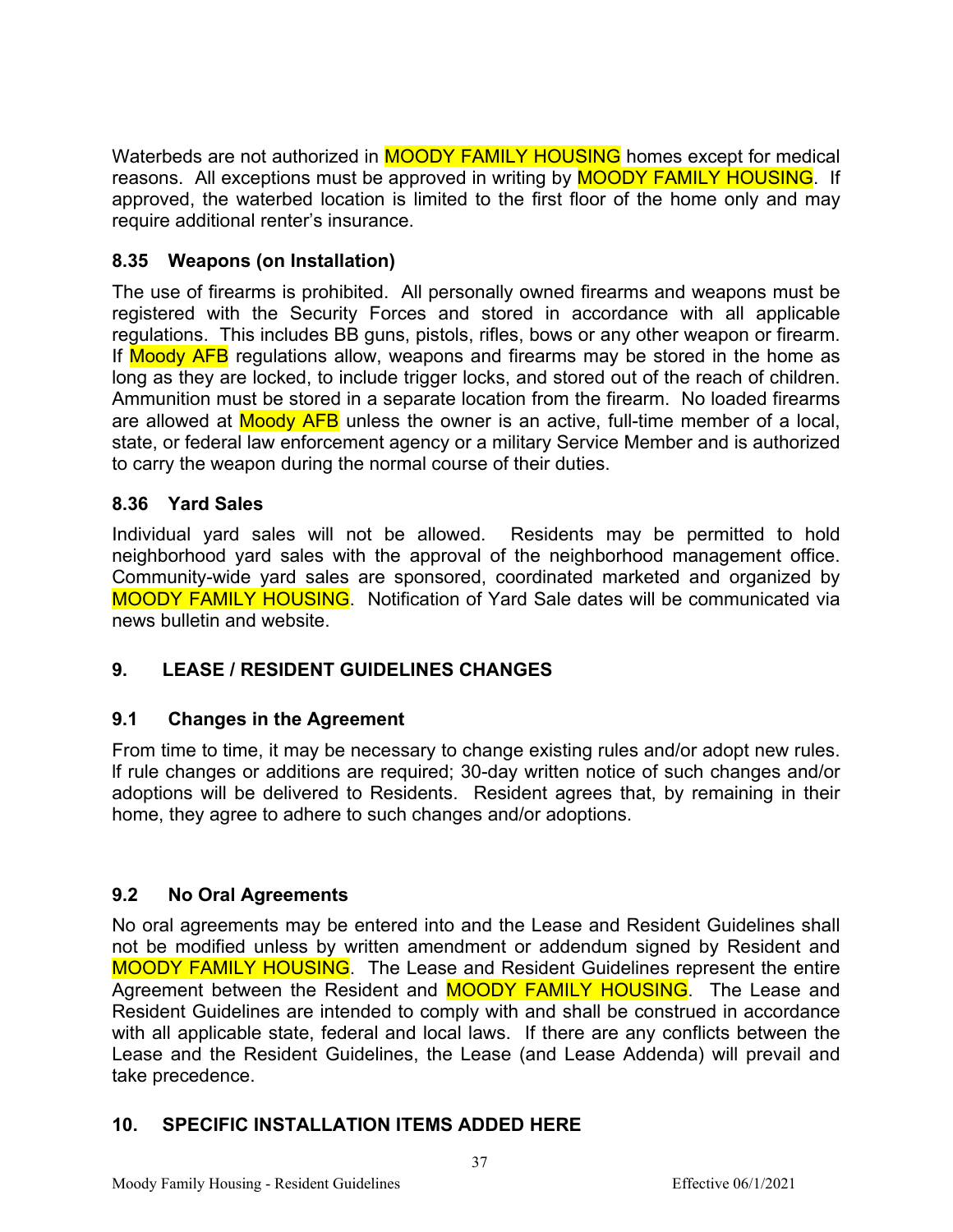# <span id="page-37-0"></span>**11. IMPORTANT CONTACT INFORMATION AND NUMBERS**

#### **MOODY FAMILY HOUSING**

1222 Apollo Way Valdosta GA. 31605 229-333-0539 **Maintenance Line** 229-333-0539

# **Frequently Called Numbers Area Code (229)**

|                                    | Fire, Police or Medical emergency | 911            |
|------------------------------------|-----------------------------------|----------------|
| <b>Fire and Emergency Services</b> |                                   |                |
|                                    | <b>EMERGENCY</b>                  | 911            |
|                                    | Non-emergency                     | 257-3232       |
| <b>Military Police</b>             |                                   |                |
|                                    | <b>EMERGENCY</b>                  | 911            |
|                                    | Non-emergency                     | 257-3108       |
|                                    | Airman Family Readiness Center    | 257-4772       |
| <b>Child Development Center</b>    |                                   | 257-3935       |
| Commissary                         |                                   | 257-3338       |
| <b>Dental Clinic</b>               |                                   | 257-2778       |
| <b>Installation Health Clinic</b>  |                                   | 257-2778       |
| <b>Poison Control</b>              |                                   | 1-800-222-1222 |
| <b>Family Support/Advocacy</b>     |                                   | 257-4120       |
| Finance                            |                                   | 257-1482       |
| Base Exchange                      |                                   | 257-3431       |
| <b>Red Cross</b>                   |                                   | 242-7404       |
| <b>Installation Chaplain</b>       | 257-3211                          |                |
| <b>Staff Judge Advocate Claims</b> | 257-3414                          |                |
| Transportation                     |                                   | 257-3202       |
| <b>Veterinary Services</b>         |                                   | 257-3312       |
| <b>Youth Services</b>              |                                   | 257-3067       |
| <b>Base Locator</b>                |                                   | 257-4211       |
| <b>Operator Assistance</b>         | 257-4211                          |                |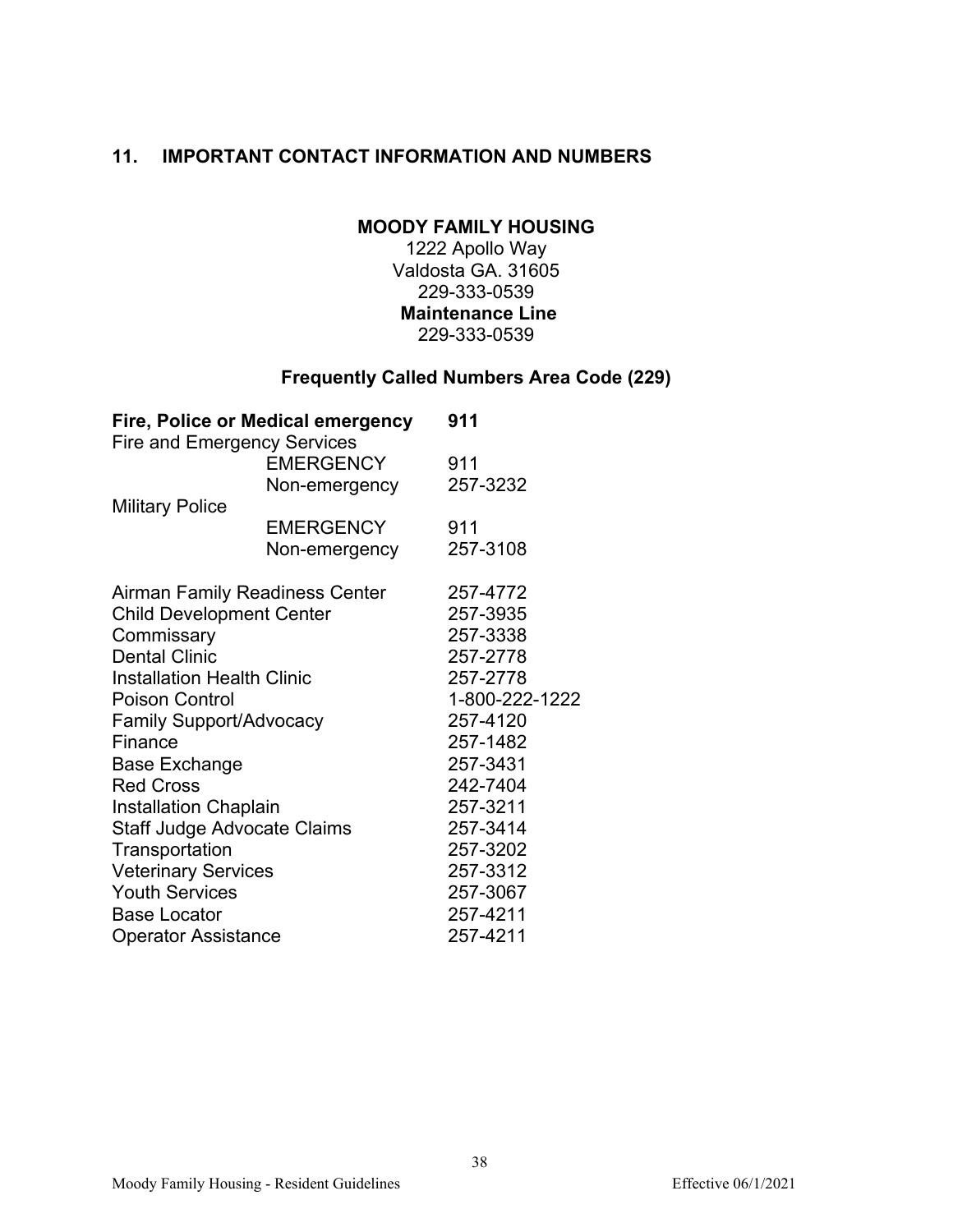# <span id="page-38-0"></span>**12. DAMAGE AND CLEANING CHARGES AT MOVE-OUT**

# **DAMAGE CHARGES / REPLACEMENT**

**Any and all damages and replacement will be charged to the resident at the actual replacement costs. Labor costs can be charged at a rate of \$30/hour. Replacement of all flooring is charged at a seven (7) year prorated amount.**

# **A. EXTERIOR – LAWN, GARAGE, PATIO, OUTSIDE STORAGE ROOM, TRASH REMOVAL**

| Trash Removal     | up to $$20.00$ per bag |
|-------------------|------------------------|
| Mow Yard          | up to \$100            |
| Turf Restoration  | up to invoice cost     |
| Garage Door Panel | up to invoice cost     |
| Furniture Removal | up to \$100/piece      |

#### **B. KEYS & LOCKS**

| Garage Door Opener                 |
|------------------------------------|
| Garage T-lock Handle               |
| Door Key                           |
| Mailbox Key                        |
| Lock Change/Replacement            |
| After-hour Lock Change/Replacement |

# **C. CLEANING SERVICES**

| Extra Cleaning<br>Oven<br>\$25.00<br>\$25.00<br>Range top<br>Vent hood<br>\$10.00<br>Refrigerator<br>\$25.00<br>\$10.00<br>Freezer<br>Vinyl Floors<br>\$50.00 ea. room<br>Counters<br>\$10.00 ea.<br>Kitchen Cabinets<br>\$5.00 ea.<br>Light Fixtures<br>\$2.00 ea.<br>\$10.00<br>Dishwasher<br>Patio/Balcony<br>\$30.00<br><b>Bathtub and Tile</b><br>\$30.00 ea.<br>Bathroom Sink<br>\$5.00 ea.<br>\$15.00 ea.<br>Toilet<br><b>Bath Cabinet</b><br>\$5.00 ea. | <b>Whole Unit Cleaning</b> | actual invoice cost* |
|-----------------------------------------------------------------------------------------------------------------------------------------------------------------------------------------------------------------------------------------------------------------------------------------------------------------------------------------------------------------------------------------------------------------------------------------------------------------|----------------------------|----------------------|
|                                                                                                                                                                                                                                                                                                                                                                                                                                                                 |                            | actual invoice cost* |
|                                                                                                                                                                                                                                                                                                                                                                                                                                                                 |                            |                      |
|                                                                                                                                                                                                                                                                                                                                                                                                                                                                 |                            |                      |
|                                                                                                                                                                                                                                                                                                                                                                                                                                                                 |                            |                      |
|                                                                                                                                                                                                                                                                                                                                                                                                                                                                 |                            |                      |
|                                                                                                                                                                                                                                                                                                                                                                                                                                                                 |                            |                      |
|                                                                                                                                                                                                                                                                                                                                                                                                                                                                 |                            |                      |
|                                                                                                                                                                                                                                                                                                                                                                                                                                                                 |                            |                      |
|                                                                                                                                                                                                                                                                                                                                                                                                                                                                 |                            |                      |
|                                                                                                                                                                                                                                                                                                                                                                                                                                                                 |                            |                      |
|                                                                                                                                                                                                                                                                                                                                                                                                                                                                 |                            |                      |
|                                                                                                                                                                                                                                                                                                                                                                                                                                                                 |                            |                      |
|                                                                                                                                                                                                                                                                                                                                                                                                                                                                 |                            |                      |
|                                                                                                                                                                                                                                                                                                                                                                                                                                                                 |                            |                      |
|                                                                                                                                                                                                                                                                                                                                                                                                                                                                 |                            |                      |
|                                                                                                                                                                                                                                                                                                                                                                                                                                                                 |                            |                      |

\$75 per opener replacement cost \$25 per key \$25 per key

up to \$250 per lock After-hour Lock Change/Replacement **additional \$100 per lock**